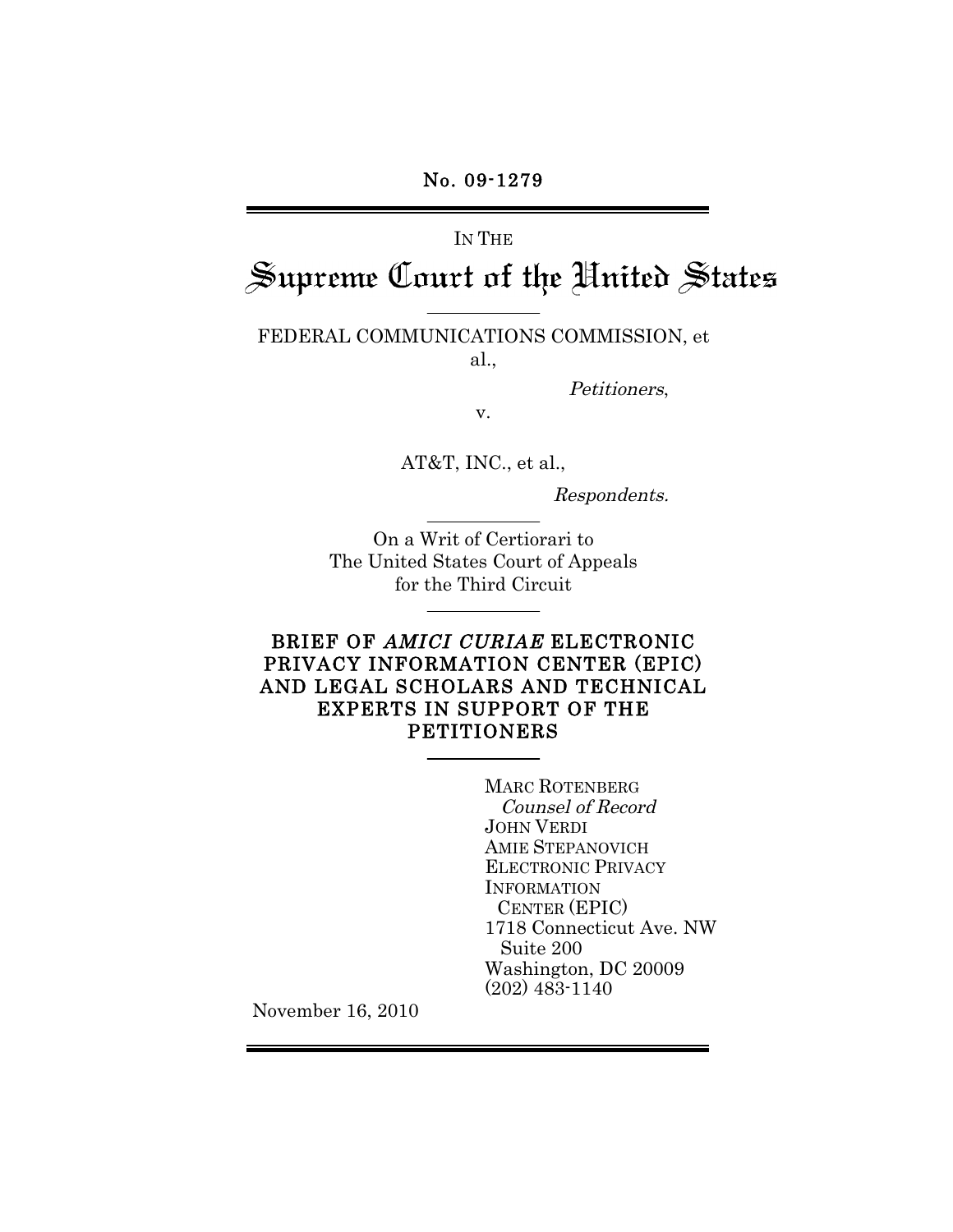# TABLE OF CONTENTS

| TABLE OF AUTHORITIESii                                                                                                           |
|----------------------------------------------------------------------------------------------------------------------------------|
| INTEREST OF THE AMICI CURIAE  1                                                                                                  |
| SUMMARY OF THE ARGUMENT 7                                                                                                        |
|                                                                                                                                  |
| I. According to Legal Scholars, the Phrase<br>"personal privacy" Refers to Individuals, but                                      |
| II. According to Technical Experts, the Phrase<br>"personal privacy" Refers to Individuals, but                                  |
| III.A Survey of Privacy Laws Makes Clear that<br>the Phrase "personal privacy" Refers to<br>Individuals, but Not Corporations 24 |
| <b>Privacy Statutes Consistently Protect</b><br>А.<br>Individual Rights, but Not Rights of                                       |
| <b>B.</b><br>Even When a Privacy Statute Defines<br>"Person" to Include Corporations,<br>"Personal" Still Refers Only to         |
|                                                                                                                                  |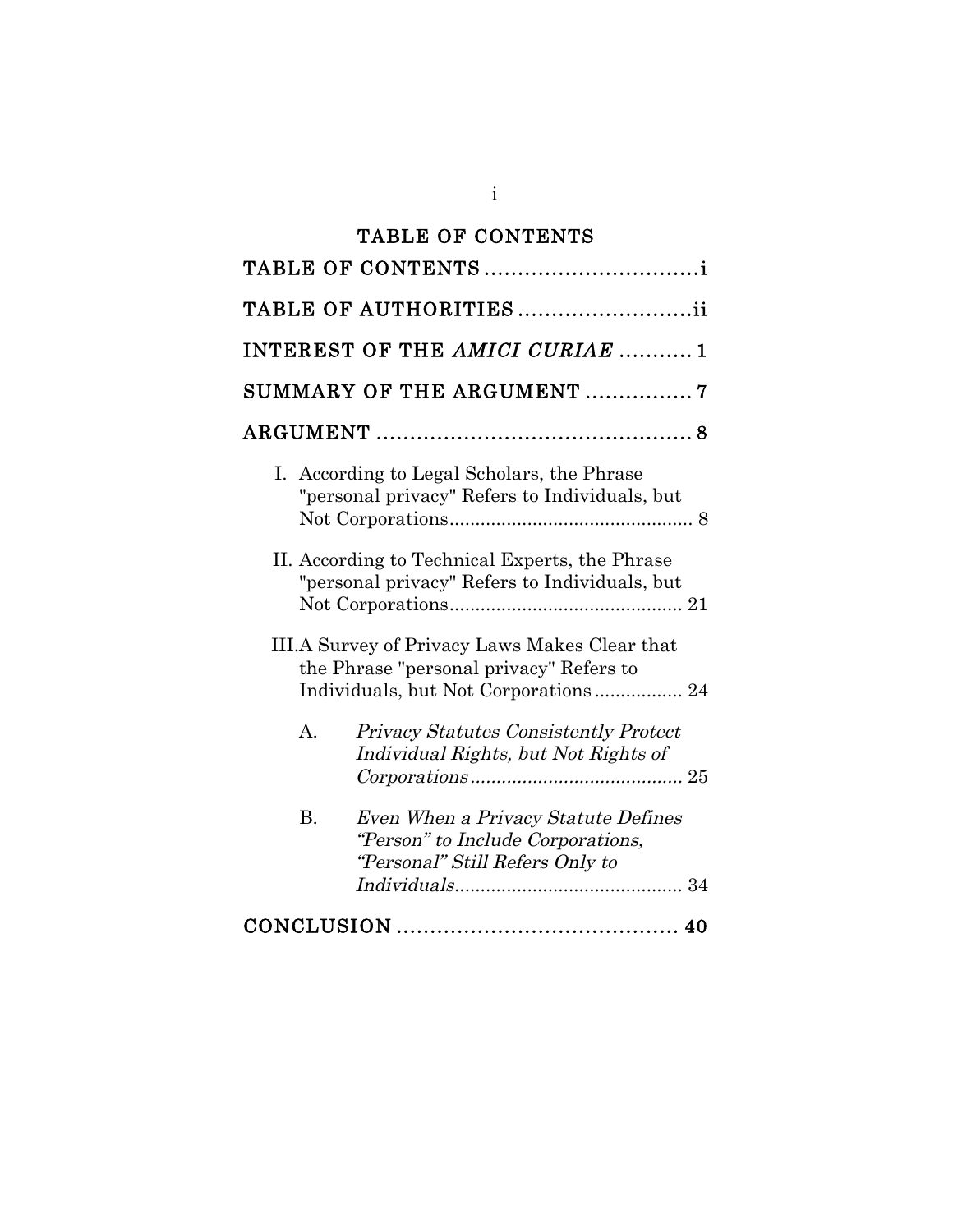# TABLE OF AUTHORITIES

# CASES

| Felsher v. Univ. of Evansville, 755 N.E.2d 589 |  |
|------------------------------------------------|--|
|                                                |  |
|                                                |  |

# **STATUTES**

ii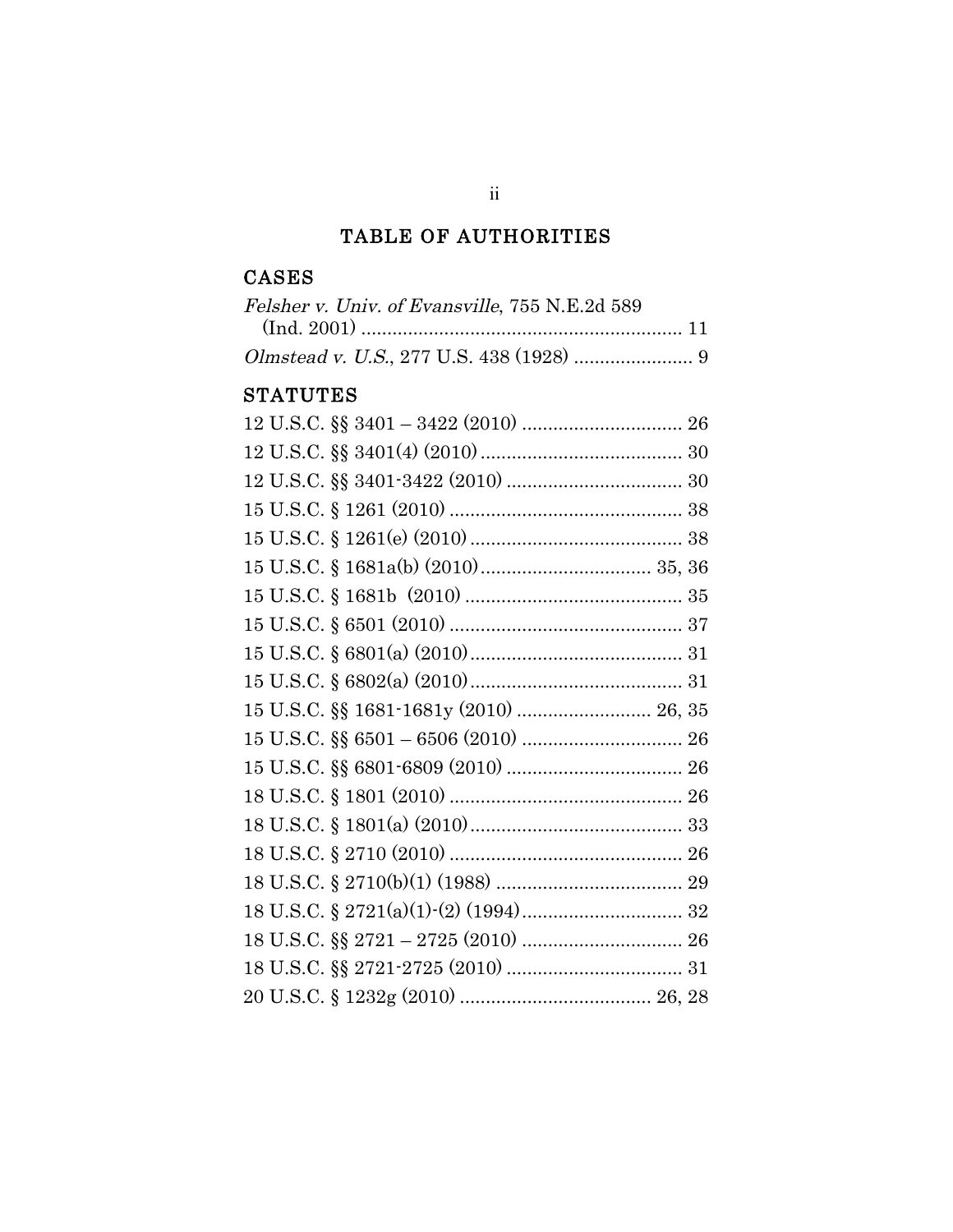| Pub. L. No. 104-191 §§ 262, 264 (2010)  26 |  |
|--------------------------------------------|--|
|                                            |  |
|                                            |  |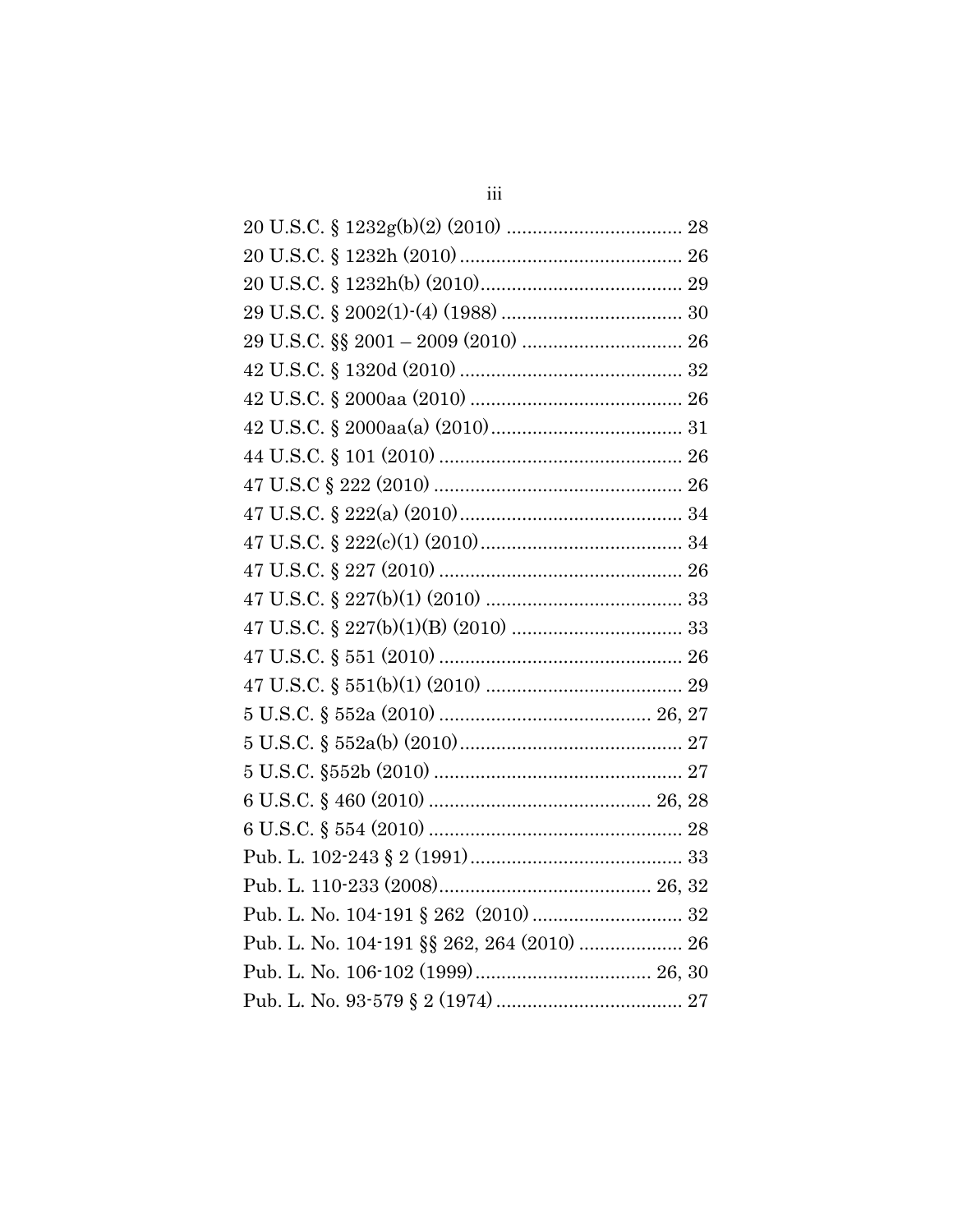# OTHER AUTHORITIES

| Anita L. Allen, Coercing Privacy, 40 WM. &                                                                                                                                        |
|-----------------------------------------------------------------------------------------------------------------------------------------------------------------------------------|
| ANITA L. ALLEN, PRIVACY LAW AND SOCIETY                                                                                                                                           |
| Ann Bartow, A Feeling of Unease About Privacy<br>Law, 155 U. PA. L. REV. PENNUMBRA 52                                                                                             |
| BLACK'S LAW DICTIONARY, 9th Ed., for the<br>iPhone/iPad/iPod Touch. Version 2.0.0 25                                                                                              |
| Brief for American Telephone and Telegraph<br>Company et. al. as Amicus Curiae Supporting<br>Petitioners, <i>Olmstead</i> , 277 U.S. 438 10                                       |
| Bruce Schneier, The Eternal Value of Privacy,<br>Wired: Security Matters,<br>http://www.wired.com/ (May 18, 2005).  23                                                            |
| Charles Fried, Privacy, 77 YALE L. J. 475 (1968)  12                                                                                                                              |
| CHRISTOPHER WOLF, PROSKAUER ON PRIVACY: A<br>GUIDE TO PRIVACY AND DATA SECURITY LAW IN<br>THE INFORMATION AGE (1st ed. 2007)  10                                                  |
| David Chaum, Achieving Electronic Privacy,<br>SCIENTIFIC AMERICAN, Aug. 1992 23                                                                                                   |
| David Flaherty, Privacy Impact Assessments:<br>An Essential Tool for Data Protection,<br>Presentation to the Annual Meeting of<br>Privacy and Data Protection Officials (Sep. 28, |
| David H. Flaherty, PROTECTING PRIVACY IN<br>SURVEILLANCE SOCIETIES (1998)  16                                                                                                     |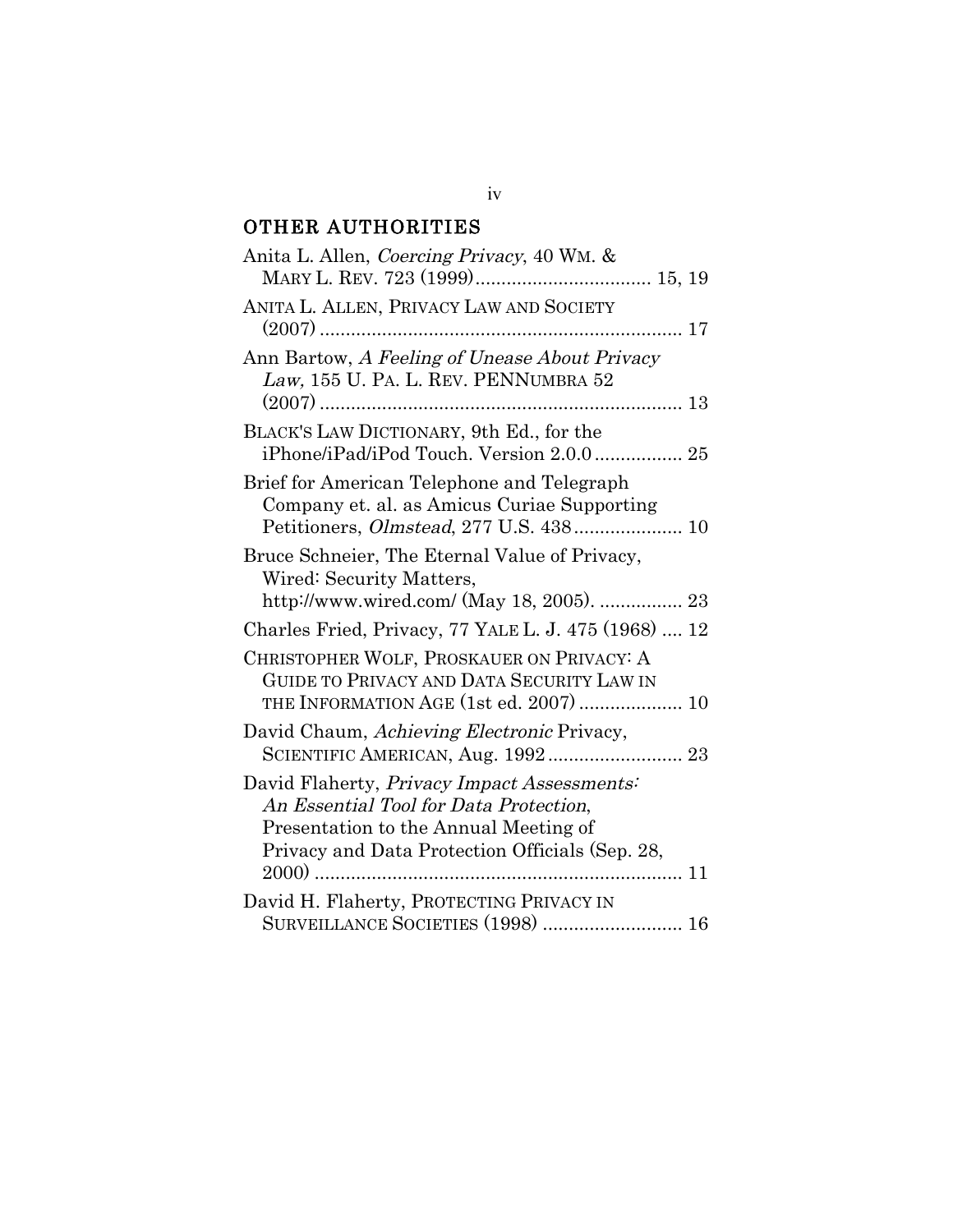| Deborah Hurley, A Whole World in One Glance:<br>Privacy as a Key Enabler of Individual<br>Participation in Democratic Governance, 1<br>International Journal of Internet Technology |
|-------------------------------------------------------------------------------------------------------------------------------------------------------------------------------------|
| Francesca Bignami, The Case for Tolerant<br>Constitutional Patriotism: The Right to<br>Privacy Before the European Courts, 41                                                       |
| Gary T. Marx, Murky Conceptual Waters: the                                                                                                                                          |
| Grayson Barber, Personal Information in<br>Government Records: Protecting the Public<br>Interest in Privacy, 25 ST. LOUIS U. PUB. L.                                                |
| HELEN NISSENBAUM, PRIVACY IN CONTEXT:<br>TECHNOLOGY, POLICY, AND THE INTEGRITY OF                                                                                                   |
| Jeffrey Rosen, The Purposes of Privacy: A<br>Response, 89 GEO. L.J. 2117 (2001)  14, 16                                                                                             |
| Jerry Kang, Info. Privacy in Cyberspace<br>Transactions, 50 STAN. L. REV. 1193 (1998) 13                                                                                            |
| Julie E. Cohen, Examined Lives: Informational<br>Privacy and the Subject as Object, 52 STAN. L.                                                                                     |
| Latanya Sweeney, Privacy-Enhanced Linking,<br>Carnegie Mellon University, School of<br>Computer Science Technical Report CMU-                                                       |
| <b>LITIGATION UNDER THE OPEN GOVERNMENT LAWS</b><br>(2010)(Harry A. Hammitt et al eds., 2010) 2                                                                                     |

v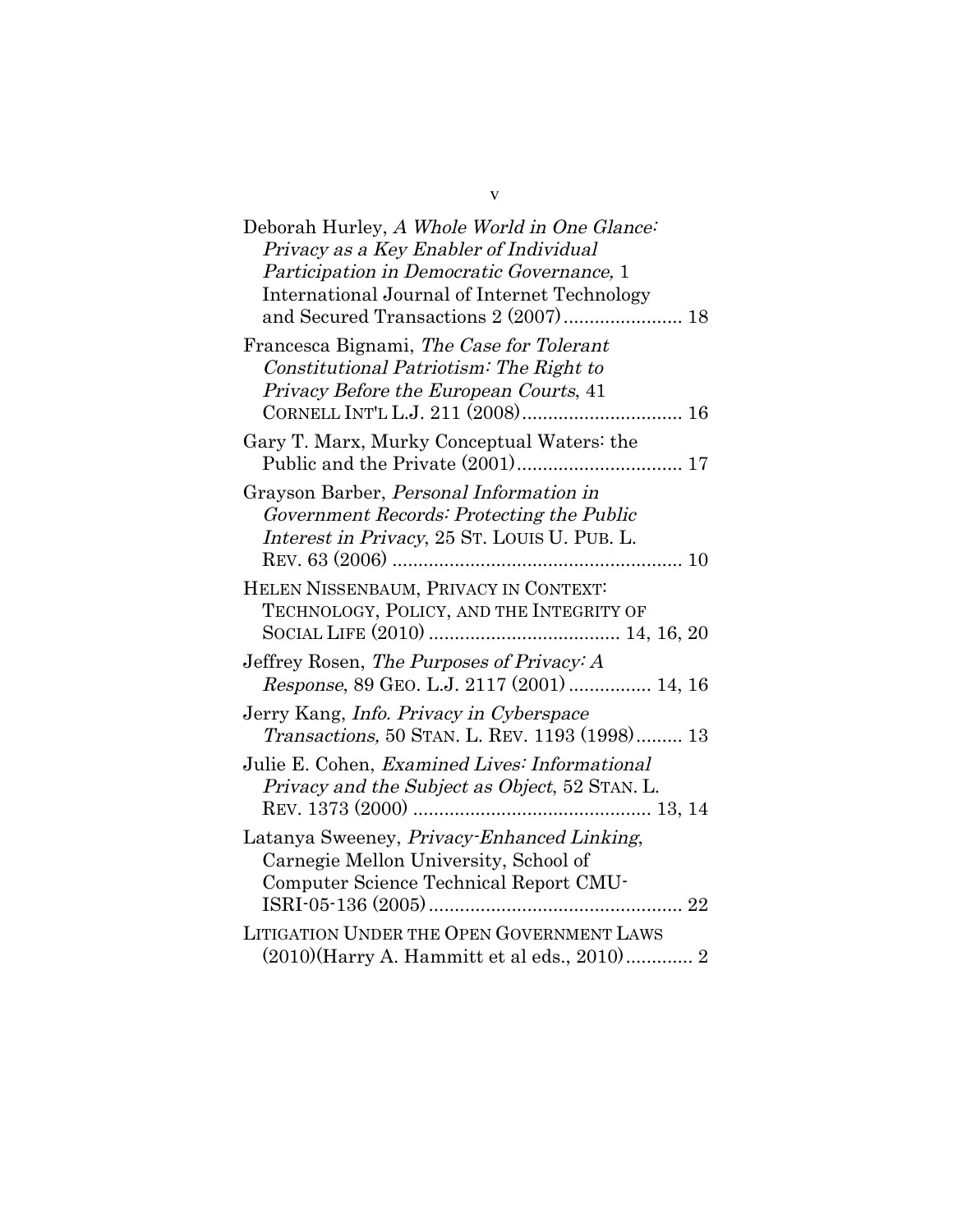| Pamela Samuelson, Privacy As Intellectual<br><i>Property?</i> , 52 STAN. L. REV. 1125 (2000)  19                                                                                    |
|-------------------------------------------------------------------------------------------------------------------------------------------------------------------------------------|
| PITTS, CHIP (ed.), KERR, JANDA, & PITTS,<br>CORPORATE SOCIAL RESPONSIBILITY: A LEGAL                                                                                                |
| R. Turn and W.H. Ware, "Privacy and Security<br>Issues in Information Systems," in D. Johnson<br>and J. Snapper, ETHICAL ISSUES IN THE USE OF                                       |
| RESTATEMENT (SECOND) OF TORTS § 652I cmt. c  12                                                                                                                                     |
| ROBERT ELLIS SMITH, OUR VANISHING PRIVACY<br>AND WHAT YOU CAN DO TO PROTECT YOURS                                                                                                   |
| Samuel Warren & Louis Brandeis, The Right to                                                                                                                                        |
| Scott A. Hartman, Privacy, Personhood, and the<br>Courts: FOIA Exemption $7(c)$ in Context, $\_\_$                                                                                  |
| SIMON DAVIES, BIG BROTHER (1996)  18                                                                                                                                                |
| THE NATIONAL ACADEMIES, ENGAGING PRIVACY<br>AND INFORMATION TECHNOLOGY IN A DIGITAL                                                                                                 |
| THE PRIVACY LAW SOURCEBOOK: UNITED STATES<br>LAW, INTERNATIONAL LAW, AND RECENT<br>DEVELOPMENTS 2004 (Marc Rotenberg ed.,                                                           |
| U.S. Dep't. of Health, Education, and Welfare,<br>Secretary's Advisory Committee on<br>Automated Personal Data Systems, Records,<br>Computers, and the Rights of Citizens (1973) 22 |

# vi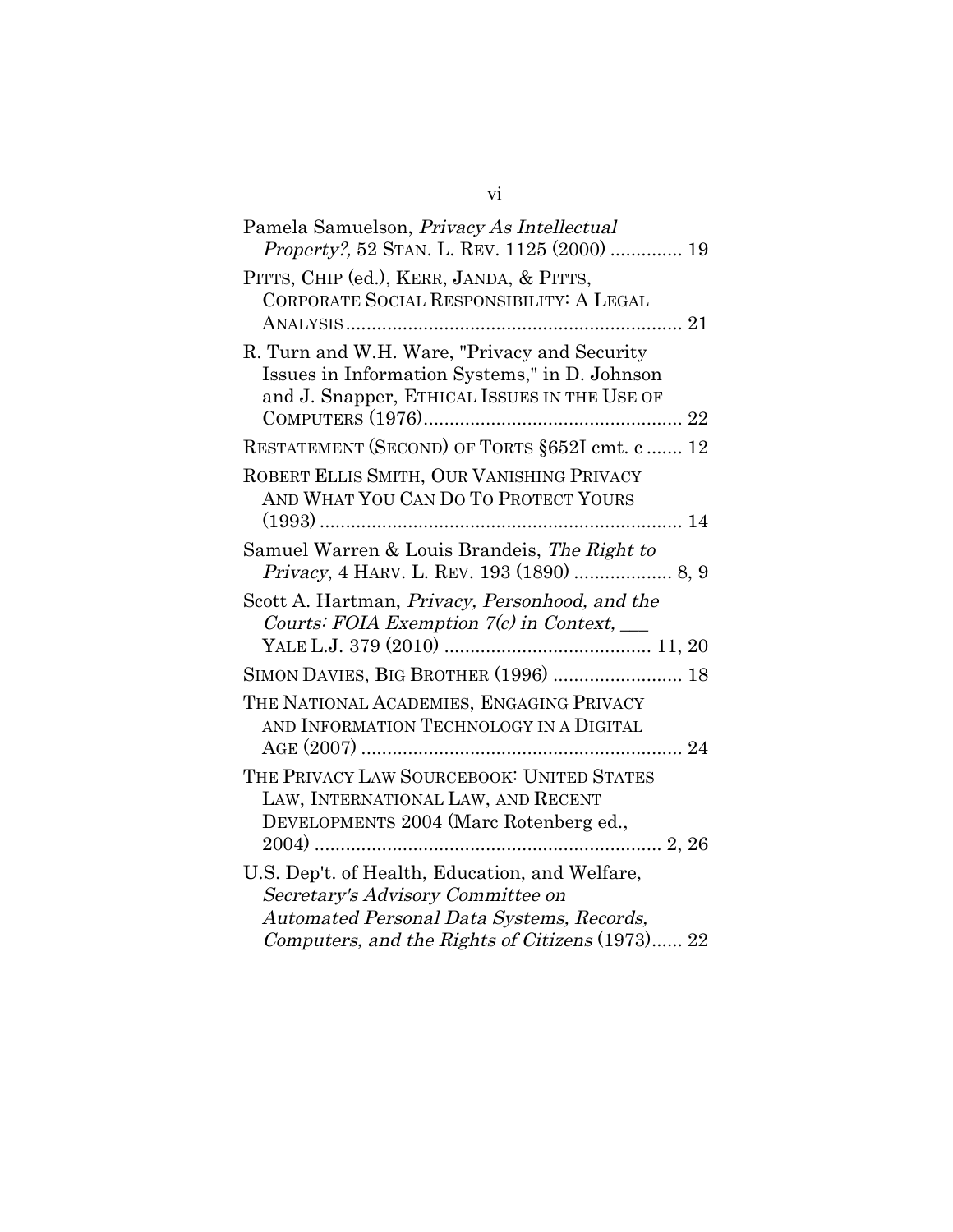| WHITFIELD DIFFIE & SUSAN LANDAU, PRIVACY ON           |  |
|-------------------------------------------------------|--|
| THE LINE: THE POLITICS OF WIRETAPPING AND             |  |
|                                                       |  |
| William L. Prosser, <i>Privacy</i> , 48 CALIF. L.REV. |  |
| $383\ (1960) \dots 11$                                |  |

vii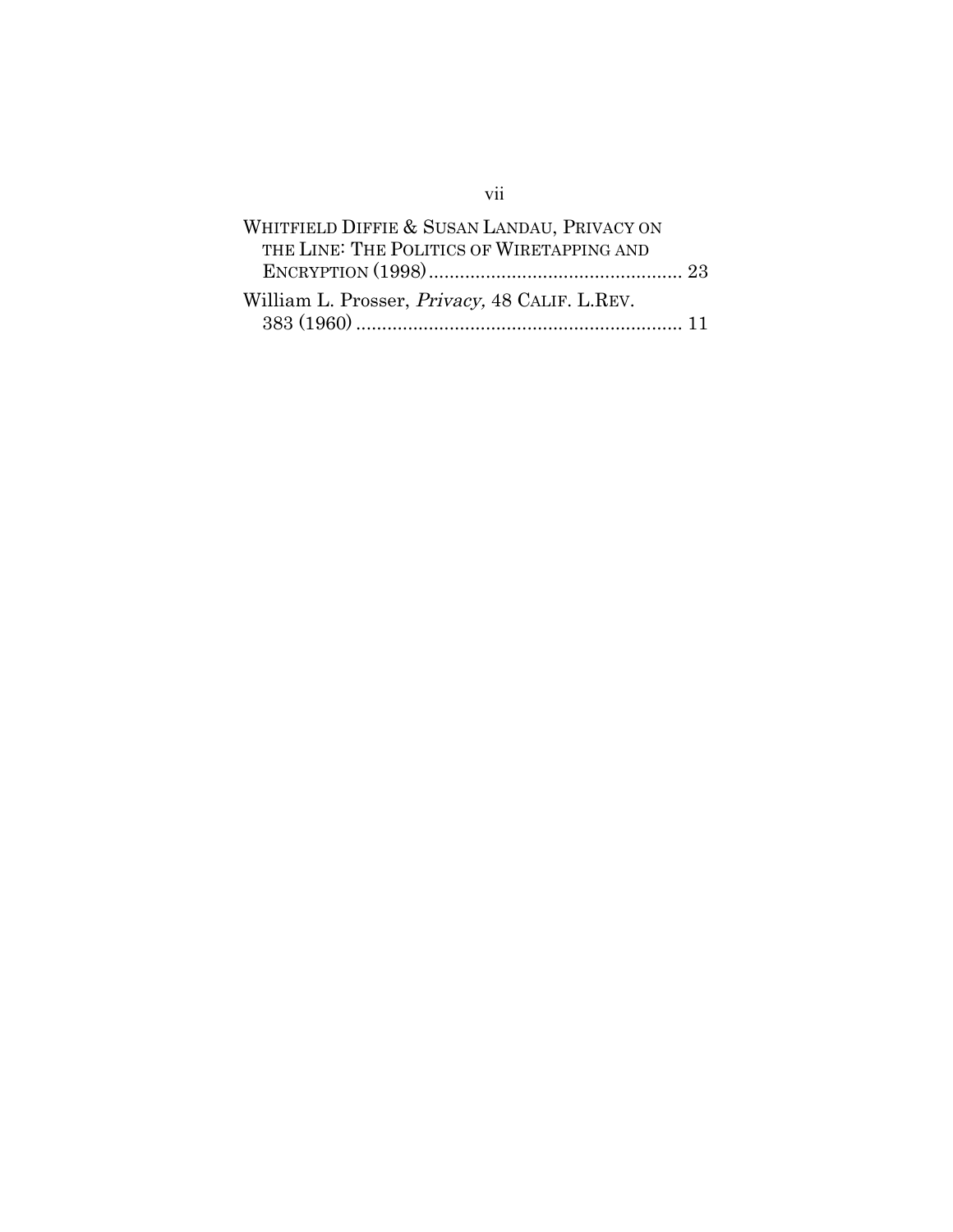#### INTEREST OF THE AMICI CURIAE1

The Electronic Privacy Information Center ("EPIC") is a public interest research center in Washington, D.C., which was established in 1994 to focus public attention on emerging civil liberties issues and to protect privacy, the First Amendment, and other Constitutional values.

EPIC has participated as amicus curiae in many cases before this Court and other courts concerning privacy, new technologies, and Constitutional interests. These cases include Nelson v. Nat'l Aeronautics & Space Admin., 530 F.3d 865, 873 (9th Cir. 2008), cert. granted, 130 S. Ct. 1755 (U.S. Mar. 8, 2010) (No. 09-530); City of Ontario v. Quon, 130 S.Ct. 2619 (2010); Doe v. Reed, 130 S. Ct. 2811 (2010); Flores-Figueroa v. United States, 129 S. Ct. 1886 (2009); Herring v. United States, 129 S. Ct. 695 (2009); Crawford v. Marion County Election Board, 128 S. Ct. 1610 (2008); Hiibel v. Sixth Judicial Circuit of Nevada, 542 U.S. 177 (2004); Doe v. Chao, 540 U.S. 614 (2003); Smith v. Doe, 538 U.S. 84 (2003); Department of Justice v. City of Chicago, 537

<sup>1</sup> Letters of consent to the filing of this brief have been lodged with the Clerk of the Court pursuant to Rule 37.3. Amici lodged with the Court Petitioners' and Respondents' letters of consent contemporaneous with the filing of this brief. In accordance with Rule 37.6, the undersigned states that no monetary contributions were made for the preparation or submission of this brief, and this brief was not authored, in whole or in part, by counsel for a party. EPIC Appellate Advocacy Fellow Conor Kennedy participated in the preparation of this brief.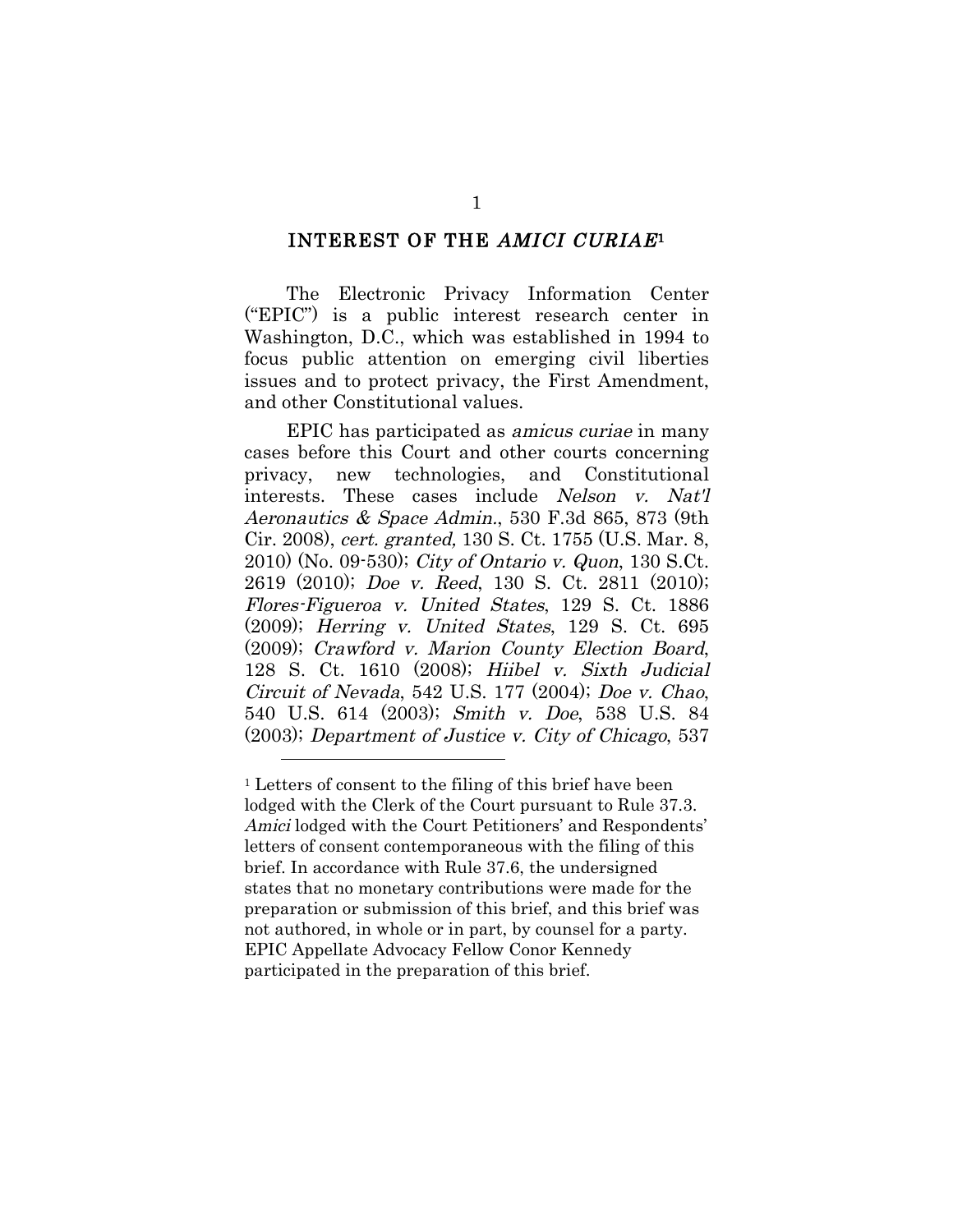U.S. 1229 (2003); Watchtower Bible and Tract Society of N.Y., Inc. v. Village of Stratton, 536 U.S. 150 (2002); Reno v. Condon, 528 U.S. 141 (2000); S.E.C. v. Rajaratnam, 622 F.3d 159 (2d Cir. 2010); IMS Health Inc. v. Sorrell, 631 F. Supp. 2d 434 (D. Vt. 2009), appeal docketed, No. 09-1913 (2nd Cir. 2010); Harris v. Blockbuster Inc., 622 F. Supp. 2d 396 (N.D. Tex. 2009), appeal docketed, No. 09-10420 (5th Cir. 2009); National Cable and Telecommunications Association v. Federal Communications Commission, 555 F.3d 996 (D.C. Cir. 2009); IMS Health Inc. v. Ayotte, 550 F.3d 42 (1st Cir. 2008); Bunnell v. Motion Picture Association of America, No. 07-56640 (9th Cir. filed Nov. 12, 2007); Kohler v. Englade, 470 F.3d 1104 (5th Cir. 2006); United States v. Kincade, 379 F.3d 813 (9th Cir. 2004), cert. denied 544 U.S. 924 (2005); Ostergren v. Cuccinelli, 615 F.3d 263 (4th Cir. 2010); G.D. v. Kenny, 984 A.2d 921 (N.J. Super. Ct. App. Div. 2009), cert. granted, 992 A.2d 793 (2010) (No. 65,366); Commonwealth v. Connolly, 913 N.E.2d 356 (2009); and State v. Raines, 857 A.2d 19 (Md. 2003).

EPIC has a longstanding interest in personal privacy, government transparency, and the proper application of freedom of information laws. EPIC routinely testifies in Congress on these topics, publishes books on these topics,2 and maintains

<sup>2</sup> LITIGATION UNDER THE OPEN GOVERNMENT LAWS (2010)(Harry A. Hammitt et al eds., 2010); THE PRIVACY LAW SOURCEBOOK: UNITED STATES LAW, INTERNATIONAL LAW, AND RECENT DEVELOPMENTS 2004 (Marc Rotenberg ed., 2004).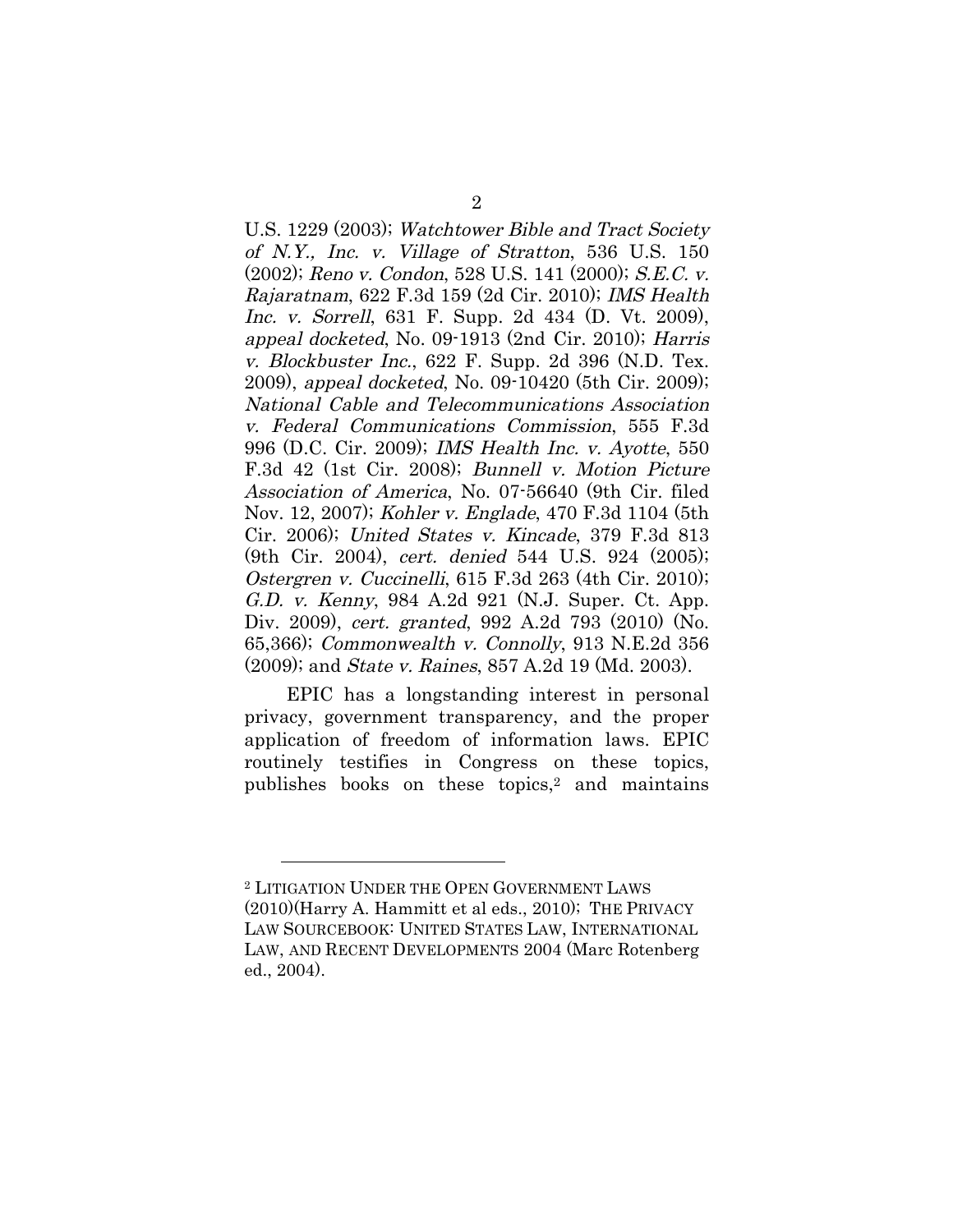several popular web sites devoted to these topics.3 The EPIC Advisory Board includes distinguished legal scholars and technical experts whose work is focused on these topics.

The promotion of open government and the protection of personal privacy are both critical to purpose and functioning of the FOIA. EPIC supports the right of individuals to assert personal privacy interests in records held by federal agencies as the statute allows. Consistent with the purposes of the Act, EPIC rejects the interpretation that institutional "persons" – corporations, state governments, foreign sovereigns – have "personal privacy" interests. EPIC therefore opposes the use of FOIA Exemption  $7^{\circ}$ . "personal privacy" safeguards to prevent the disclosure of agency records concerning corporations that would otherwise be made available to the public. The Third Circuit's determination in the present case contradicts decades of clear consensus among academic and technical experts that "personal privacy" rights apply only to individuals. Moreover, a survey of other privacy statutes makes clear that corporations do not have, and may not assert, "personal privacy" interests.

If upheld, the Third Circuit's interpretation of "personal privacy" would stand as an outlier, untethered to common understanding, legal scholarship, technical methods, or privacy law.

<sup>3</sup> E.g. Privacy.org Homepage, http://www.privacy.org; EPIC Homepage, http://www.epic.org; Privacy Coalition Homepage, http://www.privacycoalition.org.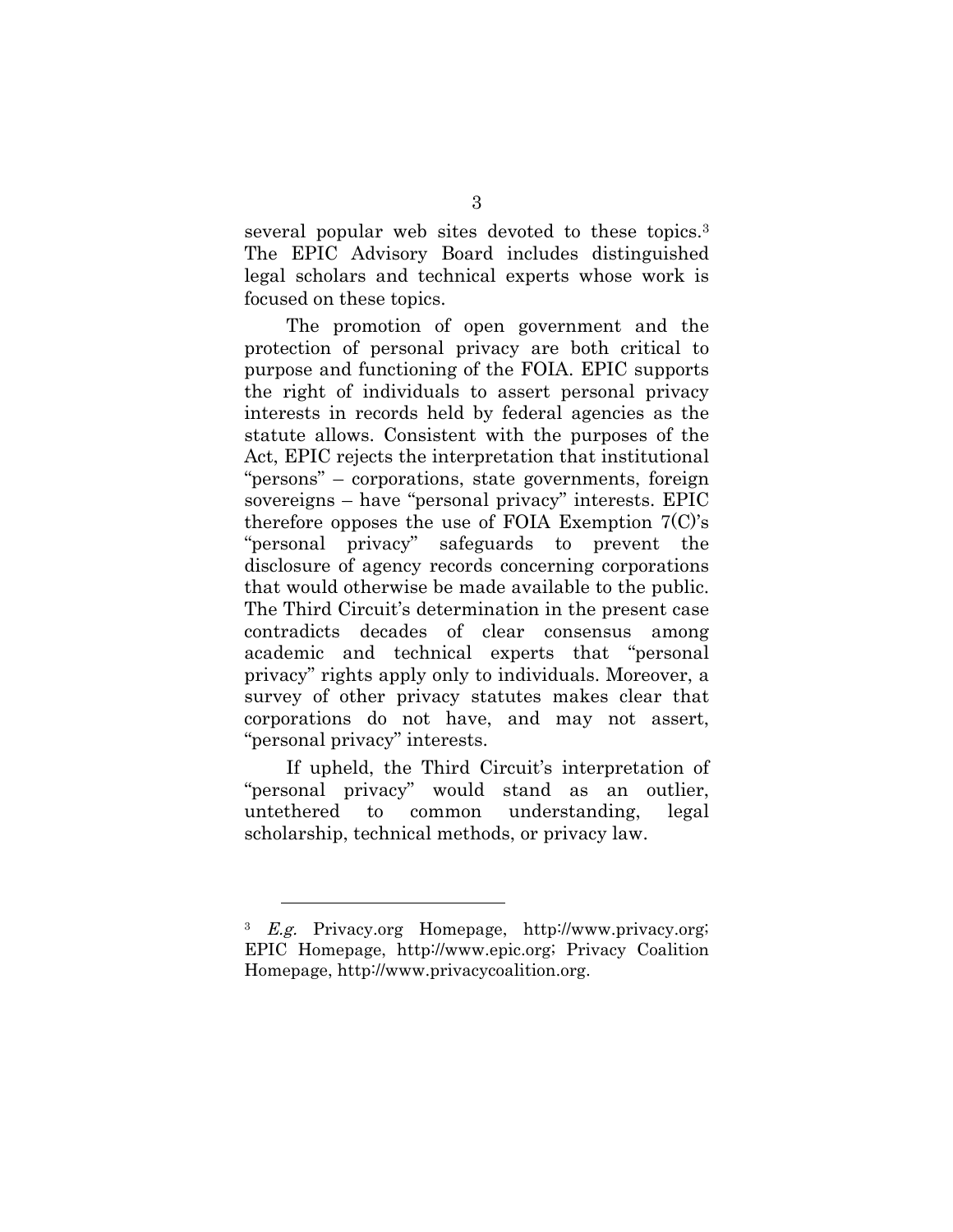Technical Experts and Legal Scholars

Dr. Alessandro Acquisti Associate Professor of Information Technology and Public Policy, Carnegie Mellon University

Steven Aftergood Senior Research Analyst, Federation of American Scientists

Grayson Barber, Esq. Grayson Barber, LLC

Ann Bartow Associate Professor of Law, University of South Carolina School of Law

Christine L. Borgman Professor & Presidential Chair in Information Studies, UCLA

Bill Coleman Founder, CEO & Chairman, Cassatt Corporation

Simon Davies Director General, Privacy International

Dr. David Flaherty Former Information and Privacy Commissioner, British Columbia, Canada

Philip Friedman, Friedman Law Offices, PLLC

Aziz Huq Professor, University of Chicago Law School

4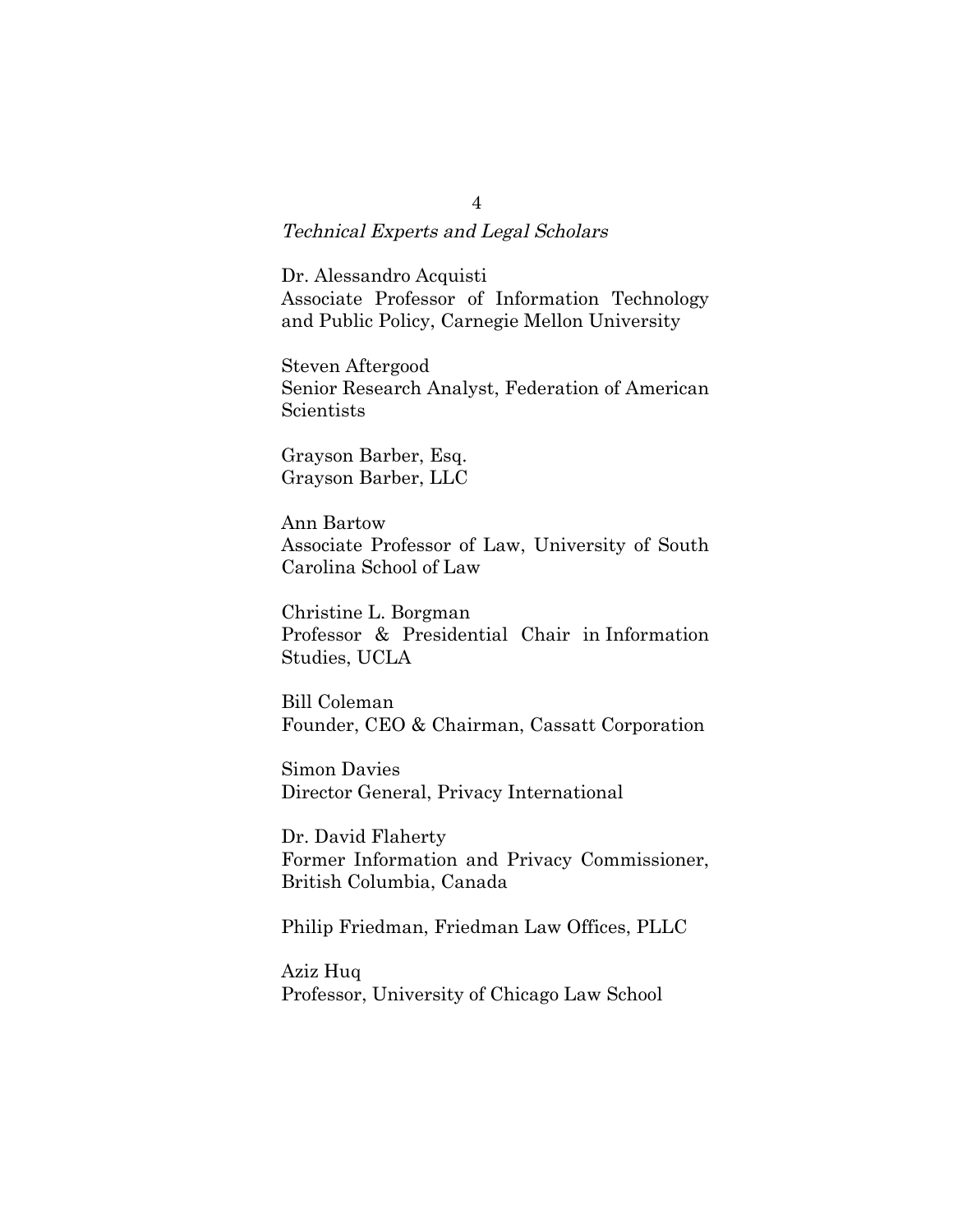Deborah Hurley, Consultant

Jerry Kang Professor of Law, UCLA; Professor of Asian American Studies (by courtesy), UCLA; Korea Times–Hankook Ilbo Chair in Korean American Studies, UCLA

Ian Kerr Associate Professor, Canada Chair of Ethics, Law, and Technology, University of Ottawa

Chris Larsen, CEO and Co-Founder, Prosper Marketplace, Inc.

Rebecca MacKinnon Visiting Fellow, Princeton Center for Information Technology Policy

Gary T. Marx Professor Emeritus of Sociology, MIT

Mary Minow, LibraryLaw.com

Pablo G. Molina CIO, AVP of IT and Adjunct Professor, Georgetown University

Dr. Peter G. Neumann Fellow of AAAS, ACM, IEEE, SRI International

Helen Nissenbaum Professor, Media, Culture & Communication, NYU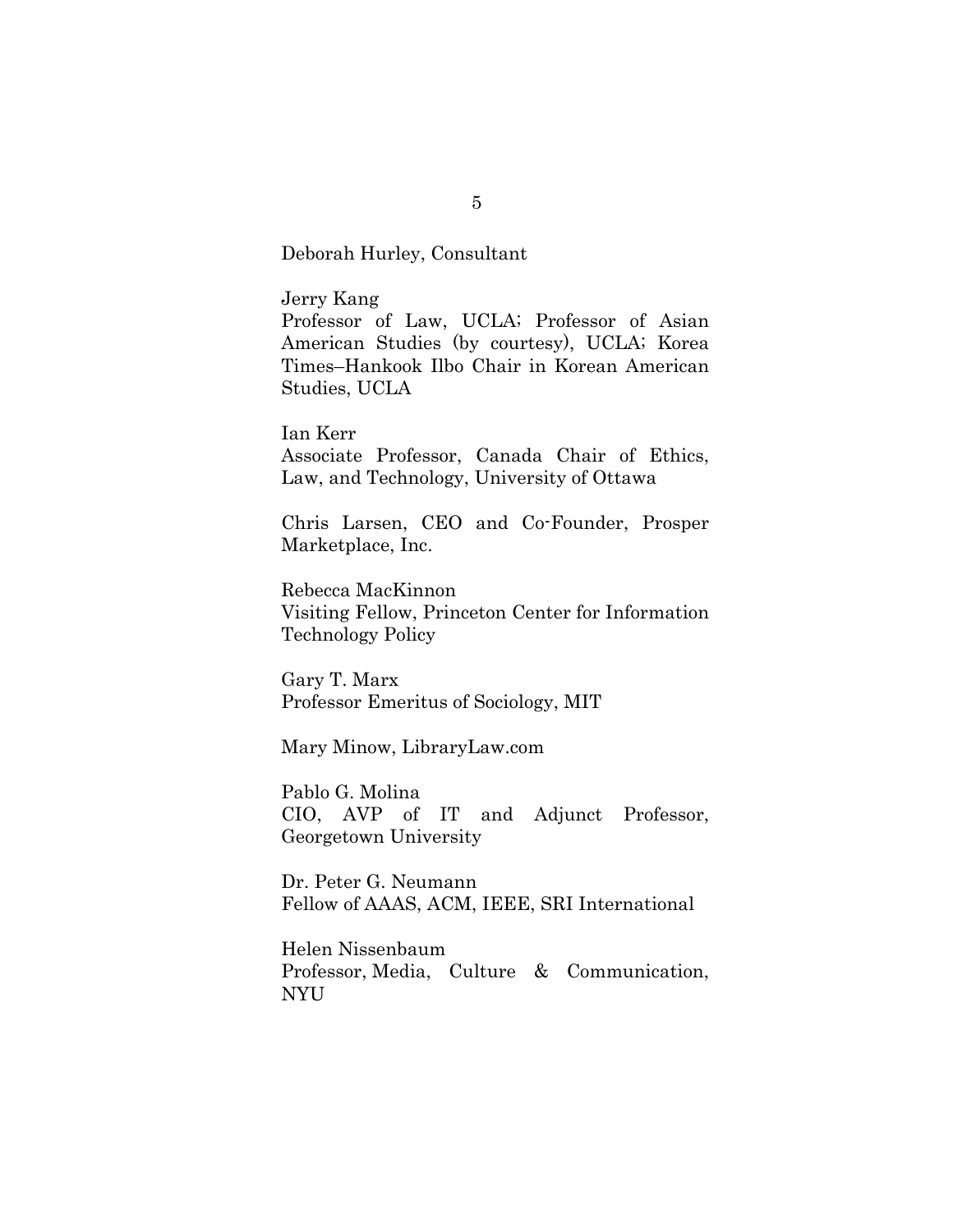Ray Ozzie Chief Software Architect, Microsoft

Deborah C. Peel, MD, Founder and Chair, Patient Privacy Rights

Chip Pitts Lecturer, Stanford Law School and Oxford University

Bruce Schneier Security Technologist

Dr. Barbara Simons IBM Research (retired)

Frank M. Tuerkheimer Professor of Law, University of Wisconsin Law School

Edward G. Viltz www.InternetCC.org

(Affiliations are for identification only)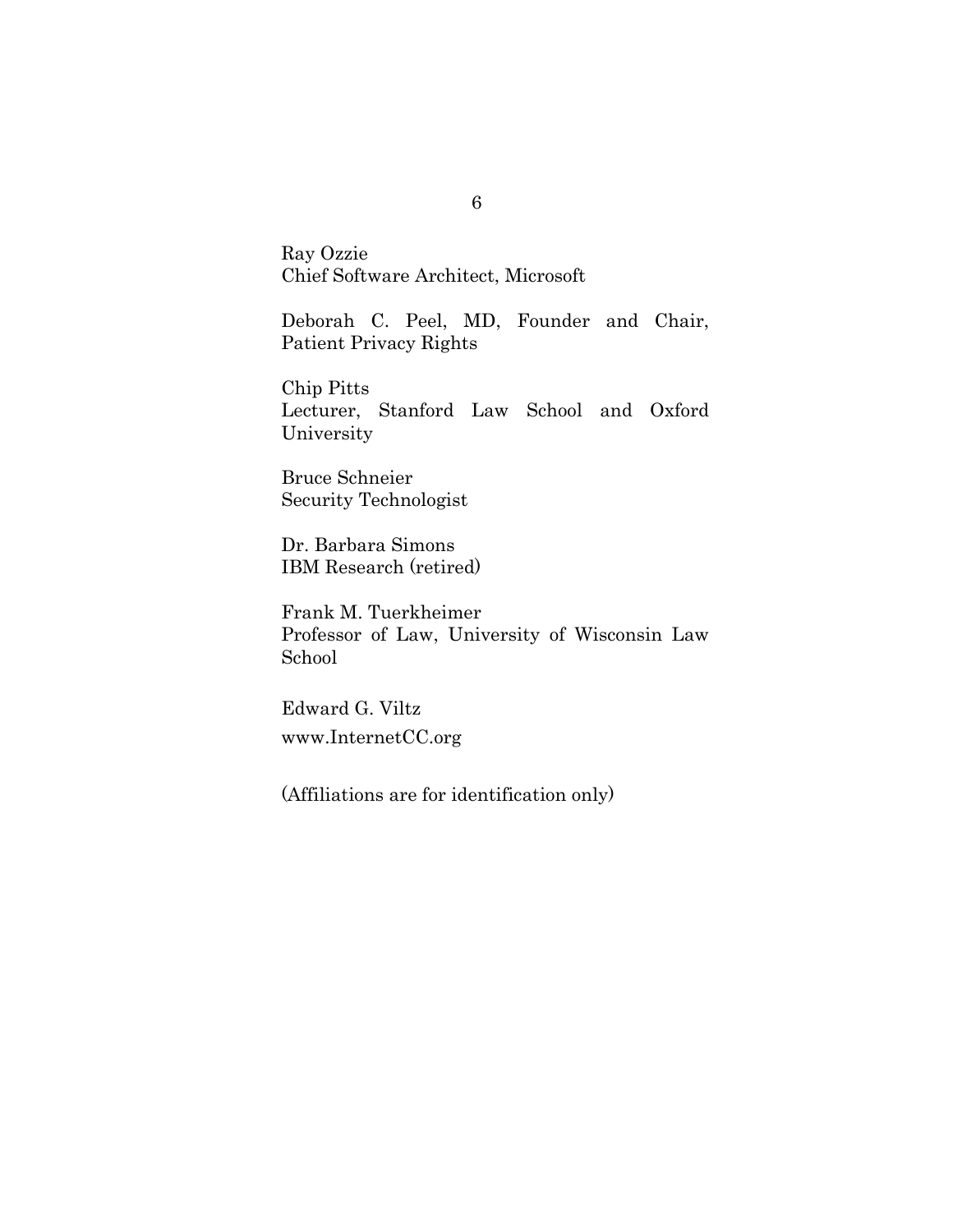#### SUMMARY OF THE ARGUMENT

The Solicitor General's brief makes clear that the FOIA exemption for "personal privacy" protects the interests of individuals, not corporations. This is evident, as the brief argues, from the text of the Act, the drafting history, the uniform interpretation of the provision, and the fact that the Third Circuit's analyses does not withstand scrutiny and would lead to bizarre results.

Amicus curiae EPIC sets forth the views of legal scholars and technical experts, as well as a survey of related privacy law, in support of Petitioner to underscore that it is also the view of these scholars and experts that the decision below is contrary to widespread understanding, and almost nonsensical.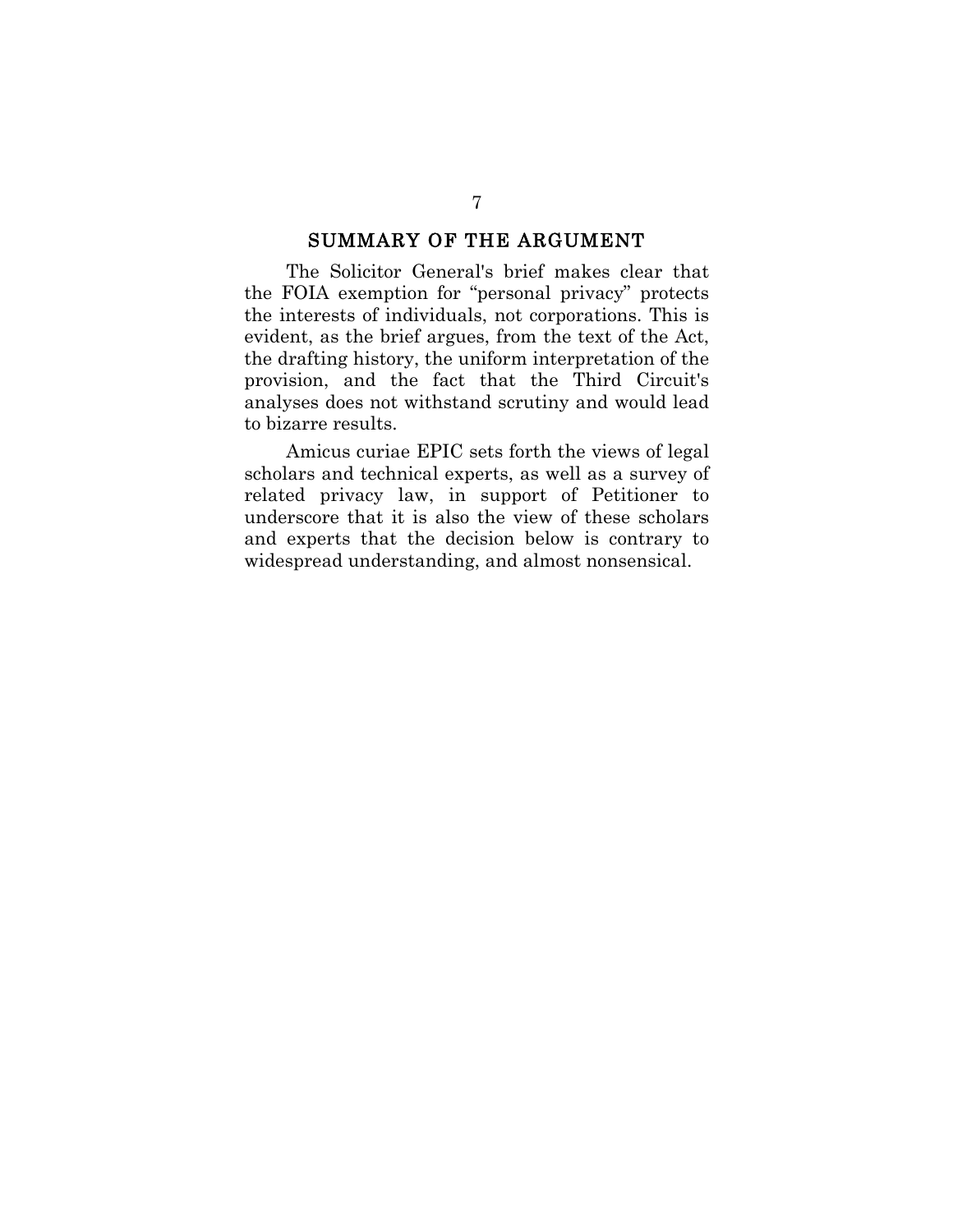#### ARGUMENT

#### I. According to Legal Scholars, the Phrase "personal privacy" Refers to Individuals, but Not Corporations

The cornerstone of the modern understanding of "privacy" in American law is the 1890 article by Samuel D. Warren and Louis D. Brandeis. The article begins:

That the individual shall have full protection in person and in property is a principle as old as the common law; but it has been found necessary from time to time to define anew the exact nature and extent of such protection. 4 (emphasis added)

And continues:

Recent inventions and business methods call attention to the next step which must be taken for the protection of the person, and for securing to the individual what Judge Cooley calls the right "to be let alone."5 (emphasis added)

Brandeis and Warren explain that their "purpose is to consider whether the existing law affords a principle which can properly be invoked to protect the privacy of the individual; and, if it does, what the nature and extent of such protection is."6

<sup>4</sup> Samuel Warren & Louis Brandeis, The Right to Privacy, 4 HARV. L. REV. 193, 193 (1890).

<sup>5</sup> Id. at 195.

<sup>6</sup> Id. at 197.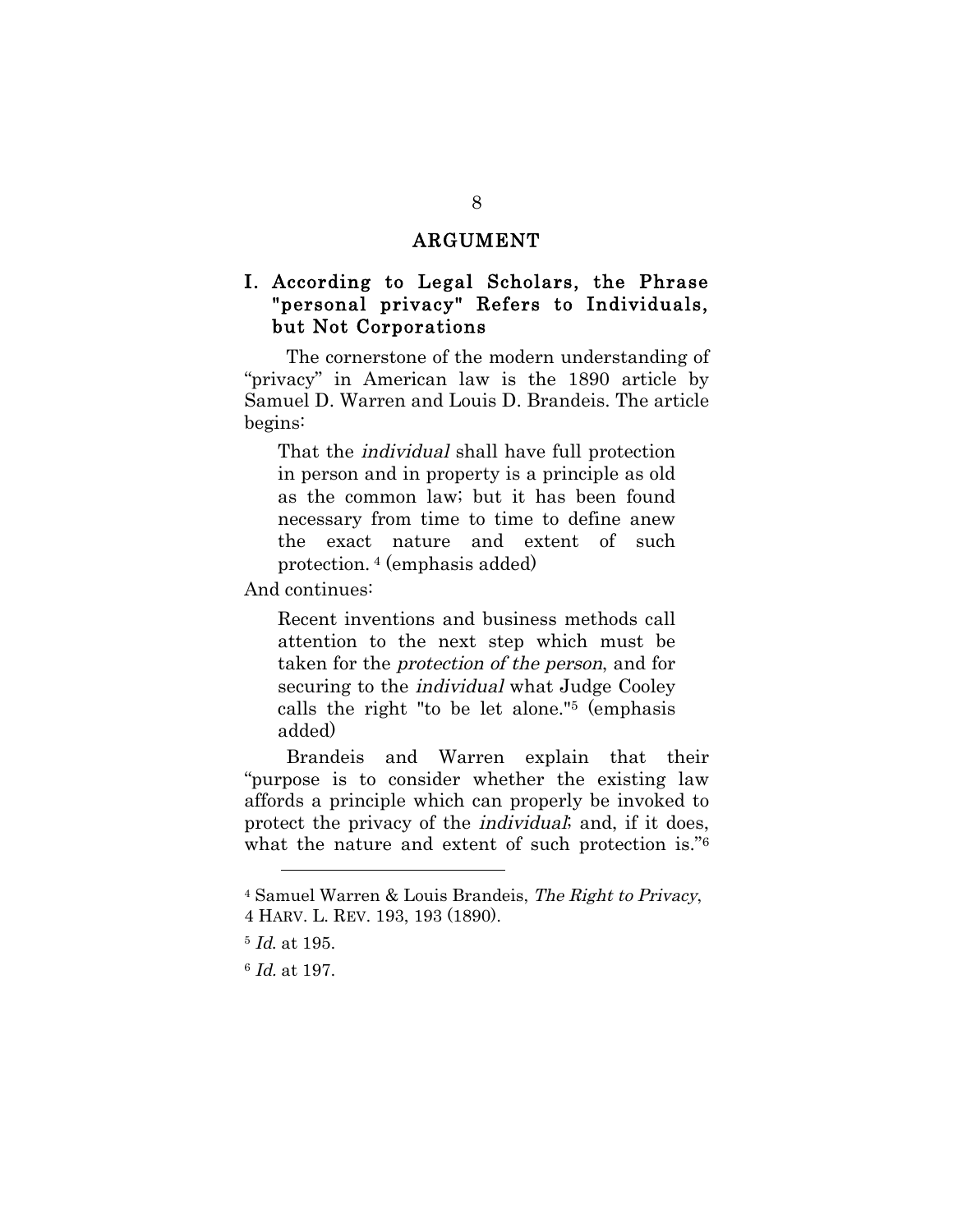(emphasis added). The authors note that "[t]he common law secures to each individual the right of determining, ordinarily, to what extent his thoughts, sentiments, and emotions shall be communicated to others." (emphasis added). And they find that "[i]n every such case the individual is entitled to decide whether that which is his shall be given to the public. No other has the right to publish his productions in any form, without his consent."7 (emphasis added).

In all, the word "individual" appears 26 times in the article "The Right to Privacy;" the word "corporation" does not appear once.

If it was not obvious that in American law "privacy" would refer to the claims of individuals, in 1928, Justice Brandeis famously described the right of privacy as "the most comprehensive of rights and the right most valued by civilized men," a natural outgrowth of recognizing "the significance of man's spiritual nature, of his feelings and of his intellect."8 "They knew," Brandeis wrote of the framers who crafted the nation's founding document, "that only a part of the pain, pleasure and satisfactions of life are to be found in material things. They sought to protect Americans in their beliefs, their thoughts, their emotions and their sensations."9

 $\overline{a}$ <sup>7</sup> Id. at 199.

<sup>8</sup> Olmstead v. U.S., 277 U.S. 438, 478 (1928) (Brandeis, J., dissenting).

<sup>9</sup> Id.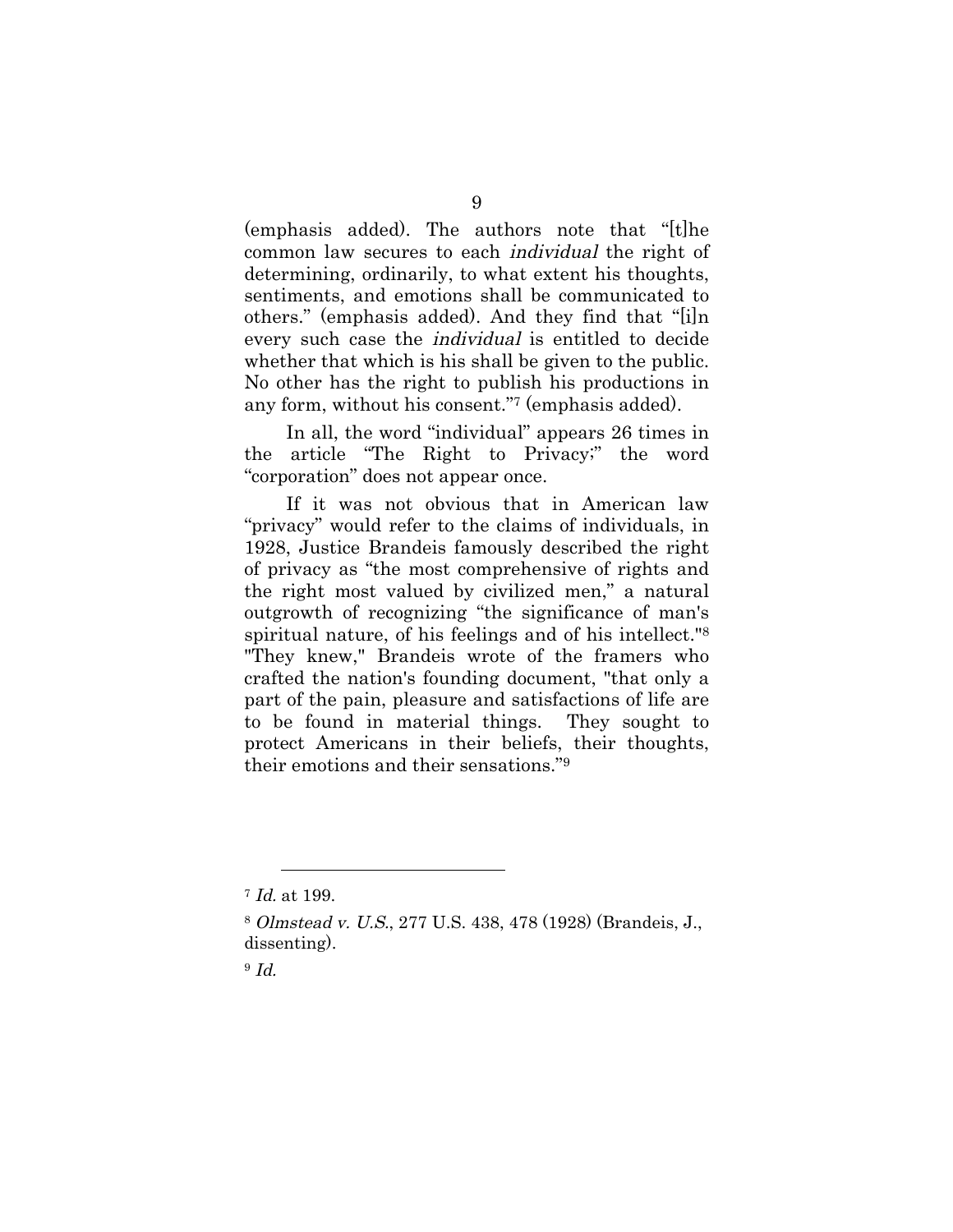Although AT&T had filed a brief in support of Olmstead in that case,10 Justice Brandeis did not speak to the corporation's interest; he spoke to the claim of the individual whose personal communications were subject to disclosure without a warrant.

Since The Right to Privacy article, and the Olmstead dissent, legal scholars have described a modern conception of privacy, a robust, vital right tied to the intricacies of human flourishing and individual autonomy. A rigorous focus on the interest and rights of living, breathing legal subjects spans the spectrum of privacy law commentary, covering financial disclosure,<sup>11</sup> state government databases,12 national security, and a wide range of

<sup>10</sup> Brief for American Telephone and Telegraph Company et. al. as Amicus Curiae Supporting Petitioners, Olmstead, 277 U.S. 438.

<sup>11</sup> CHRISTOPHER WOLF, PROSKAUER ON PRIVACY: A GUIDE TO PRIVACY AND DATA SECURITY LAW IN THE INFORMATION AGE § 2:1.1 (1st ed. 2007) ("An individual's level of financial information privacy depends on where he or she lives, what rights that person has chosen to exercise, and whether there is a superior need for information asserted by the government.").

<sup>12</sup> Grayson Barber, Personal Information in Government Records: Protecting the Public Interest in Privacy, 25 ST. LOUIS U. PUB. L. REV. 63, 73 (2006) ("Confidence in government at all levels is best sustained by access to the information necessary to promote the vigorous public discussion that a well-functioning democracy requires. However, when dealing with information that individuals reasonably expect to remain private and to not be published by the government, there should be a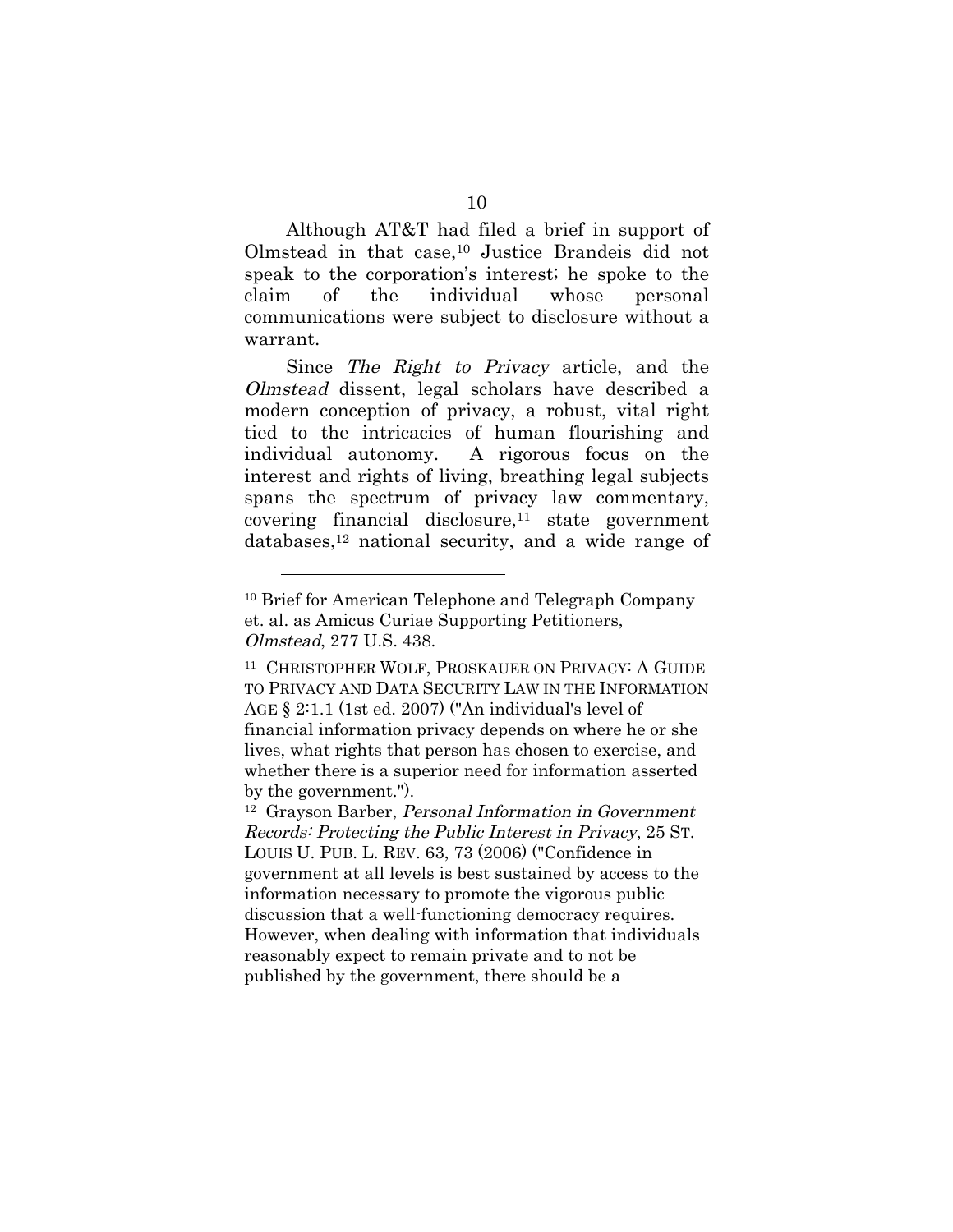other topics.13 In one of the most influential taxonomies of privacy, Dean Prosser described a "complex of four" privacy torts: intrusion, upon seclusion, public disclosure of private facts, publication of information that places an individual in a false light, and the appropriation of a person's name or likeness.14 Prosser's articulation was set out in the Restatement of Torts and became the basis for privacy rights in both common law and statute. But no court has ever held that a corporation may sue under the classic privacy torts.15 As the Restatement

presumption that such information will remain confidential unless there is an overriding justification for its disclosure.").

 $13$  See e.g., David Flaherty, Privacy Impact Assessments: An Essential Tool for Data Protection, Presentation to the Annual Meeting of Privacy and Data Protection Officials (Sep. 28, 2000),

http://www.rogerclarke.com/DV/PIAsFlaherty.html ("The essential goal is to describe personal data flows as fully as possible so as to understand what impact the innovation or modification may have on the personal privacy of employees or customers and how fair information practices may be complied with.").

<sup>14</sup> William L. Prosser, Privacy, 48 CALIF. L. REV. 383-388- 89 (1960).

<sup>15</sup> Scott A. Hartman, Privacy, Personhood, and the Courts: FOIA Exemption 7(c) in Context, NRLE L.J. 379-388 (2010), available at http://ssrn.com?abstract-1684498. See, e.g., Felsher v. Univ. of Evansville, 755 N.E.2d 589, 594 (Ind. 2001) (holding that a university, as an artificial entiry, could not assert a privacy claim for appropriations against a former employee who attached its name to his website.)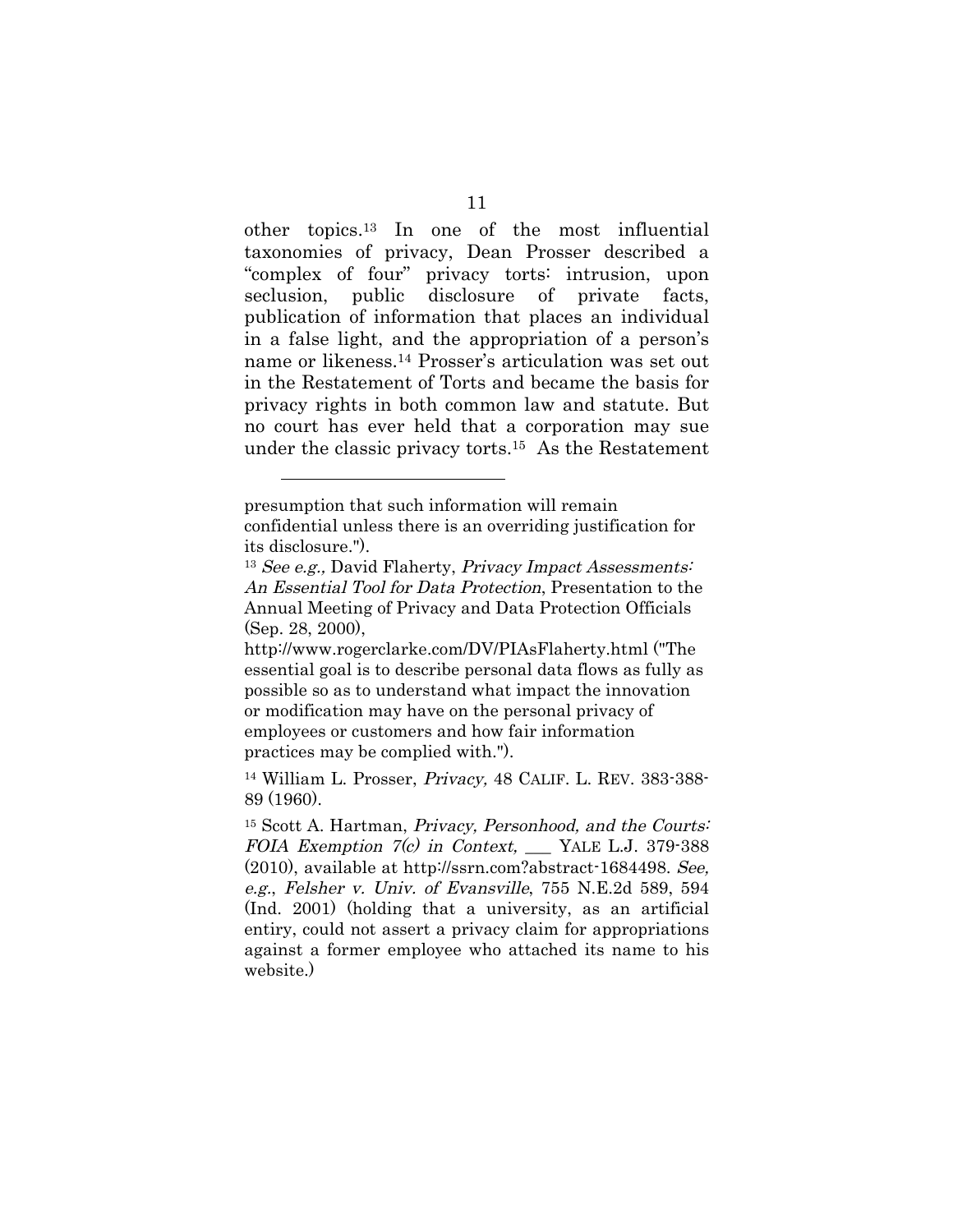explains: "A corporation, partnership or unincorporated association has no personal right of privacy."16

In 1968 Professor, and later Solicitor General, Charles Fried set out a powerful articulation of this right. He wrote, "privacy is not just one possible means among others to insure some other value, but that it is necessarily related to ends and relations of the most fundamental sort: respect, love, friendship and trust."17 He concludes:

The concept of privacy requires, as we have seen, a sense of control and a justified acknowledged power to control aspects of one's environment . . . A legal right to control is control which is the least open to question and argument; it is the kind of control we are most serious about. As we have seen, privacy is not just an absence of information abroad about ourselves; it is a feeling of security in control over that information. By using the public, impersonal and ultimate institution of law to grant persons this control, we at once put the right to control as far beyond question as we can and at the same time show how seriously we take this right.<sup>18</sup>

(ed. Ferdinand D. Schoeman 1984).

<sup>16</sup> RESTATEMENT (SECOND) OF TORTS §652I cmt. c.

<sup>17</sup> Charles Fried, Privacy, 77 YALE L.J. 475-93 (1968), reprinted in

PHILOSOPHICAL DIMENSIONS OF PRIVACY: AN ANTHOLOGY 203, 205.

<sup>18</sup> Id. at 219.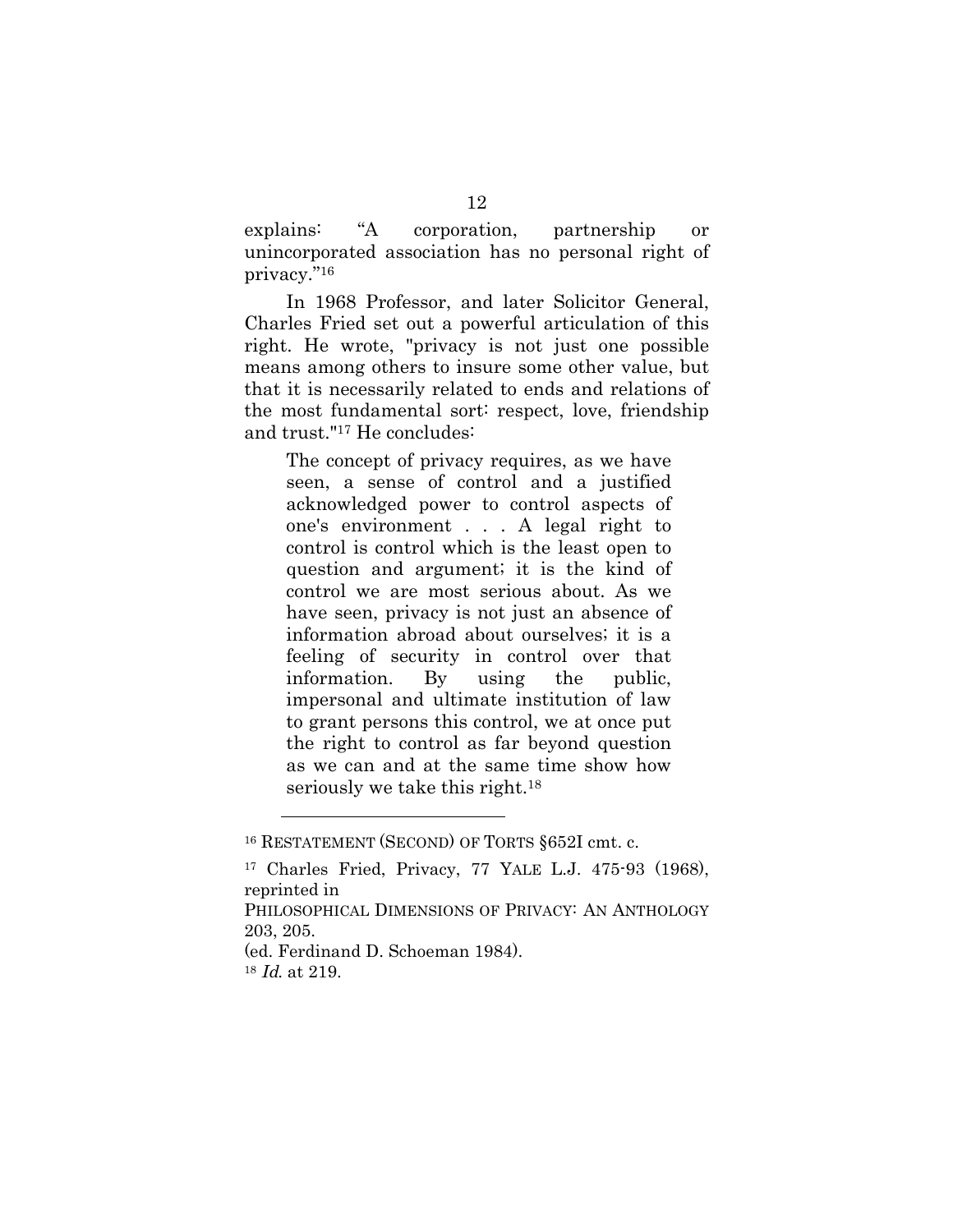More recently, Professor Jerry Kang, a prominent legal scholar, has described the core human interests underlying the right to privacy. First, privacy helps individuals avoid the embarrassment that accompanies the disclosure of certain personal details. Second, privacy helps to preserve human dignity, respect, and autonomy. Finally, privacy helps individuals construct intimacy with others.<sup>19</sup> Prominent privacy scholars have elaborated upon each of these purposes in order to "identify and animate the compelling ways that privacy violations can negatively impact the lives of living, breathing human beings," as Professor Ann Bartow put it:20

The embarrassment that results from privacy incursions is uniquely detrimental to humans, with irreparable effects on individuals. As Professor Julie E. Cohen has written:

The point [of privacy regulation] is not that people will not learn under conditions of noprivacy, but that they will learn differently, and that the experience of being watched will constrain, ex ante, the acceptable spectrum of belief and behavior 21

<sup>19</sup> Jerry Kang, Info. Privacy in Cyberspace Transactions, 50 STAN. L. REV. 1193, 1212–16, 1260 (1998).

 $20$  Ann Bartow, A Feeling of Unease About Privacy Law, 155 U. PA. L. REV. PENNUMBRA, 52 (2007).

<sup>21</sup> Julie E. Cohen, Examined Lives: Informational Privacy and the Subject as Object, 52 STAN. L. REV. 1373, 1425  $(2000)$ .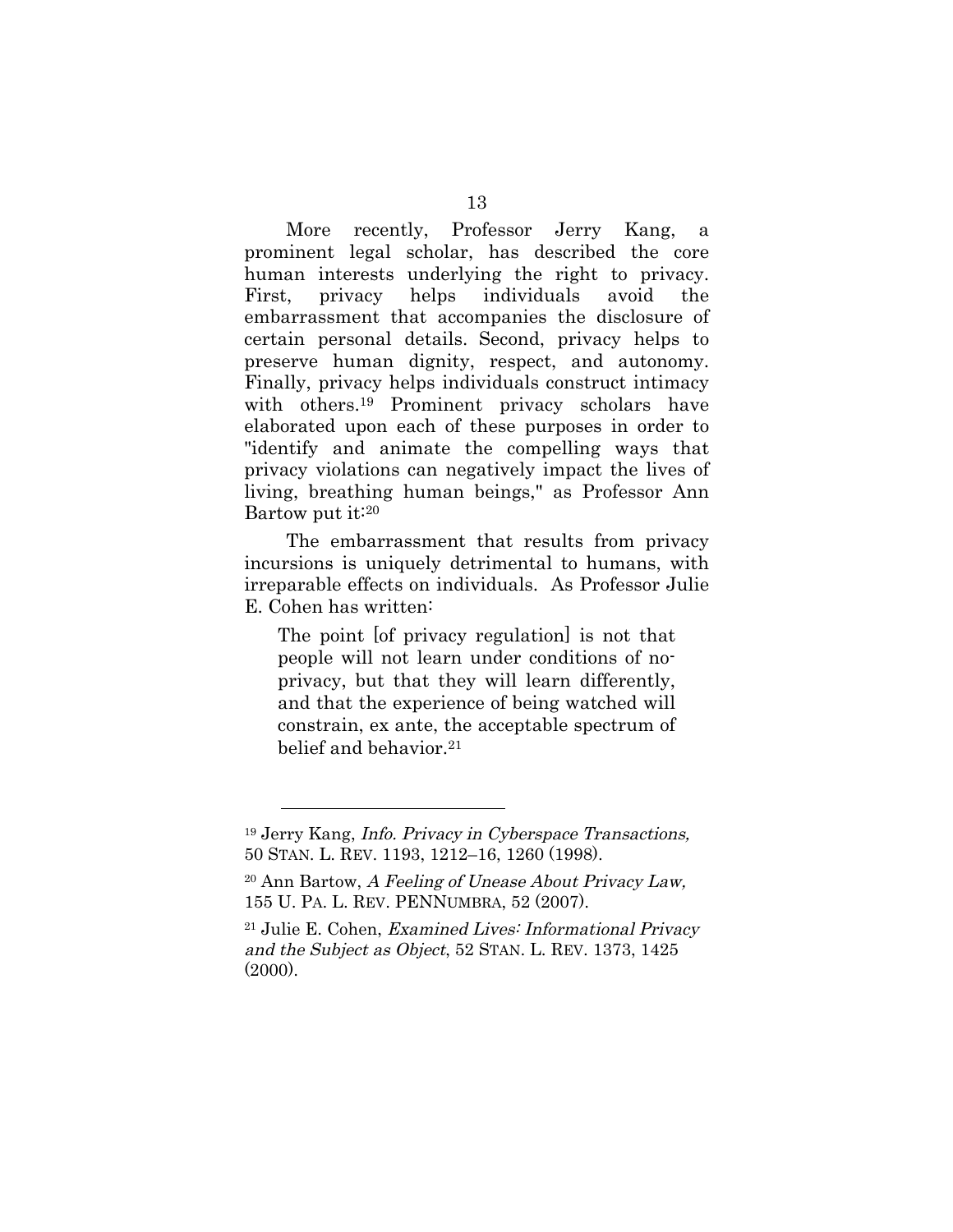Professor Cohen cites cognitive psychology research to demonstrate that embarrassment stunts social development and growth, neither of which is fungible or replaceable in human beings.22 Professor Jeffrey Rosen also observes: "knowledge of private information poses special threats to individuals' ability to structure their lives in unconventional ways."23 Professor Helen Nissenbaum does as well:

[I]nsofar as privacy, understood as a constraint on access to people through information, frees us from the stultifying effects of scrutiny and approbation (or disapprobation), it contributes to material conditions for the development and exercise of autonomy and freedom in thought and action.24

Privacy expert and attorney Robert Ellis Smith accentuates the connection between this kind of freedom and the productive capacity specific to human beings: "Without privacy, everyone resembles everyone else. A number will do, not a name or personality. Without privacy, individuality perishes."25

 $22$  *Id.* at 1425, n.195.

 $23$  Jeffrey Rosen, The Purposes of Privacy: A Response, 89 GEO. L.J. 2117, 2121 (2001).

<sup>24</sup> HELEN NISSENBAUM, PRIVACY IN CONTEXT: TECHNOLOGY, POLICY, AND THE INTEGRITY OF SOCIAL LIFE 82 (2010).

<sup>25</sup> ROBERT ELLIS SMITH, OUR VANISHING PRIVACY AND WHAT YOU CAN DO TO PROTECT YOURS 4 (1993).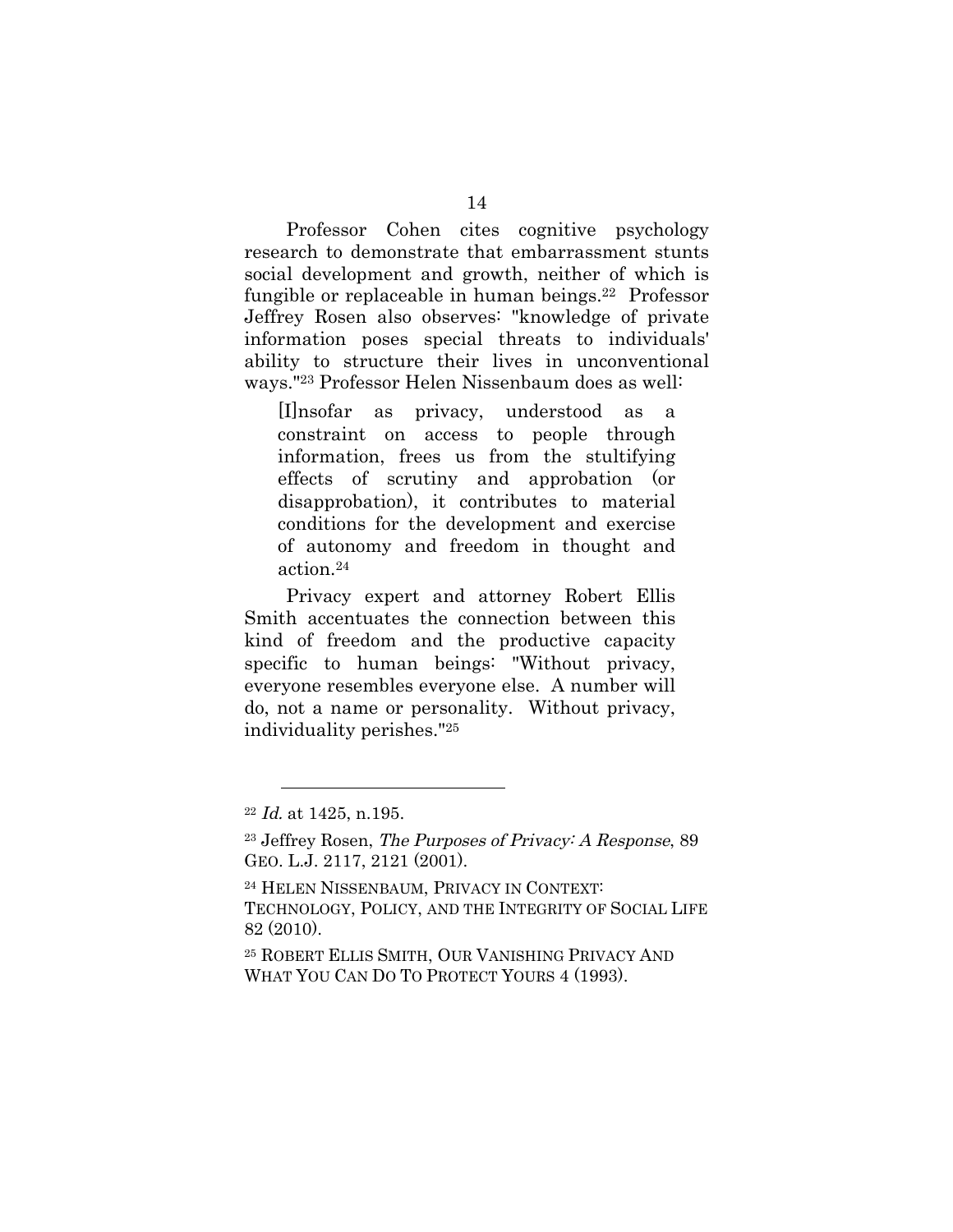Professor Anita Allen-Castellitto extends it further, demonstrating that limiting the disclosure of embarrassing personal information strengthens the individual's capacity to experiment and comply with cross-cutting social roles, both in public and behind closed doors:

Privacy has value as the context in which individuals work to make themselves better equipped for their familial, professional, and political roles. With privacy, I can try to become competent to perform and achieve up to my capacities, as well as to try out new ideas and practice developing skills.26

As noted international privacy expert David Falherty has explained:

The ultimate protection for the individual is the constitutional entrenchment of rights to privacy and data protection. One can make a strong argument, even in the context of primarily seeking to promote data protection, that having an explicit entrenched constitutional right to personal privacy is a desirable goal in any Western society that has a written constitution and a bill of rights. The purpose of creating a constitutional right to privacy is not to leave data protection solely to the court except for the interpretation of the necessary statutes in statutes cases of conflict, but to allow

<sup>26</sup> Anita L. Allen, Coercing Privacy, 40 WM. & MARY L. REV. 723, 739-40 (1999).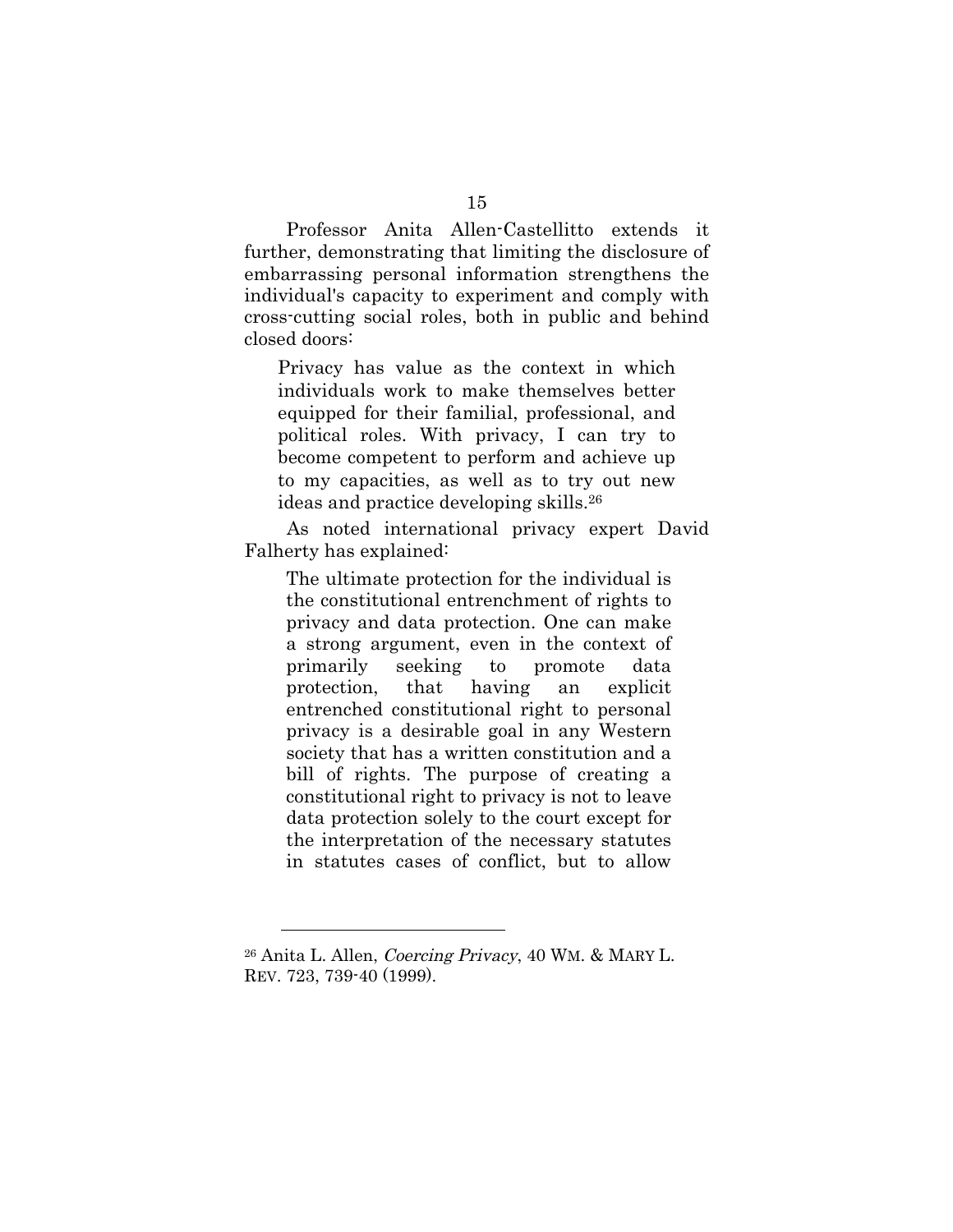individuals to assert privacy claims that extend beyond the act.<sup>27</sup>

A second set of uniquely human interests underlying the right to privacy are interconnected: dignity, respect, and autonomy. Professor Francesca Bignami urges that "[e]ven in a world in which, thanks to technology, acquiring knowledge about others is virtually effortless, personal autonomy must be respected."28 Professor Rosen explains how the term applies to privacy law: "autonomy concerns the individuals' ability to maintain a sphere of immunity from social norms and regulations."29 As Professor Nissenbaum has written:

[E]ven when we are uncertain whether or not we are being watched, we must act as if we are. When this happens, when we have internalized the gaze of the watchers and see ourselves through their eyes, we are acting according to their principles and not ones that are truly our own.30

Professor Gary T. Marx has written:

<sup>27</sup> David H. Flaherty, PROTECTING PRIVACY IN SURVEILLANCE SOCIETIES 376 (1998).

 $28$  Francesca Bignami, The Case for Tolerant Constitutional Patriotism: The Right to Privacy Before the European Courts, 41 CORNELL INT'L L.J. 211, 223 (2008).

<sup>29</sup> Jeffrey Rosen, The Purposes of Privacy: A Response, 89 GEO. L.J. 2117, 2121 (2001).

<sup>30</sup> HELEN NISSENBAUM, PRIVACY IN CONTEXT: TECHNOLOGY, POLICY, AND THE INTEGRITY OF SOCIAL LIFE 82 (2010).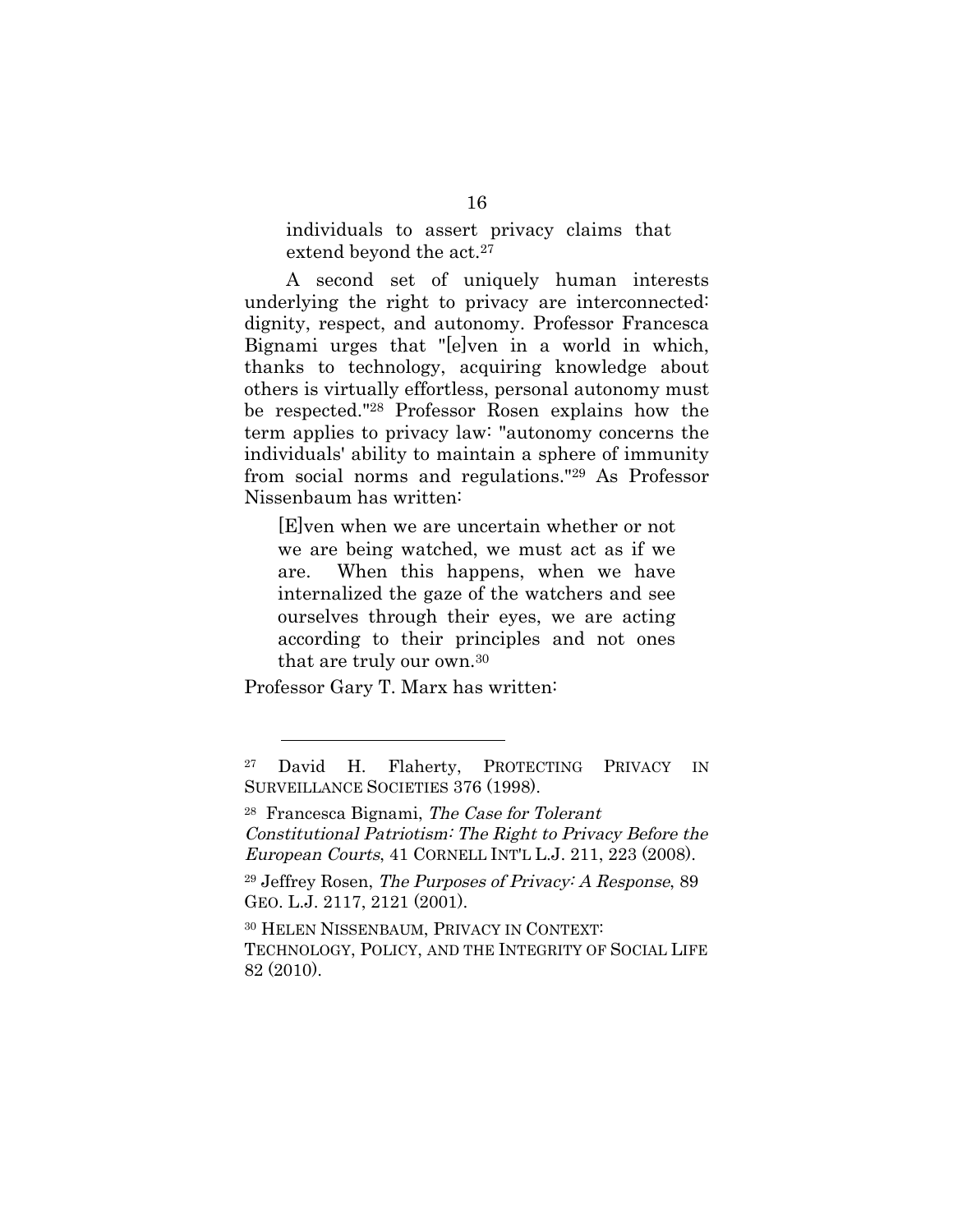When the self can be technologically invaded without permission and even often without the knowledge of the person, dignity and liberty are diminished. Respect for the individual involves not causing harm, treating persons fairly through the use of universalistically applied valid measures, offering meaningful choices and avoiding manipulation and coercion. These in turn depend on being adequately informed.31 (emphasis added).

Professor Allen writes that statutory privacy protections are intended to remedy "damage[d] feelings and sensibilities" – a purpose that is inapplicable to corporate entities that are incapable of experiencing hurt feelings.32

Former OECD Official and Director of the Harvard Information Infrastructure Project Deborah Hurley adds that:

Protection of privacy and personal data are important because they go profoundly to our sense of self, individual integrity, and autonomy and to our ability to express ourselves, to communicate with others, and to

<sup>31</sup> Gary T. Marx, Murky Conceptual Waters: the Public and the Private (2001),

http://web.mit.edu/gtmarx/www/murkypublicandprivate.h tml

<sup>32</sup> Anita L. Allen, PRIVACY LAW AND SOCIETY 113 (2007).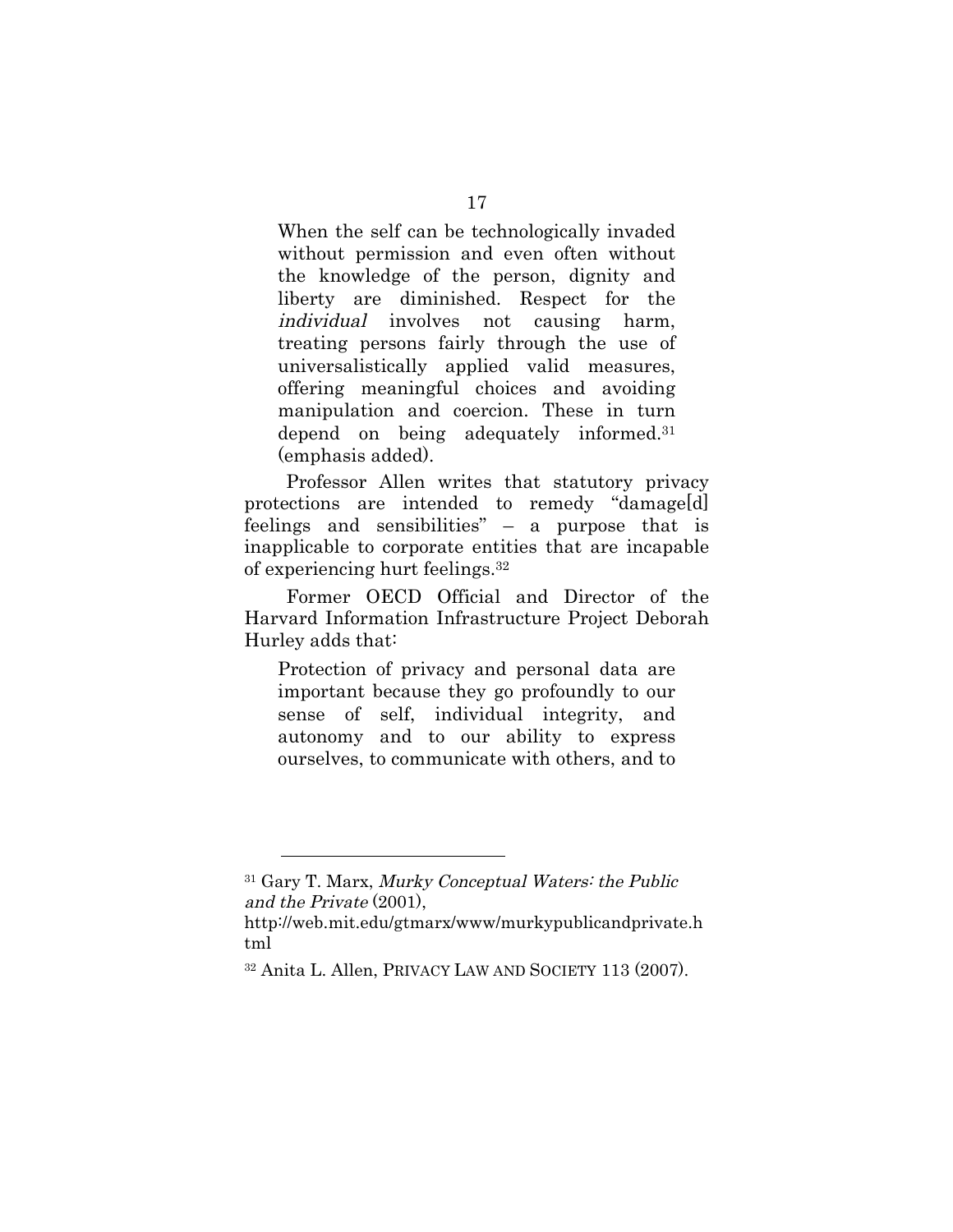participate in the collective, all deep human needs.<sup>33</sup>

Widely renowned privacy advocate Simon Davies has said that the right to privacy is simply:

. . . the right to protect ourselves against intrusion by the outside world. It is the measure we use to set limits on the demands made by organizations and people. It is the right we invoke to defend our personal freedom, our autonomy and our identity. It is the basis upon which we assess the balance of power between ourselves, and the world around us.34

Professor Pamela Samuelson accounts for comparatively stronger privacy protections in Europe with reference to the ultimate loss of dignity, respect, and autonomy: genocide.

Europeans have more of a civil libertarian perspective on personal data protection in part because of certain historical experiences they have had. One factor that enabled the Nazis to efficiently round up, transport, and seize assets of Jews (and others they viewed as "undesirables") was the extensive repositories of personal data available not only from public sector but also from private sector sources. Europeans may realize more

<sup>33</sup> Deborah Hurley, A Whole World in One Glance: Privacy as a Key Enabler of Individual Participation in Democratic Governance, 1 International Journal of Internet Technology and Secured Transactions 2 (2007). <sup>34</sup> SIMON DAVIES, BIG BROTHER 23-24 (1996).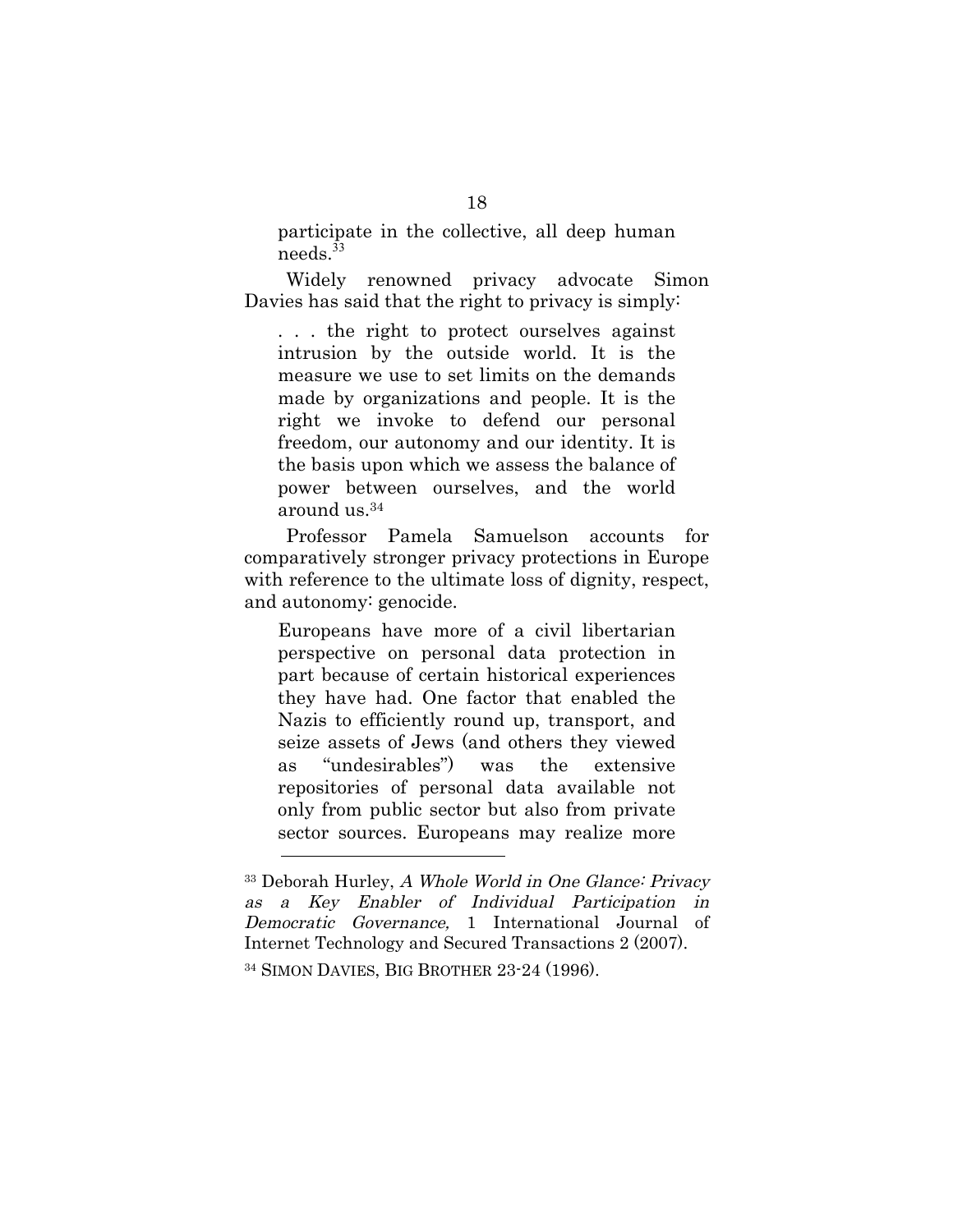than most Americans the abusive potential for reuses of personal data that may initially have been provided to a particular entity for a specific, limited purpose.<sup>35</sup>

Finally, privacy law scholars highlight human beings' special relationship with the intimate details of their personal lives, which the right to privacy protects. Professor Allen has written that privacy is an essential precursor to "intimate relationships on which workable family and community life depend."<sup>36</sup> Professor Rosen explains:

If individuals cannot form relationships of trust without fear that their confidences will be betrayed, the uncertainty about whether or not their most intimate moments are being recorded for future exposure will make intimacy impossible; and without intimacy, there will be no opportunity to develop the autonomous, inner-directed self that defies social expectations rather than conforms to them.37

Professor Nissenbaum expands this point.

 $\overline{a}$ 

There are two sides to this coin: our closest relationships of love and friendship are defined by our willingness to share information, yet we signal our trust in and

<sup>35</sup> Pamela Samuelson, Privacy As Intellectual Property?, 52 STAN. L. REV. 1125, 1143-44 (2000).

<sup>36</sup> Anita L. Allen, Coercing Privacy, 40 WM. & MARY L. REV. 723, 739 (1999).

 $37$  The Purposes of Privacy: A Response, 89 GEO. L.J. 2117, 2123-24 (2001).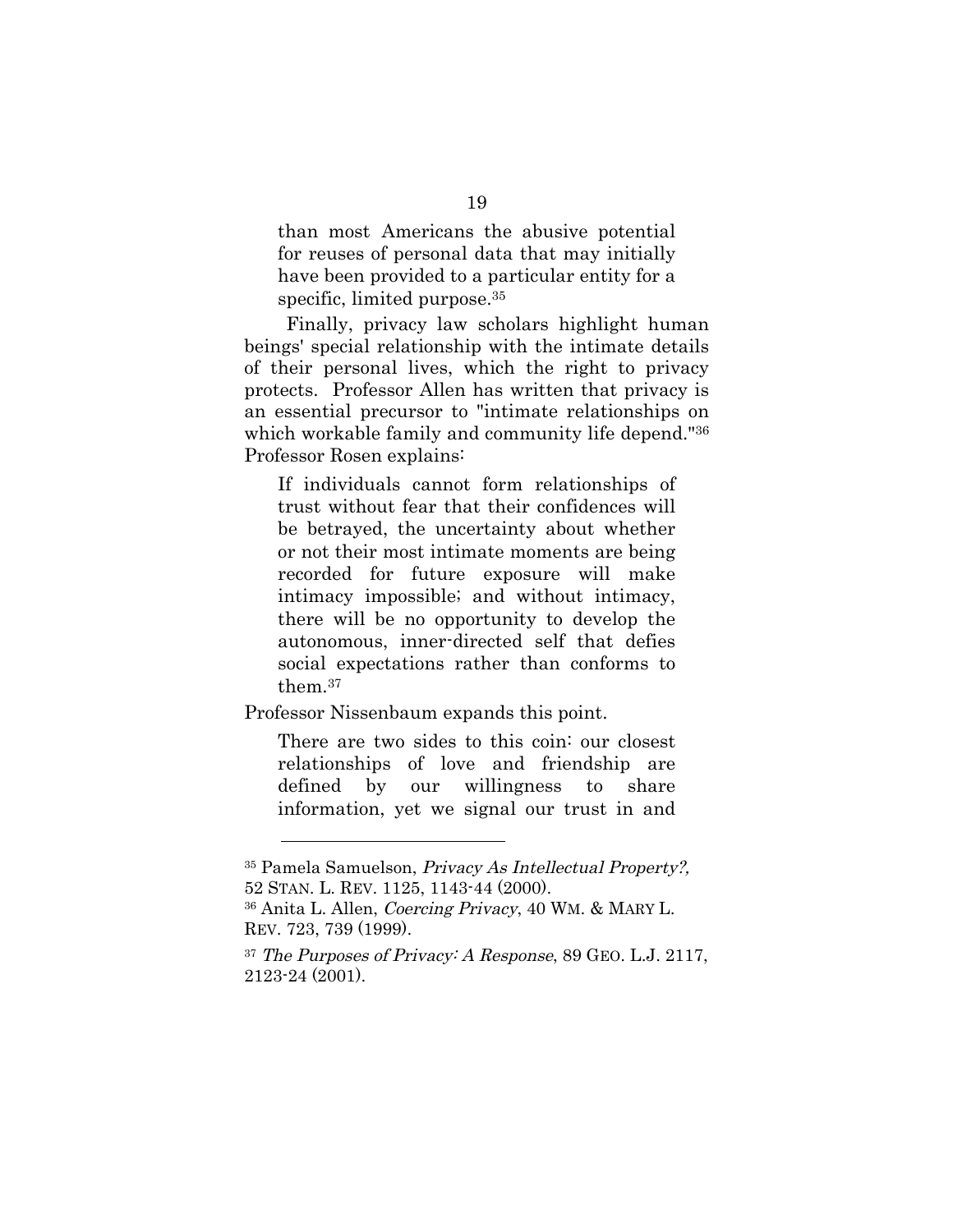respect for others by not insisting that they relinquish control over information to us.38

Implicit in these accounts of privacy's purposes is a particular understanding of privacy's subject. "While corporations clearly have an interest in maintaining the confidentiality of certain information, that interest is not a privacy interest."39 (emphasis added). The structure of corporate law makes clear that the purposes of privacy could not apply to corporations. This is not because corporations are not legal subjects, but instead because corporate and securities laws seek to harness scrutiny as a means of ensuring accountability. For corporations, being subject to the gaze of the world is oftentimes the point. Within that structure, the trade secrecy framework operates to protect a more narrowly defined category of secrets in ways that serve the goals of innovation and good stewardship of corporate assets.

Professor Chip Pitts, co-author and editor of the leading legal textbook on corporate social responsibility, thus highlights that far from enshrining corporate privacy rights, the clear trend of the law in the United States and abroad is to require ever greater transparency from corporations as a vital means of promoting corporate accountability –

<sup>38</sup> HELEN NISSENBAUM, PRIVACY IN CONTEXT:

TECHNOLOGY, POLICY, AND THE INTEGRITY OF SOCIAL LIFE 84 (2010).

<sup>39</sup> Scott A. Hartman, Privacy, Personhood, and the Courts: FOIA Exemption  $7(c)$  in Context, YALE L.J. 379, 384 (2010), available at http://ssrn.com?abstract-1684498.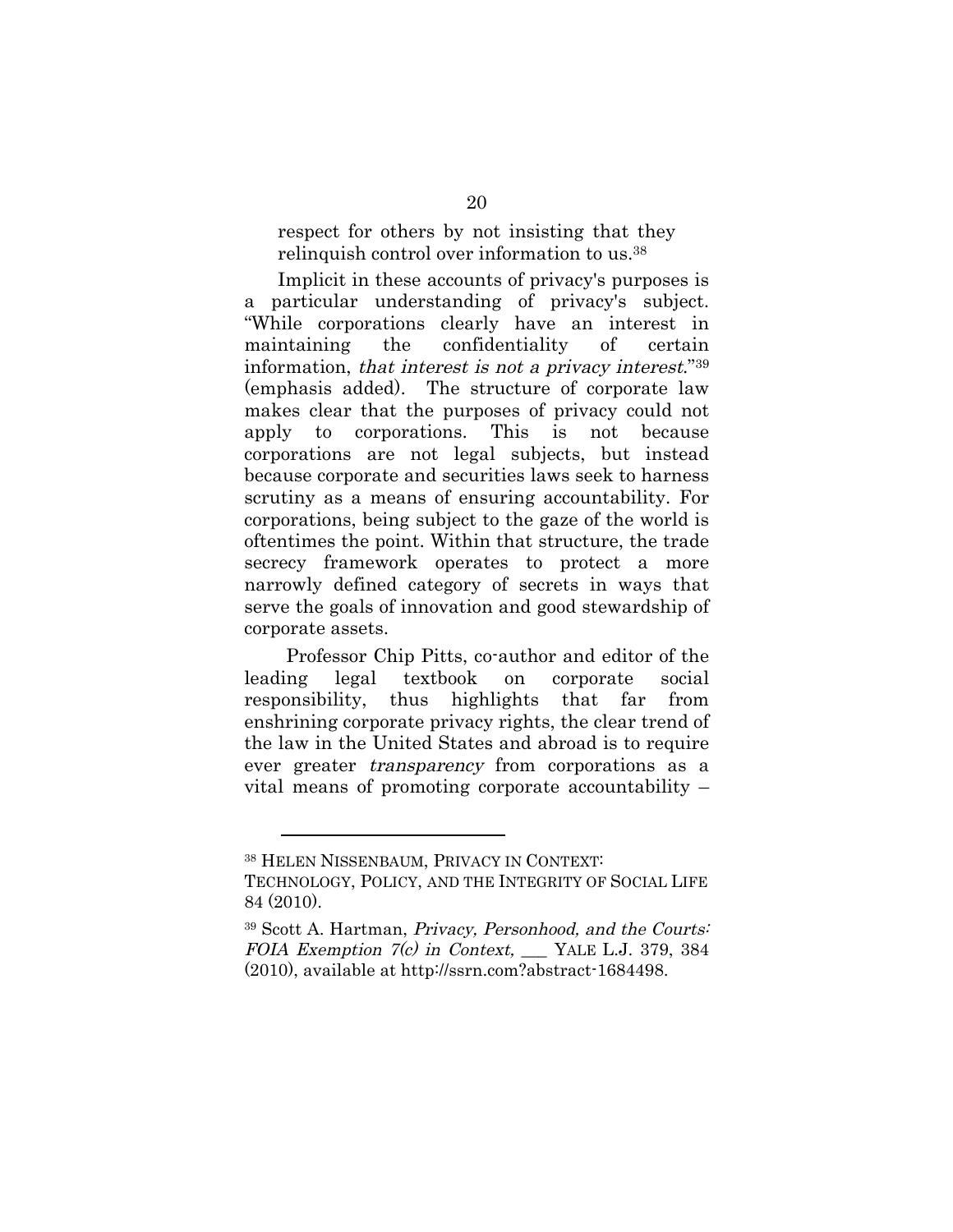including for violations of privacy and other human rights held by individuals, not artificial entities.40

In sum, scholars in the privacy field are engaged in a rich discussion about the scope of a legal right that concerns the interests of individuals. They explore the various dimensions and settings of privacy claims, the competing claims, the ties to autonomy, personal development, and the political state. On many of these issues, there are differences and disagreements. But as to the central focus of the field – that privacy concerns claims of individuals – there is unanimity.

#### II. According to Technical Experts, the Phrase "personal privacy" Refers to Individuals, but Not Corporations

Given the specific threats posed to privacy by the emergence of modern computing, it is not surprising that experts in computer security have contributed to the formulation of the modern privacy right.

Willis Ware, a pioneering figure in the computer field whose work contributed directly to the Privacy Act of 1974, wrote "Privacy is an issue that concerns the computer community in connection with maintaining personal information on individual

<sup>40</sup> See generally PITTS, CHIP (ed.), KERR, JANDA, & PITTS, CORPORATE SOCIAL RESPONSIBILITY: A LEGAL ANALYSIS. (Butterworths/LexisNexis 2009) (chapter seven, on the legal principle of transparency).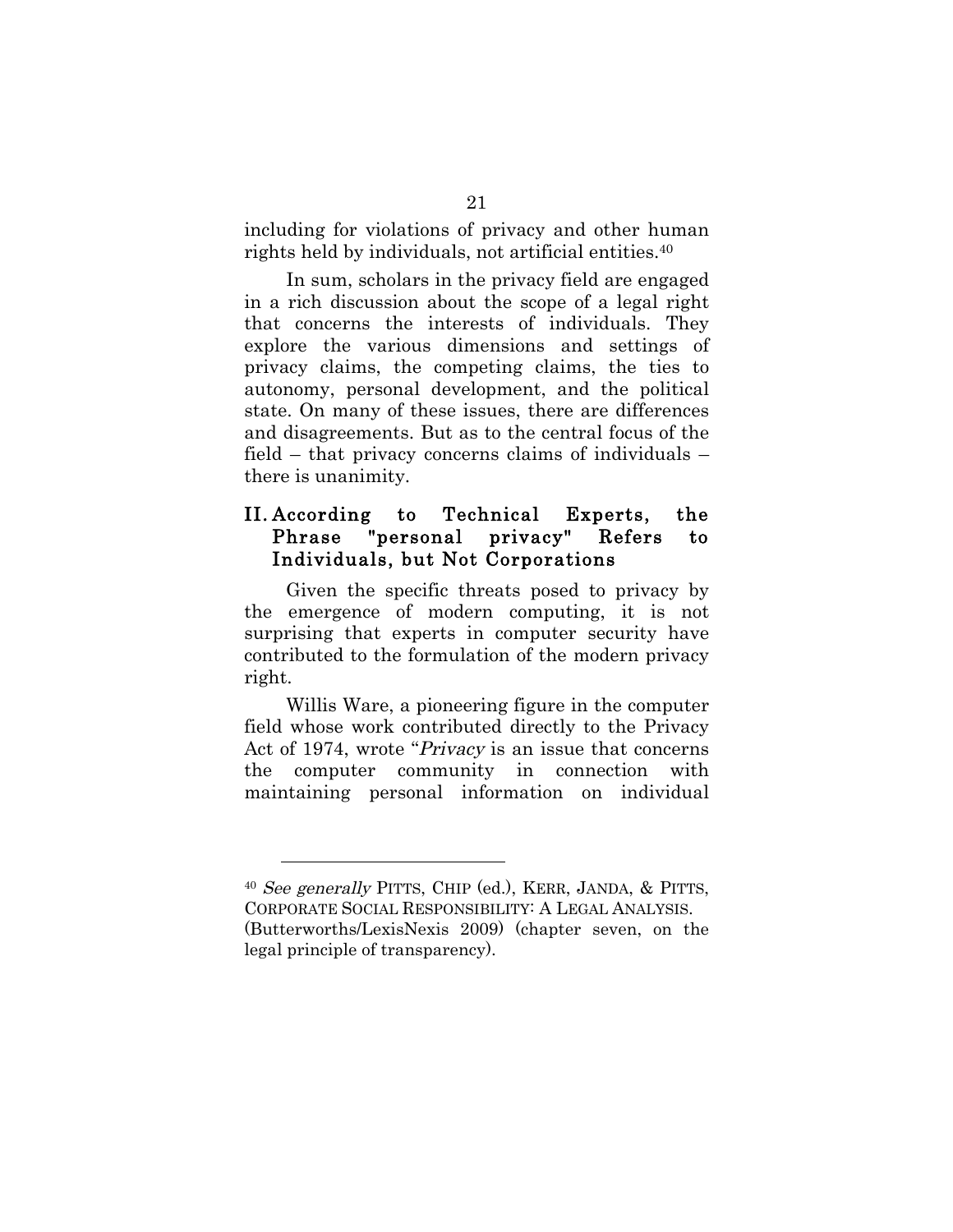citizens in computerized record-keeping systems."41 (emphasis in the original). Medical privacy expert Latanya Sweeney focuses on the very same interests in her cutting edge research about patient records.

While law enforcement and counter-terrorism objectives encourage the development of algorithms that learn sensitive information from volumes of disparate data left behind as people conduct their daily affairs, the potential for serious harm to innocent individuals evokes grave privacy concerns.42

More recently, experts in the field of cryptography and computer security have stated:

Privacy is at the very soul of being human. . . . Privacy is the right to autonomy, and it includes the right to be let alone. Privacy encompasses the right to control information about ourselves, including the right to limit access to that information. The right to privacy embraces the right to keep confidence confidential and to share them in private conversation. Most important, the

<sup>41</sup> R. Turn and W.H. Ware, "Privacy and Security Issues in Information Systems," in D. Johnson and J. Snapper, ETHICAL ISSUES IN THE USE OF COMPUTERS 133 (1976); see also U.S. Dep't. of Health, Education, and Welfare, Secretary's Advisory Committee on Automated Personal Data Systems, Records, Computers, and the Rights of Citizens (1973).

<sup>42</sup> Latanya Sweeney, Privacy-Enhanced Linking, Carnegie Mellon University, School of Computer Science Technical Report CMU-ISRI-05-136 (2005).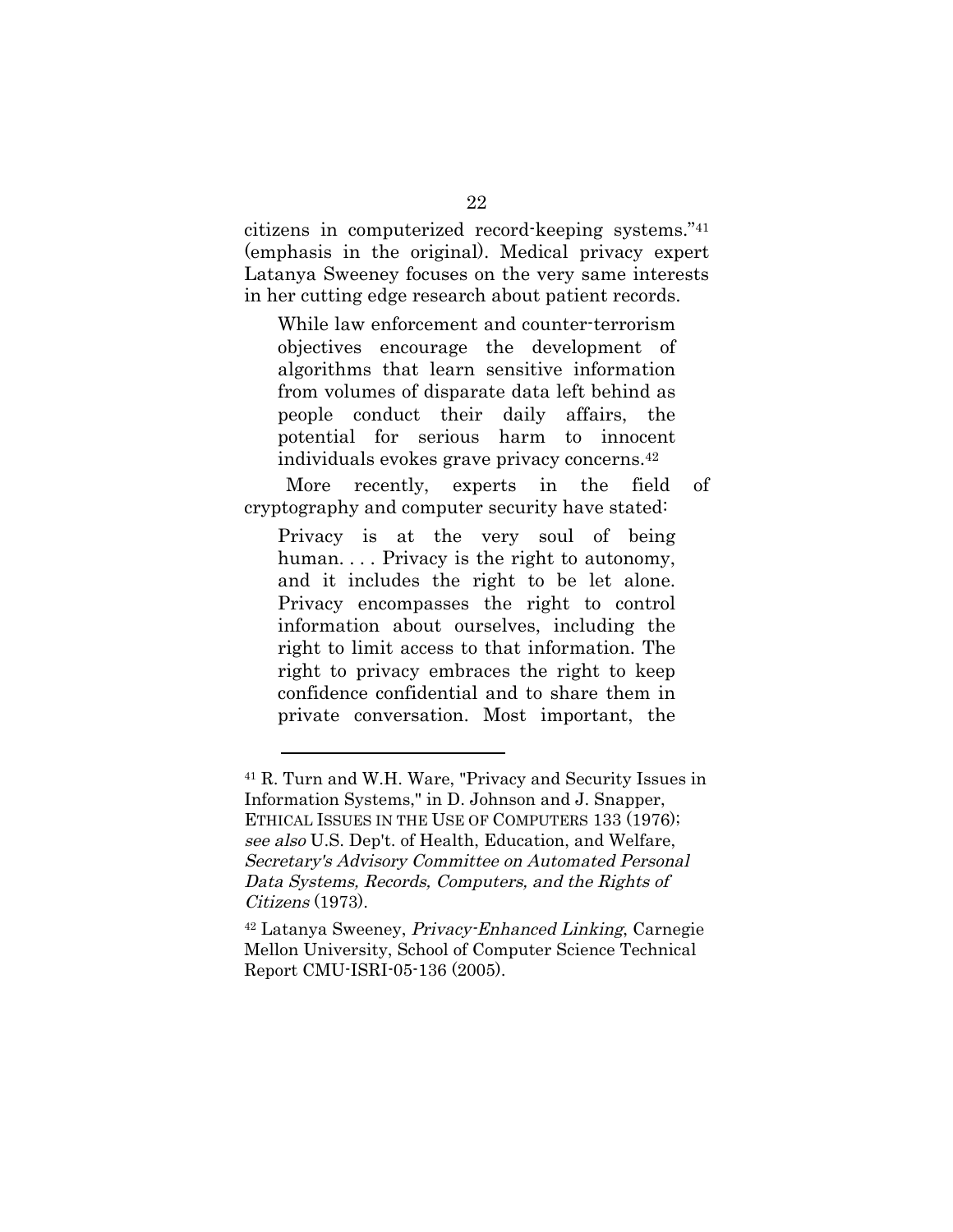right to privacy means the right to enjoy solitude, intimacy, and anonymity.43

As Security Technologist Bruce Schneier has explained, "Privacy is an inherent human right, and a requirement for maintaining the human condition with dignity and respect."44

In a seminal article on the future of privacy, computer scientist David Chaum explicitly distinguished the privacy rights of individuals from those asserted by corporations as organizations:

The choice between keeping information in the hands of individuals or of organizations is being made each time any government or business decides to automate another set of transactions. In one direction lies unprecedented scrutiny and control of people's lives, in the other, secure parity between individuals and organizations. The shape of society in the next century may depend on which approach predominates.45

This view of individual technical experts – that privacy protects the interests of individuals – is routinely reflected in the reports of the National

<sup>43</sup> WHITFIELD DIFFIE & SUSAN LANDAU, PRIVACY ON THE LINE: THE POLITICS OF WIRETAPPING AND ENCRYPTION 126 (1998).

<sup>44</sup> Bruce Schneier, The Eternal Value of Privacy, Wired: Security Matters, http://www.wired.com/

politics/security/commentary/securitymatters/2006/05/708 86/ (May 18, 2005).

<sup>45</sup> David Chaum, Achieving Electronic Privacy, SCI. AM., Aug. 1992, at 96.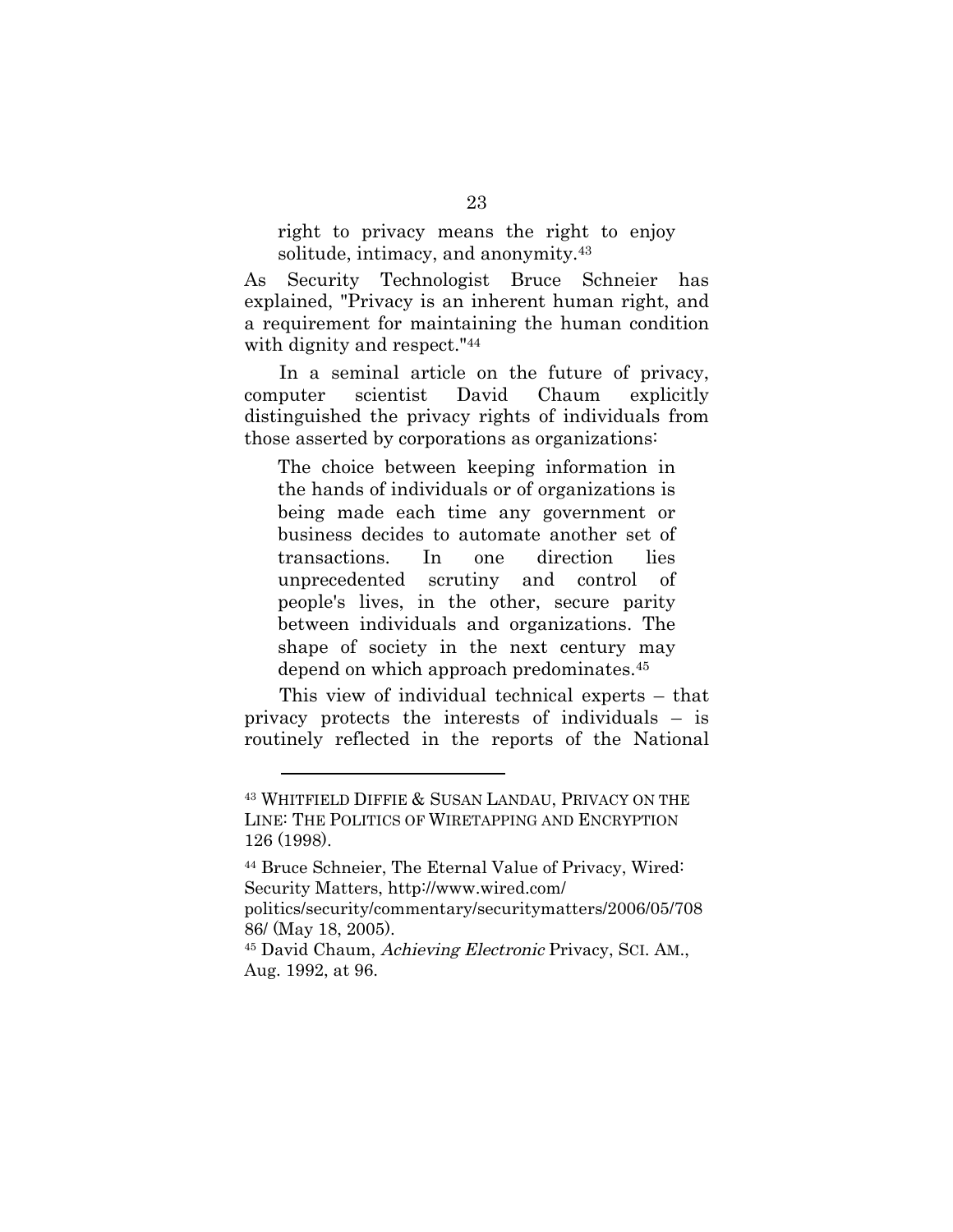Academies of Science concerning privacy. As one recent report states:

Privacy is a growing concern in the United States and around the world. The spread of the Internet and the seemingly boundaryless options for collecting, saving, sharing, and comparing information trigger consumer worries. Online practices of business and government agencies may present new ways to compromise privacy, and e-commerce and technologies that make a wide range of personal information available to anyone with a Web browser only begin to hint at the possibilities for inappropriate or unwarranted intrusion into our personal lives.46

There are many fields in computer science that concern a broader range of interests, including those of corporations. But when technical experts speak of "personal privacy," they are referring to individuals, but not corporations.

### III. A Survey of Privacy Laws Makes Clear that the Phrase "personal privacy" Refers to Individuals, but Not Corporations

It is not unreasonable to begin an examination of the meaning of key terms in law by beginning with the primary source on which many lawyers and court's rely. Black's Law Dictionary uses the term "privacy" only for individuals, not for corporations:

<sup>46</sup> THE NATIONAL ACADEMIES, ENGAGING PRIVACY AND INFORMATION TECHNOLOGY IN A DIGITAL AGE (2007).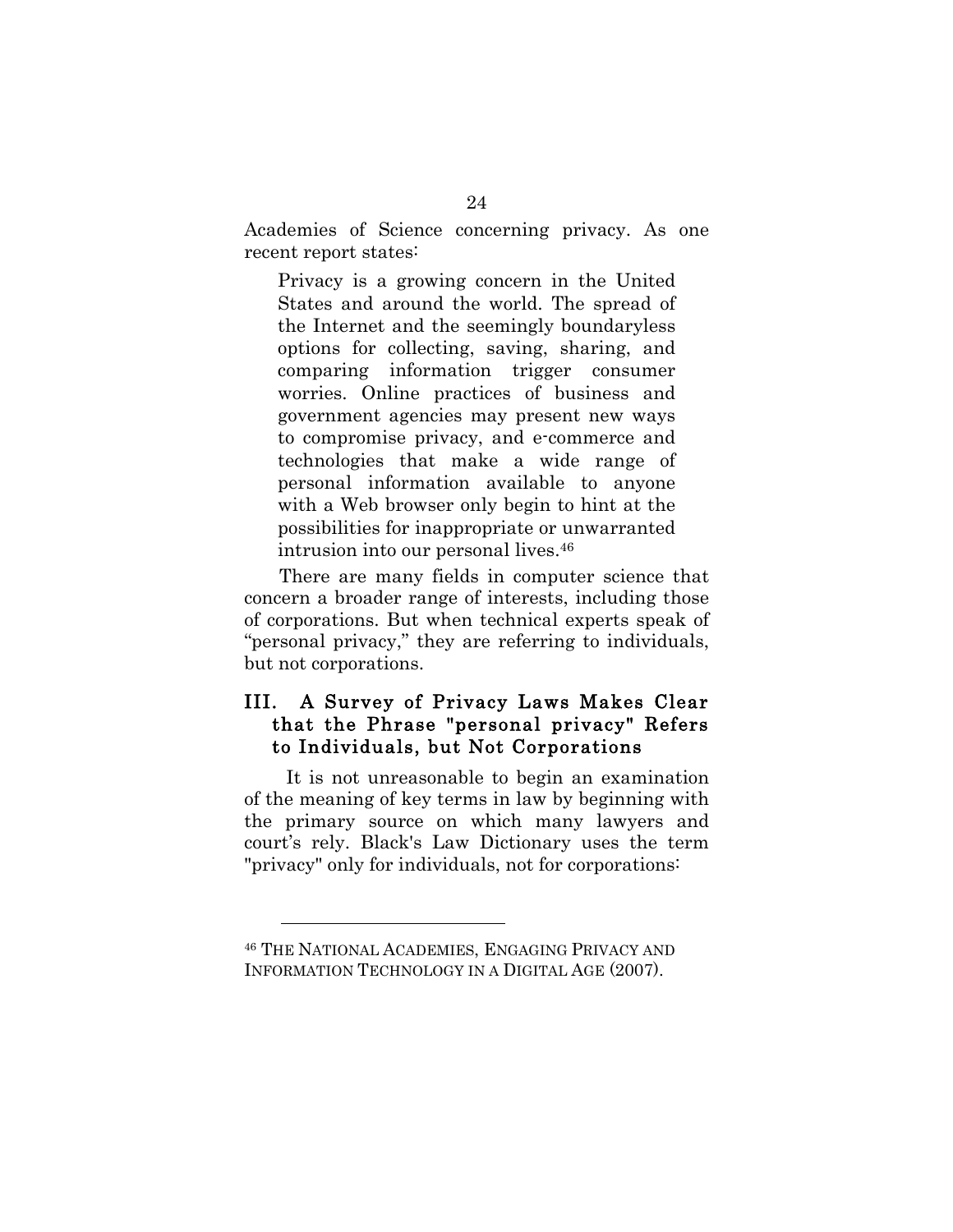Privacy law (1936). 1. A federal or state statute that protects a person's right to be left alone or that restricts public access to personal information such as tax returns and medical records. 2. The area of legal studies dealing with a person's right to be left alone and with restricting access to personal information such as tax returns and medical records.

personal, adj (14c). 1. Of or affecting a person.47

In fact, in more than a dozen examples, Black's sets out definitions that focus on the claims of individuals and not corporations.48

Privacy statutes mirror Black's definition, consistently protecting individual rights, but not rights of corporations.

# A. Privacy Statutes Consistently Protect Individual Rights, but Not Rights of Corporations

The Freedom of Information Act is part of a broad framework of privacy legislation built around

<sup>47</sup> BLACK'S LAW DICTIONARY, 9th Ed., for the

iPhone/iPad/iPod Touch. Version 2.0.0.

<sup>48</sup> Id. See, e.g, "privacy act," "zone of privacy," "autonomy privacy," "right of privacy," "right to privacy," "privacy privilege," "Privacy Act of 1974," "invasion of privacy," "informational privacy," "marital-privacy doctrine," "Video Privacy Protection Act," "invasion of privacy by intrusion," "invasion of privacy by false light," "invasion of privacy by appropriation," "invasion of privacy by public disclosure."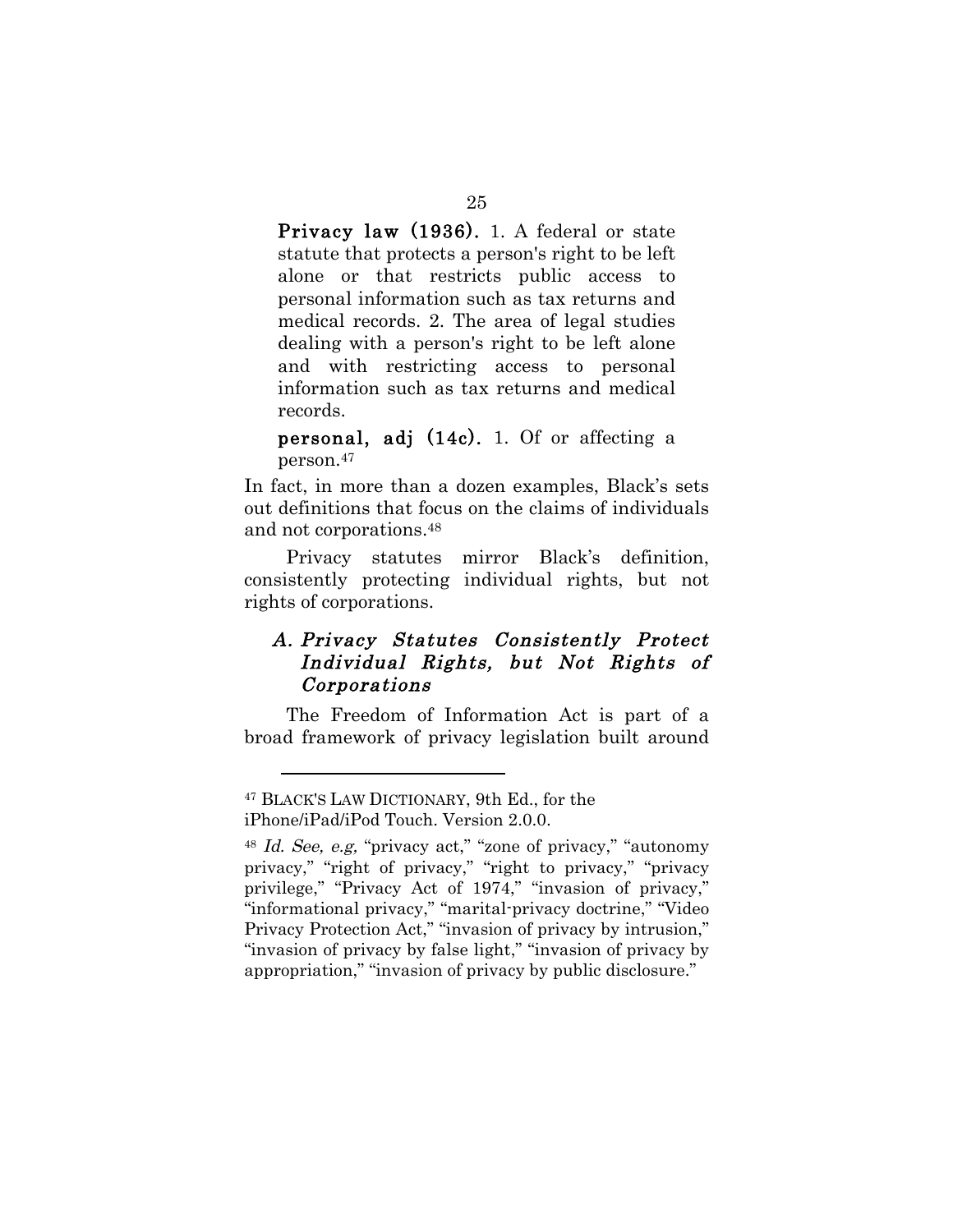the protection of individuals. Throughout the history of the United States, Congress has passed privacy laws that have been aimed at creating and developing an individual right of privacy, not a right for corporations or other non-natural persons.<sup>49</sup>

<sup>49</sup> Privacy Act of 1974, 5 U.S.C. § 552a (2010); Federal Education Rights and Privacy Act, 20 U.S.C. § 1232g (2010); Cable Communications Policy Act of 1984, 47 U.S.C. § 551 (2010); Video Privacy Protection Act of 1988, 18 U.S.C. § 2710 (2010); Employee Polygraph Protection Act 29 U.S.C. §§ 2001 – 2009 (2010); Right to Financial Privacy Act, 12 U.S.C. §§ 3401 – 3422 (2010); Privacy Protection Act, 42 U.S.C. § 2000aa (2010); Telephone Consumer Protection Act, 47 U.S.C. § 227 (2010); Driver's Privacy Protection Act, 18 U.S.C. §§ 2721 – 2725 (2010); No Child Left Behind Act, 20 U.S.C. § 1232h (2010); Telecommunications Act of 1996, 47 U.S.C § 222 (2010); Video Voyeurism Prevention Act, 18 U.S.C. § 1801 (2010); Health Insurance Portability and Accountability Act of 1996, Pub. L. No. 104-191 §§ 262, 264; 45 C.F.R. §§160- 164; E-Government Act of 2002, 44 U.S.C. § 101 (2010); Homeland Security Act of 2002, 6 U.S.C. § 460 (2010); Genetic Information Nondiscrimination Act, Pub. L. 110- 233 (2008); Financial Services Modernization Act, Pub. L. No. 106-102 (1999), codified at 15 U.S.C. §§ 6801-6809 (2010); Children's Online Privacy Protection Act, 15 U.S.C. §§ 6501 – 6506 (2010); Fair Credit Reporting Act, 15 U.S.C. §§ 1681-1681y (2010). But c.f. Stored Communications Act, 18 U.S.C. §§ 2701 – 12 (2010). See generally, THE PRIVACY LAW SOURCEBOOK: UNITED STATES LAW, INTERNATIONAL LAW, AND RECENT DEVELOPMENTS 2004 (Marc Rotenberg ed., 2004).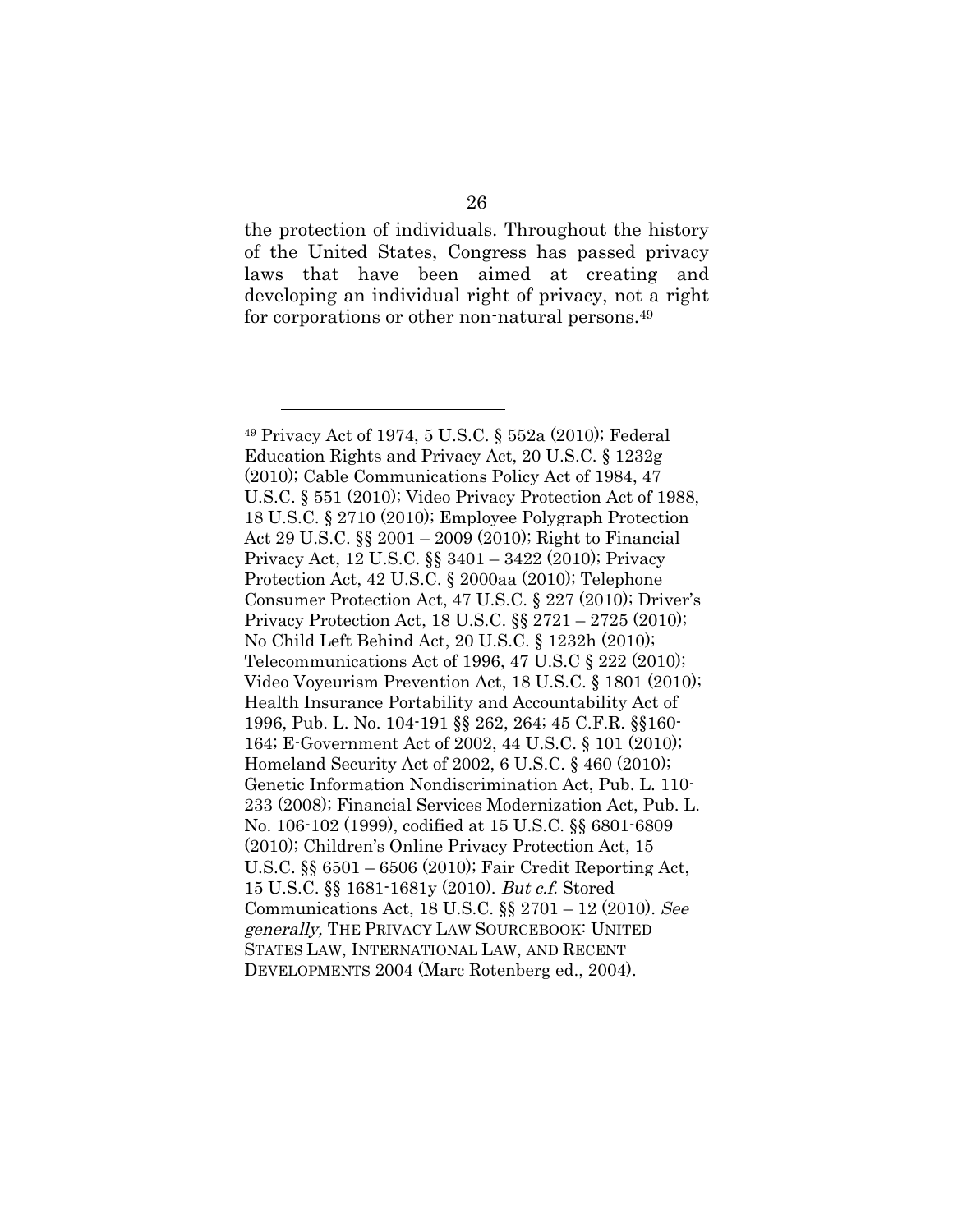The primary source of privacy legislation in the United States is the Privacy Act of 1974.50 With the Privacy Act, Congress recognized that "in order to protect the privacy of individuals identified in information systems maintained by Federal agencies, it is necessary and proper for the Congress to regulate the collection, maintenance, use, and dissemination of information by such agencies."51 The Act, among other things, prevents an administrative agency from disclosing "any record . . . except pursuant to a written request by, or with the prior written consent of, the individual to whom the record pertains."52 (emphasis added). The Act also allows an individual to "gain access to his record or to any information pertaining to him," and requires agencies to retain only "such information about an individual as is relevant and necessary." (emphasis added). The statute does not once mention a "corporation" or an "organization."

Agencies were further restricted in their use of personal information in the E-Government Act of 2002, which requires an agency to create Privacy Impact Assessments whenever it is "developing or procuring information technology that collects, maintains, or disseminates information that is in an identifiable form; or initiating a new collection of information that . . . includes any information in an identifiable form permitting the physical or online contacting of a specific individual."53 Also passed in

52 5 U.S.C. § 552a(b).

 $\overline{a}$ 

53 5 U.S.C. §552b (2010).

<sup>50 5</sup> U.S.C. § 552a (2010).

<sup>51</sup> Pub. L. No. 93-579 § 2 (1974).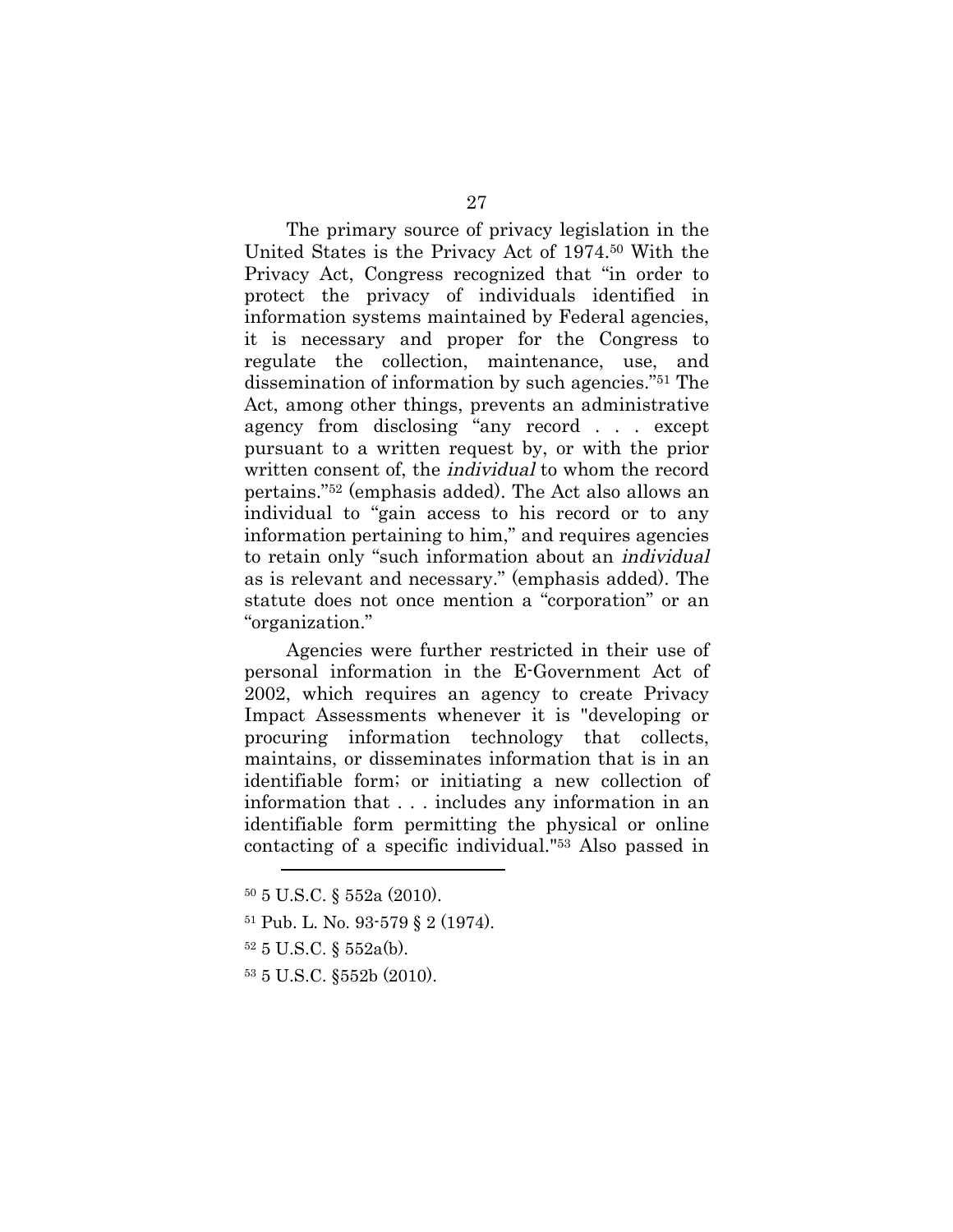2002 was the U.S. Homeland Security Act, which, among other things, prohibited agencies from implementing the Terrorism Information and Prevention System ("TIPS")<sup>54</sup> and explicitly denied authorization of any "national identification system or card."55 TIPS was supposed to be a "nationwide program giving millions of American truckers, letter carriers, train conductors, ship captains, utility employees, and others a formal way to report suspicious terrorist activity."56

Passed in the same year as the Privacy Act is the Family Educational Rights and Privacy Act ("FERPA").57 FERPA serves to protect the privacy interests of specific individuals, students in this case, by preventing any "educational agency or institution" that receives public funding from "releasing, or providing access to, any personally identifiable information in education records other than directory information."58

In 2001, Congress expanded individual student privacy in the No Child Left Behind Act, prohibiting any requirement for a student to "submit to a survey, analysis, or evaluation that reveals information concerning (1) political affiliations or beliefs of the

<sup>54 6</sup> U.S.C. § 460 (2010).

<sup>55 6</sup> U.S.C. § 554 (2010).

<sup>56</sup> American Library Association: Terrorism Information and Prevention System,

http://www.ala.org/ala/aboutala/offices/oif/ifissues/terroris minformationprevention.cfm (last visited Nov. 11, 2010).

<sup>57 20</sup> U.S.C. § 1232g (2010).

<sup>58 20</sup> U.S.C. § 1232g(b)(2).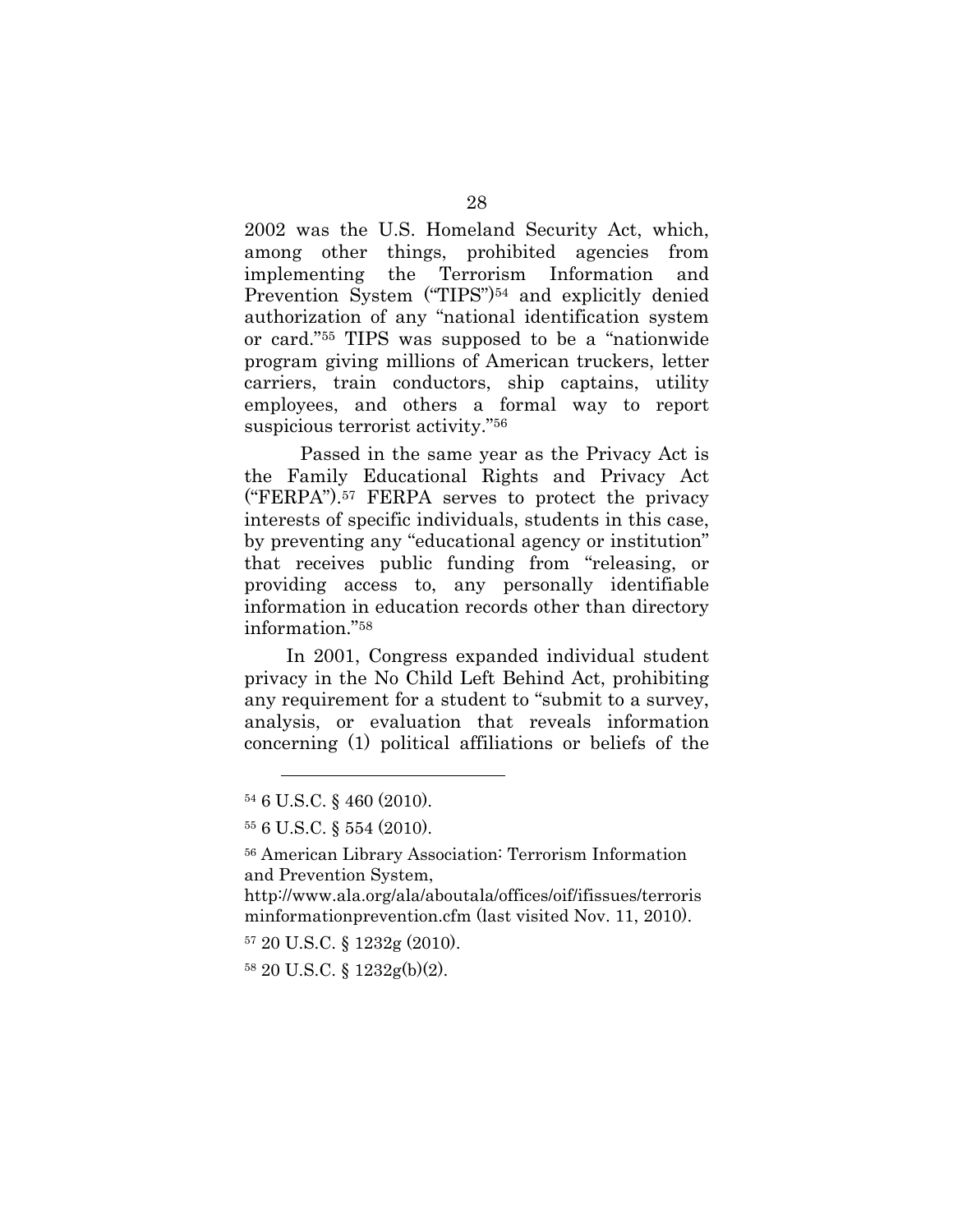student or the student's parents, (2) mental or psychological problems of the student or the student's family, (3) sex behavior or attitudes, (4) illegal, antisocial, self-incriminating, or demeaning behavior, (5) critical appraisals of other individuals with whom respondents have close family relationships, (6) legally recognized privileged or analogous relationships . . . , (7) religious practices, affiliations, or beliefs of the student or the student's parent, or (8) income, without the prior consent of the student."59

Many other statutes reflect purposes similar to the Privacy Act, namely to assign a range of responsibilities associated with the collection and use of personally identifiable information so as to protect the interests of the individual. The Cable Communications Policy Act of 1984 prevents cable operators from collecting "personally identifiable information concerning any subscriber without the prior written or electronic consent of the subscriber concerned."60 In the Video Privacy Protection Act, Congress created liability against "a video tape service provider who knowingly discloses, to any person, personally identifiable information concerning any consumer of such provider."61 Congress passed the Employee Polygraph Protection Act in 1988, generally prohibiting employers from (1) requiring or suggesting that an employee or prospective employee "submit to any lie detector test," (2) using "the results of any lie detector test," or

<sup>59 20</sup> U.S.C. § 1232h(b).

<sup>60 47</sup> U.S.C. § 551(b)(1) (2010).

<sup>61 18</sup> U.S.C. § 2710(b)(1) (1988).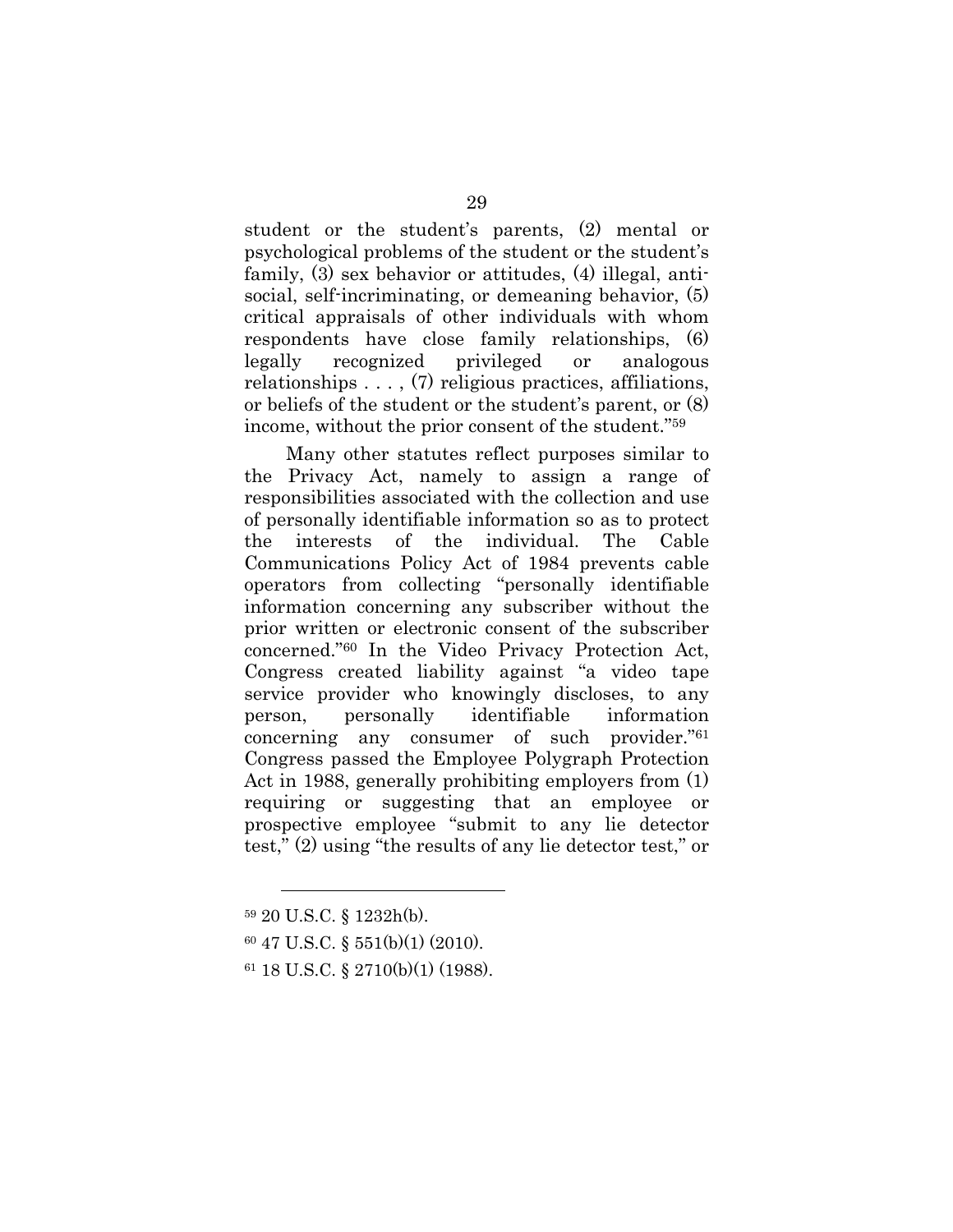(3) taking employment action, including to "discharge, discipline, discriminate against in any manner, or deny employment or promotion to," any employee who refuses to take a lie detector test or institutes or testifies in a proceeding under or related to this Act.62

Congress expanded the statutory privacy rights of individuals in 1978 to include a prohibition on the Government's authority to obtain copies of, access to, or information contained in the financial records of a customer from a financial institution without following certain notice and challenge procedures.63 Though it must have been clear that public corporations and organizations with bank accounts would have an interest in keeping these records confidential, Congress unambiguously chose to protect only the privacy of records for "individuals" or small partnerships with "five or fewer individuals."64 The Financial Services Modernization Act, also known as the Gramm-Leach Bliley Act ("GLBA"), was passed in 1999.65 GLBA consolidates financial institutes and allows these institutions to share consumer information with their affiliates for sales and promotional purposes.66 In order to protect consumer privacy, the GLBA requires financial

<sup>66</sup> Id.

<sup>62 29</sup> U.S.C. § 2002(1)-(4) (1988).

<sup>63</sup> Right to Financial Privacy Act, 12 U.S.C. §§ 3401-3422 (2010).

<sup>64 12</sup> U.S.C. § 3401(4) (2010).

<sup>65</sup> Pub. L. No. 106-102 (1999), codified at 15 U.S.C. §§ 6801-6809 (2010).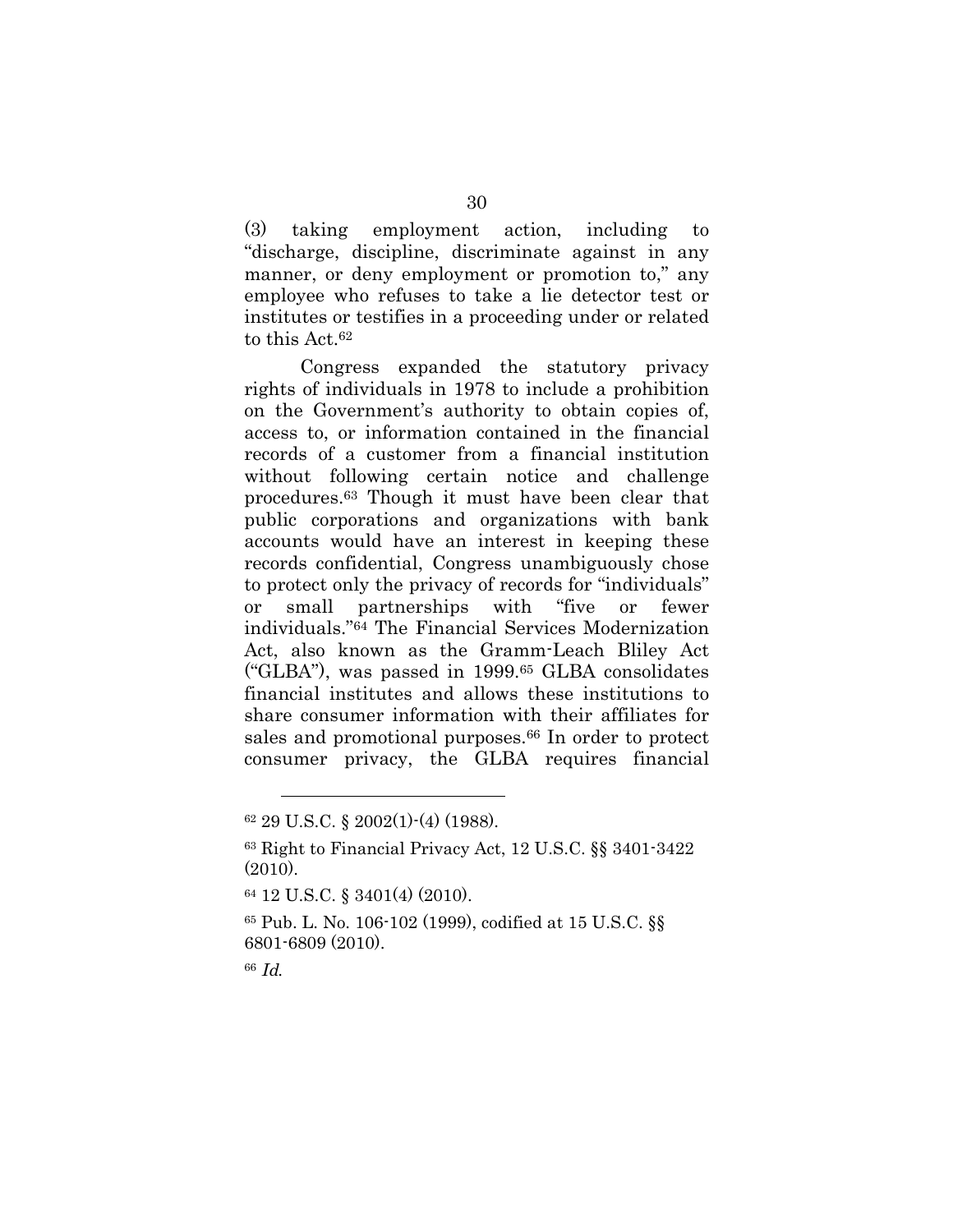institutions to "protect the security and confidentiality of . . . customers' nonpublic personal information" by giving customers the right to opt-out of having their personal information sold to third parties.67 Institutions also must prevent fraudulent access to personal customer information and provide privacy policy notices.68 These protections are designed to protect the privacy of data that a customer provides to his or her financial institution, not the institution itself.

In 1980, Congress passed the Privacy Protection Act, which rendered it unlawful for "a government officer or employee . . . to search for or seize any work product materials possessed by a person reasonably believed to have a purpose to disseminate to the public a newspaper, book, broadcast, or other similar form of public communication . . . ."69 Again, Congress unambiguously placed the privacy interest with the individual who created the work product, and not with an employer broadcast or communication corporation.70 Similar prohibitions on the government come from the 1994 Driver's Privacy Protection Act.71 This Act prevents the government from disclosing any "personal information . . . about any individual obtained by the department in connection with a motor vehicle record" or "highly restricted personal information . . . about any individual obtained by the

- 69 42 U.S.C. § 2000aa(a) (2010).
- <sup>70</sup> See id.

 $\overline{a}$ 

71 18 U.S.C. §§ 2721-2725 (2010).

<sup>67 15</sup> U.S.C. § 6801(a).

<sup>68 15</sup> U.S.C. § 6802(a).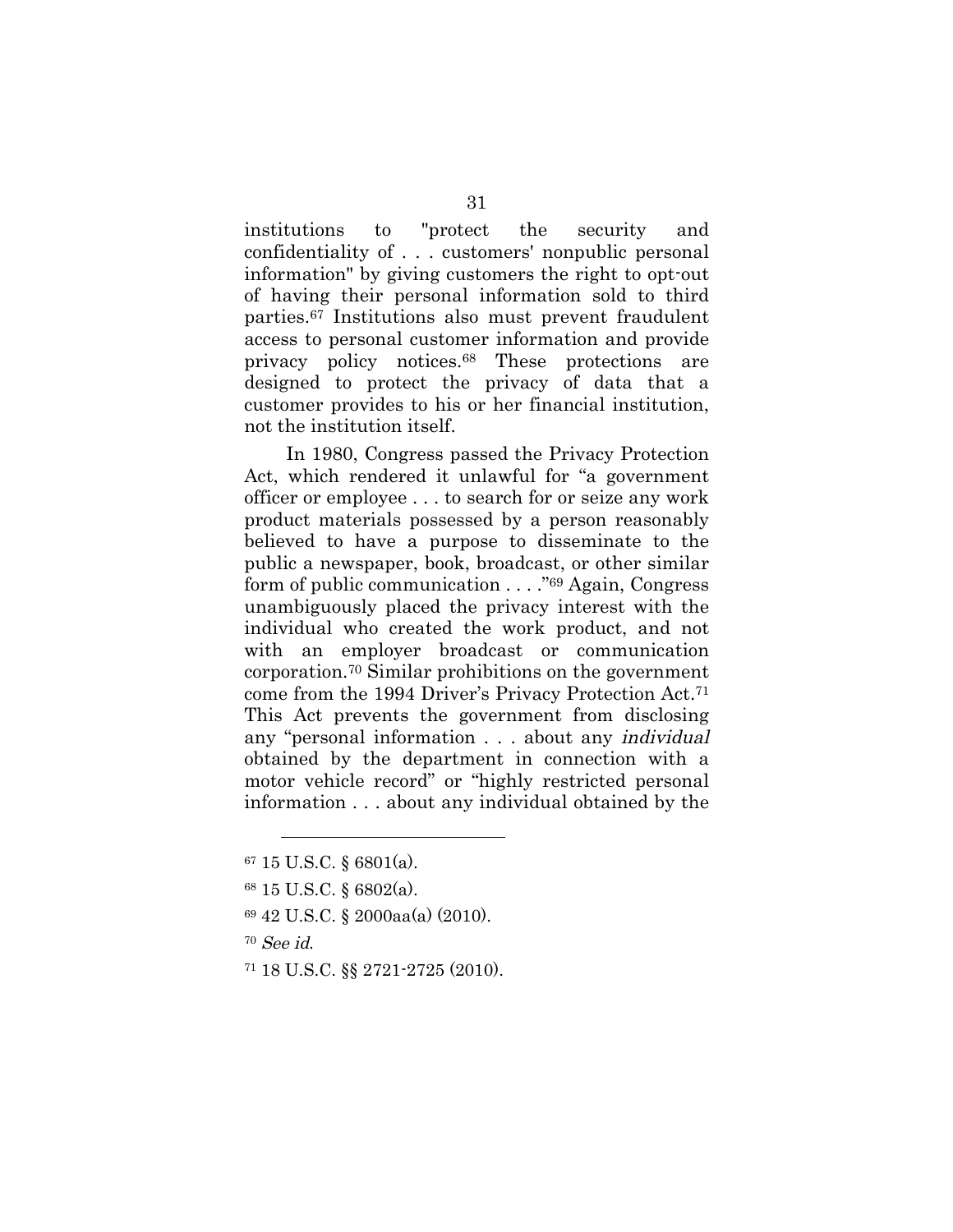department in connection with a motor vehicle record."72 (emphasis added).

The Health Insurance Portability and Accountability Act ("HIPAA"), enacted in 1996, was adopted to ensure health care providers protect the privacy of individuals' health records and data.73 HIPAA includes privacy protections for "individually identifiable health information."74 That term is defined in the Act as "any information, including demographic information collected from an individual, that . . . relates to the past, present, or future physical or mental health or condition of an individual, the provision of health care to an individual, or the past, present, or future payment for the provision of health care to an individual, and identifies the individual; or with respect to which there is a reasonable basis to believe that the information can be used to identify the individual."75 The Genetic Information Nondiscrimination Act ("GINA") of 200876 further protected health information of individuals. GINA provides that "a group health plan . . . shall not request or require an individual or a family member . . . to undergo a genetic test."77 (emphasis added). In addition, health insurers also may not "request, require or purchase

75 42 U.S.C. § 1320d(6).

- 76 Pub. L. 110-233 (2008).
- 77 Pub. L. 110-233 § 110(c)(1).

 $72$  18 U.S.C. § 2721(a)(1)-(2) (1994).

<sup>73</sup> Pub. L. No. 104-191 §§ 262, 264; 45 C.F.R. §§160-164.

<sup>74 42</sup> U.S.C. § 1320d (2010).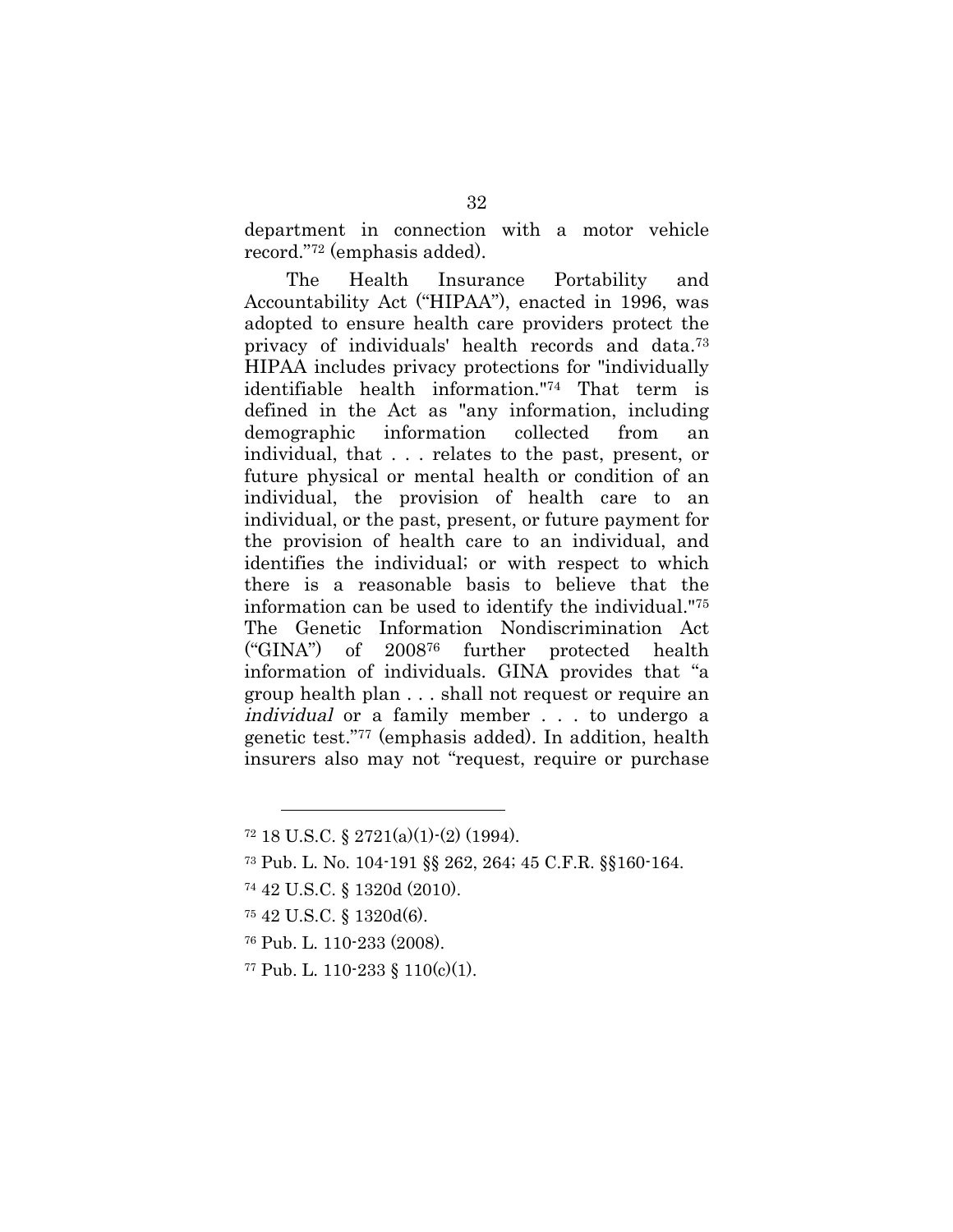genetic information for underwriting purposes."78 Since corporations and organizations cannot possess genetic information, the privacy interests protected by this statute, again, are exclusive to individuals.

The Telephone Consumer Protection Act was passed in 1991 to protect privacy rights in telephone solicitations. The Act created a private right of action against anyone who would "initiate any telephone call to any residential telephone line using an artificial or prerecorded voice . . . without the prior express consent of the called party."79 In passing the statute, Congress emphasized the intrusive nature of such automated phone calls into the home.<sup>80</sup> In the statute, Congress strictly limited the prohibition to residential calls and calls to emergency telephone lines that may pose a "risk to public safety."81

The Video Voyeurism Protection Act was passed more than a decade later, in 2004, in response to a new threat to safety and security. The Act creates recourse against one who, on federal lands, "has the intent to capture an image of a private area of an individual without their consent, and knowingly does so under circumstances in which the individual has a reasonable expectation of privacy."82 (emphases added). The references to an individual in this act are bolstered by the impossibility of a non-natural person possessing a violable privacy interest in this case.

- 81 47 U.S.C. § 227(b)(1); Pub. L. 102-243 § 2.
- 82 18 U.S.C. § 1801(a) (2010).

<sup>78</sup> Pub. L. 110-233 § 110(d)(1).

<sup>79 47</sup> U.S.C. § 227(b)(1)(B) (2010).

<sup>80</sup> Pub. L. 102-243 § 2 (1991).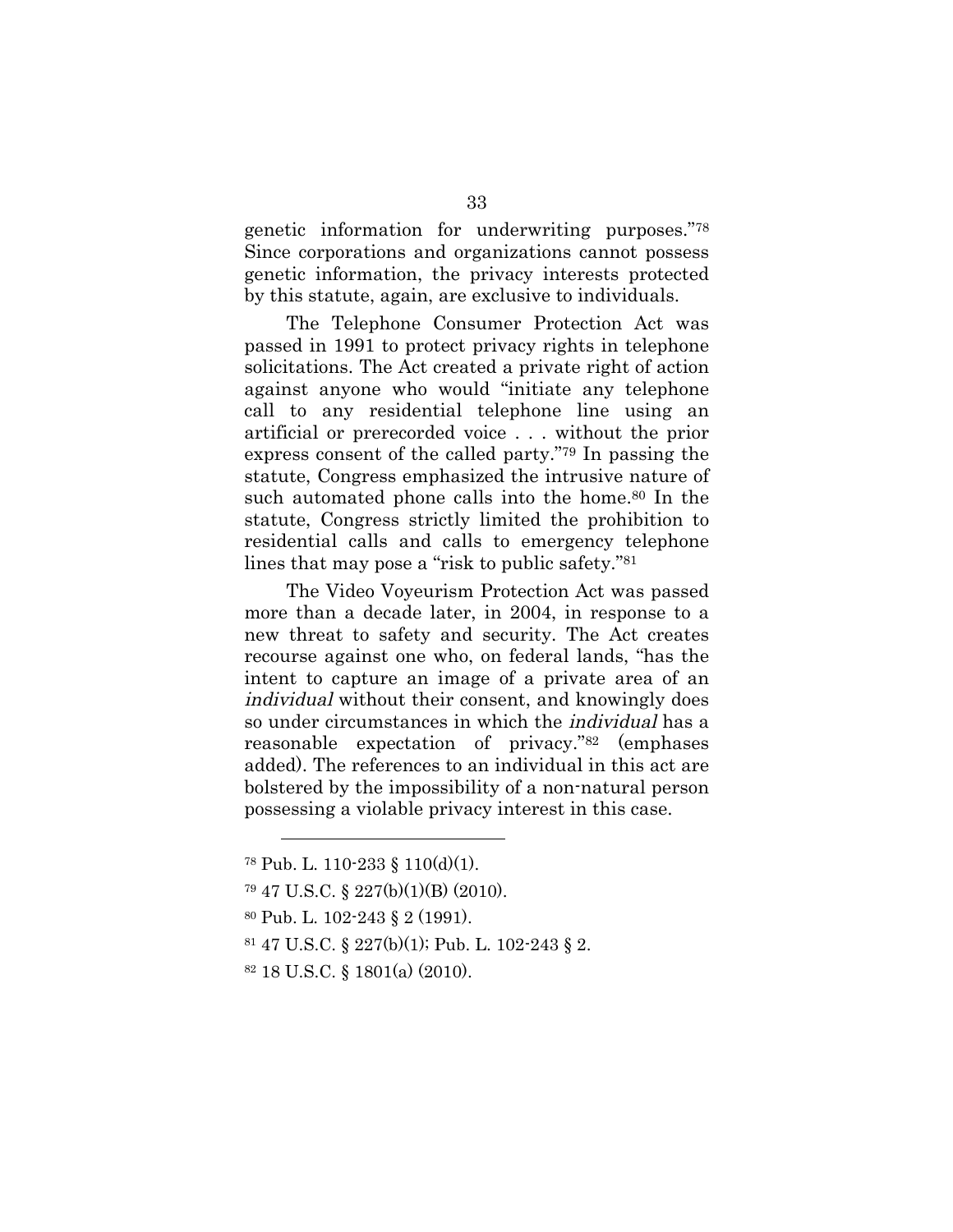In contrast, when dealing with a corporation or organization's proprietary information, statutes typically use the term "confidentiality," as opposed to "privacy." For example, the Telecommunications Act of 1996 addresses concerns with Consumer Proprietary Network Information ("CPNI"), including calling patterns, billing records, and unlisted telephone numbers of service subscribers.83 The Act provides that "every telecommunication carrier has a duty to protect the confidentiality of proprietary information of, and relating to, other telecommunication carriers."84 Compare this language to the Act's provision under the heading "privacy requirements for telecommunications carriers," which addresses the customer's interest in their own data, preventing telecommunications carriers from using that information outside the "provision of . . . the telecommunications service from which such information is derived, or . . . services necessary to, or used in, the provision of such telecommunications service."85

#### B. Even When a Privacy Statute Defines "Person" to Include Corporations, "Personal" Still Refers Only to Individuals

Congress often defines the term "person" within statutes in order to encompass "natural persons," "corporations," "organizations," and other entities.

<sup>83</sup> Telecommunications Act of 1996, Pub. L. No. 104-104,

<sup>110</sup> Stat. 56 (1996); 47 U.S.C. § 222(h)(1).

<sup>84 47</sup> U.S.C. § 222(a) (2010).

<sup>85 47</sup> U.S.C. § 222(c)(1).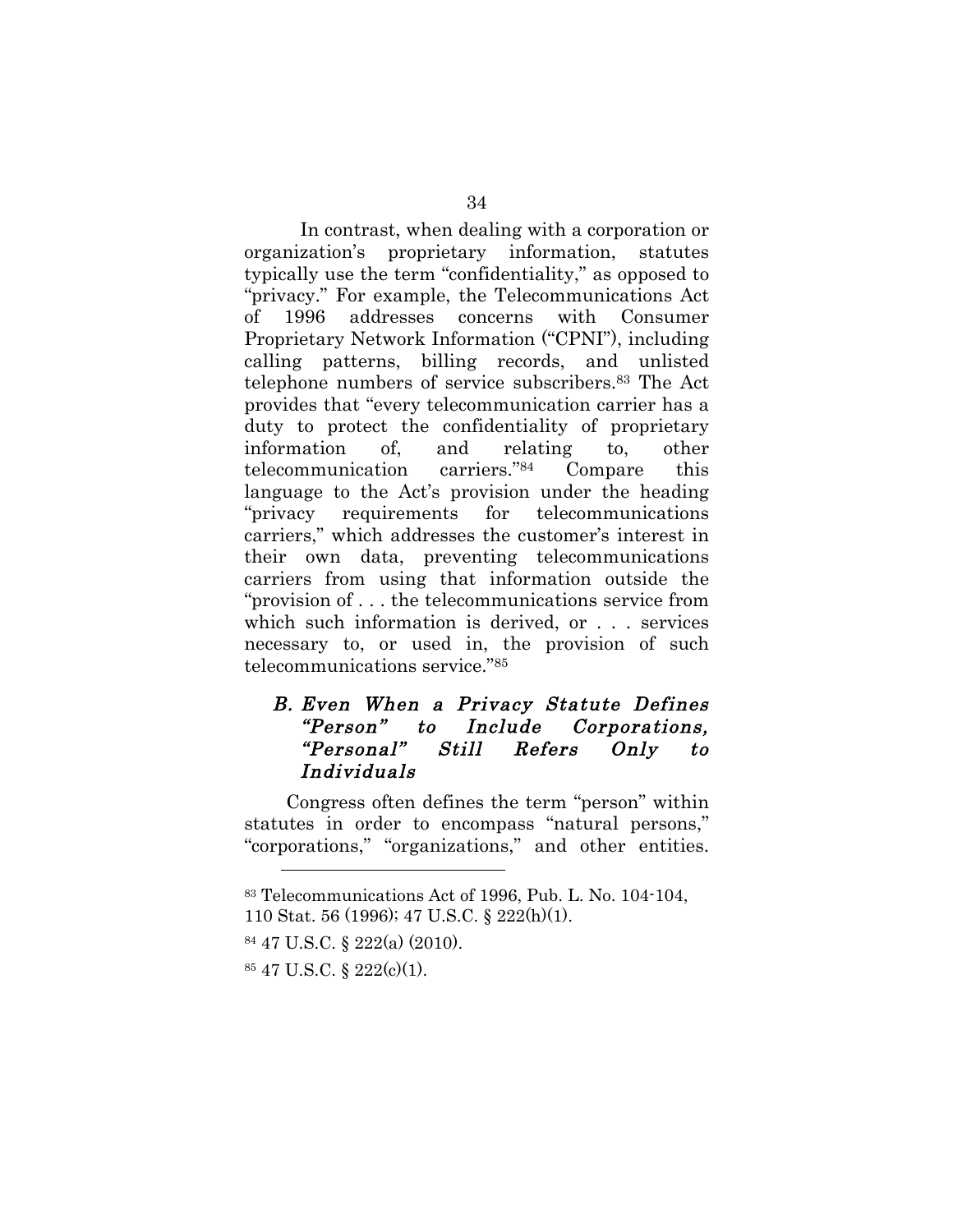However, even in these statutes, the term "personal," when grouped with a noun, such as "personal privacy," is still used to refer to the rights of an individual.

In 1970, Congress passed the Fair Credit Reporting Act ("FCRA").86 The Act protects individuals from misuse of personal information by Credit Reporting Agencies by only allowing disclosure of personal information to persons whom they have reason to believe intend to use the information to evaluate an application for credit, employment, insurance, license, or governmental benefit.87 For purposes of the FCRA, Congress defined "person" to include "any individual, partnership, corporation, trust, estate, cooperative, association, government or governmental subdivision or agency, or other entity."88 This is a very broad definition, and mandates that every use of the word "person" is to be inclusive of each entity described, such as "communication of that information among persons related by common ownership or affiliated by corporate counsel," and "the person who makes the communication."89 This is compared with the statute's use of the term "individual," such as in the definition of "medical information," to include "the

<sup>86 15</sup> U.S.C. §§ 1681-1681y (2010).

<sup>87 15</sup> U.S.C. § 1681b.

<sup>88 15</sup> U.S.C. § 1681a(b).

<sup>89 15</sup> U.S.C. § 1681a(d)(2)(A)(iii); 15 U.S.C. §  $1681a(0)(5)(C)$ .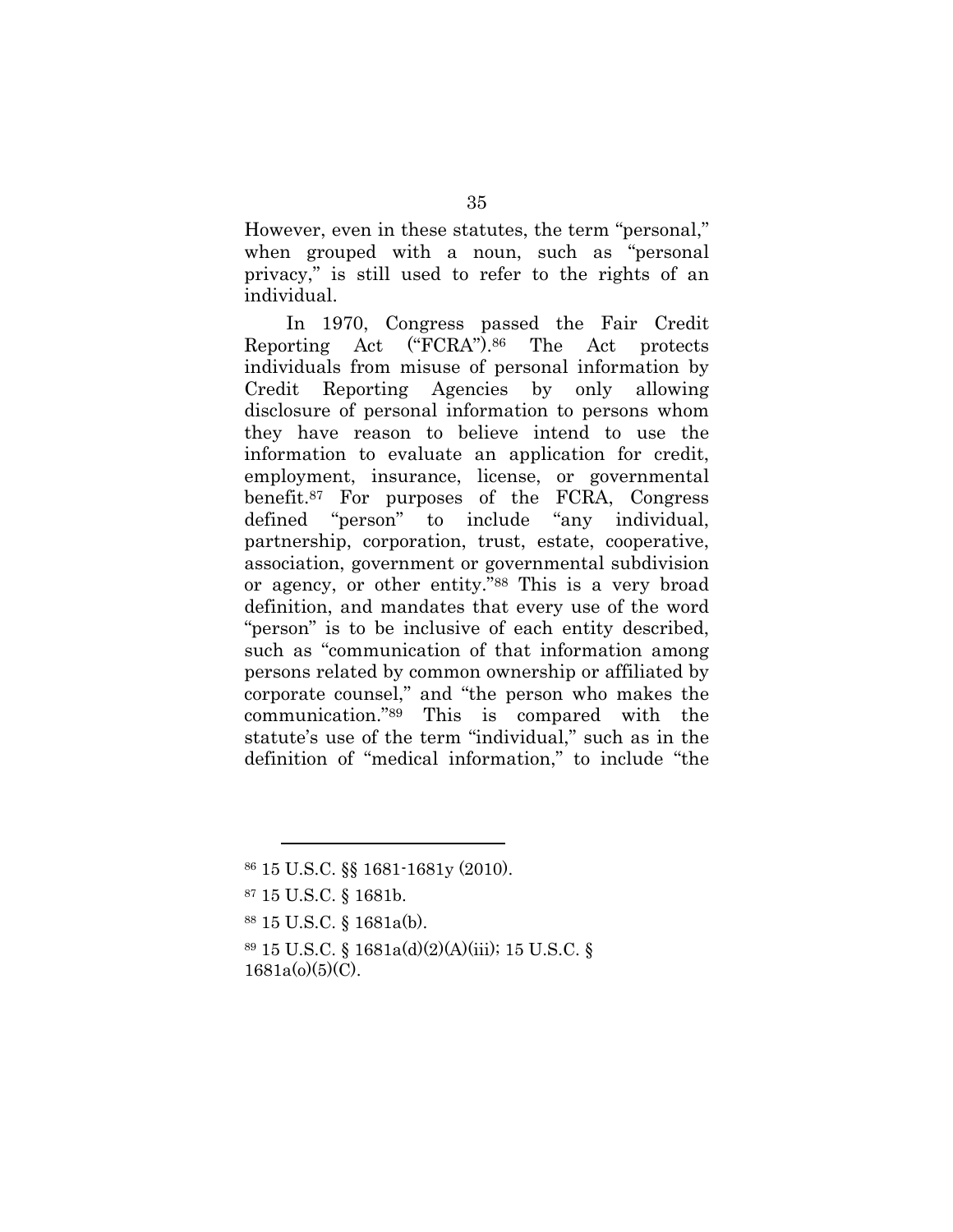past, present, or future physical, mental, or behavioral health or condition of an individual."90

The treatment of language in regard to these terms is identical to that used in the Freedom of Information Act. The FCRA then goes on use the term "personal characteristics" twice: in the definition of "consumer report," within a list of information that could bear "on a consumer's credit worthiness,"91 and again in the definition of "investigative consumer report," within a list of "information on a consumer's character."92 In this case it is obvious that even though "person" can include a range of entities, "personal," obviously can only logically refer to an individual and not a "person" as defined by the statute.

As previously mentioned, the Driver's Privacy Protection Act ("DPPA") prevents the government from disclosing any "personal information . . . about any individual obtained by the department in connection with a motor vehicle record" or "highly restricted personal information . . . about any individual obtained by the department in connection with a motor vehicle record."93 (emphasis added). The DPPA defines "person" to encompass "an individual, organization, or entity, but . . . not include[ing] a

<sup>90 15</sup> U.S.C. § 1681a(i)(1)(A).

 $91$  15 U.S.C. § 1681a(d)(1). The term "consumer" is explicitly defined to mean an individual. 18 U.S.C. § 1681a(c).

<sup>92 15</sup> U.S.C. § 1681a.

<sup>93 18</sup> U.S.C. § 2721(a)(1)-(2) (1994).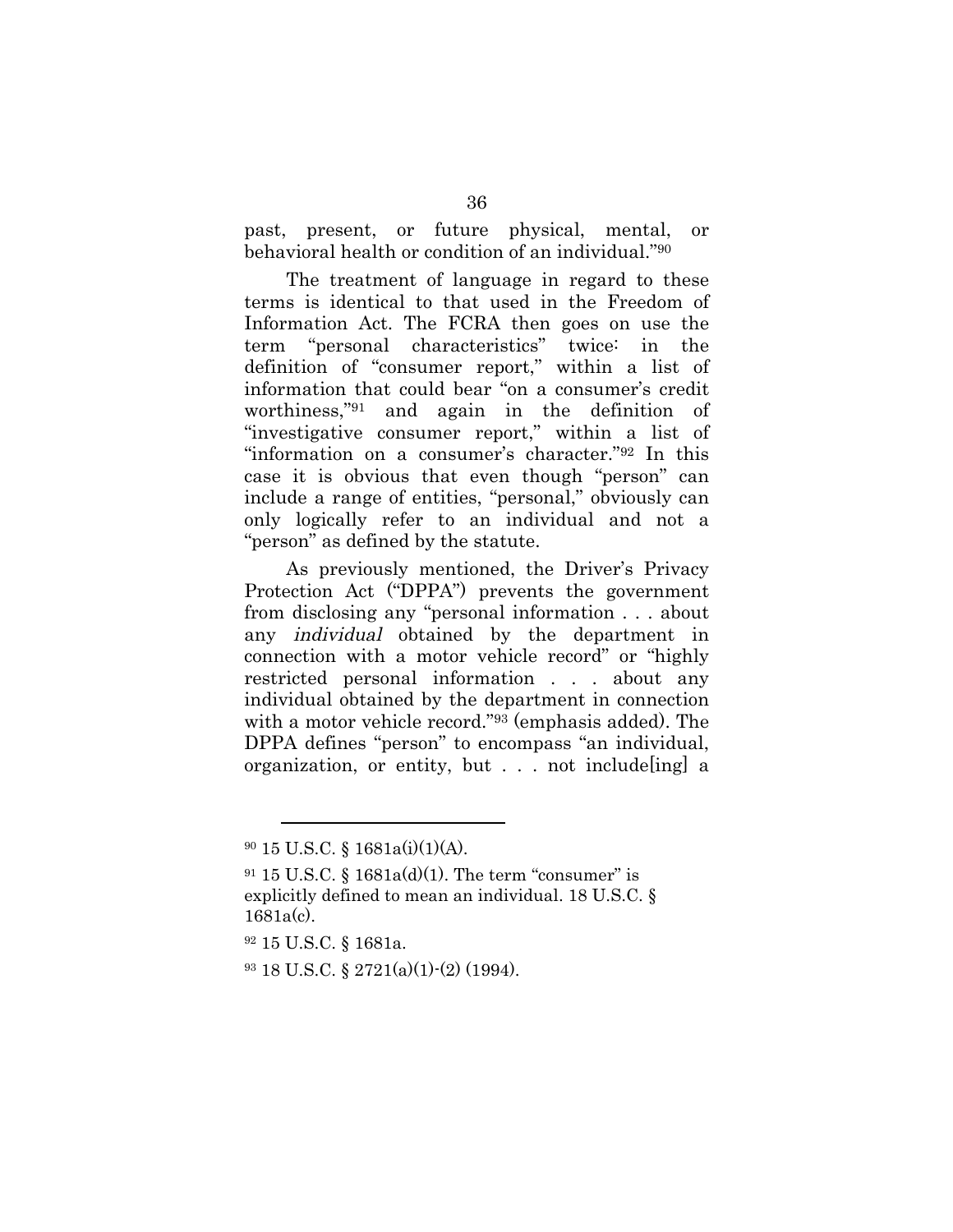State or agency thereof."94 However, "personal information" is defined without regard for the more expansive definition of "person," and only includes "information that identifies an individual."95

The Children's Online Privacy Protection Act ("COPPA") states that it is "unlawful for an operator of a website or online service directed to children…to collect personal information from a child."96 Personal Information is defined to include "individually identifiable information about an individual collected online, including (A) a first and last name, (B) a home or other physical address including a street name and name of a city or town, (C) an e-mail address, (D) a telephone number, (E) a Social Security number, (F) any other identifier that the Commission determines permits the physical or online contacting of a specific individual, or (G) information concerning the child or the parents of the child that he website collects online from the child and combines with an [other] identifier."97 (emphasis added). As used in this definition, it is clearly and unambiguous that "personal information" refers to information solely about an individual. However, COPPA goes on to define "person" to include "any individual, partnership, corporation, trust, estate, cooperative, association, or other entity."98 This separation of

 $\overline{a}$ 

97 15 U.S.C. § 6501(8).

98 15 U.S.C. § 6501(11).

<sup>94 18</sup> U.S.C. § 2725(2).

<sup>95 18</sup> U.S.C. § 2725(3)-(4).

<sup>96</sup> Children's Online Privacy Protection Act, 15 U.S.C. §§  $6501 - 6506$ ,  $6502(a)(1)(2010)$ .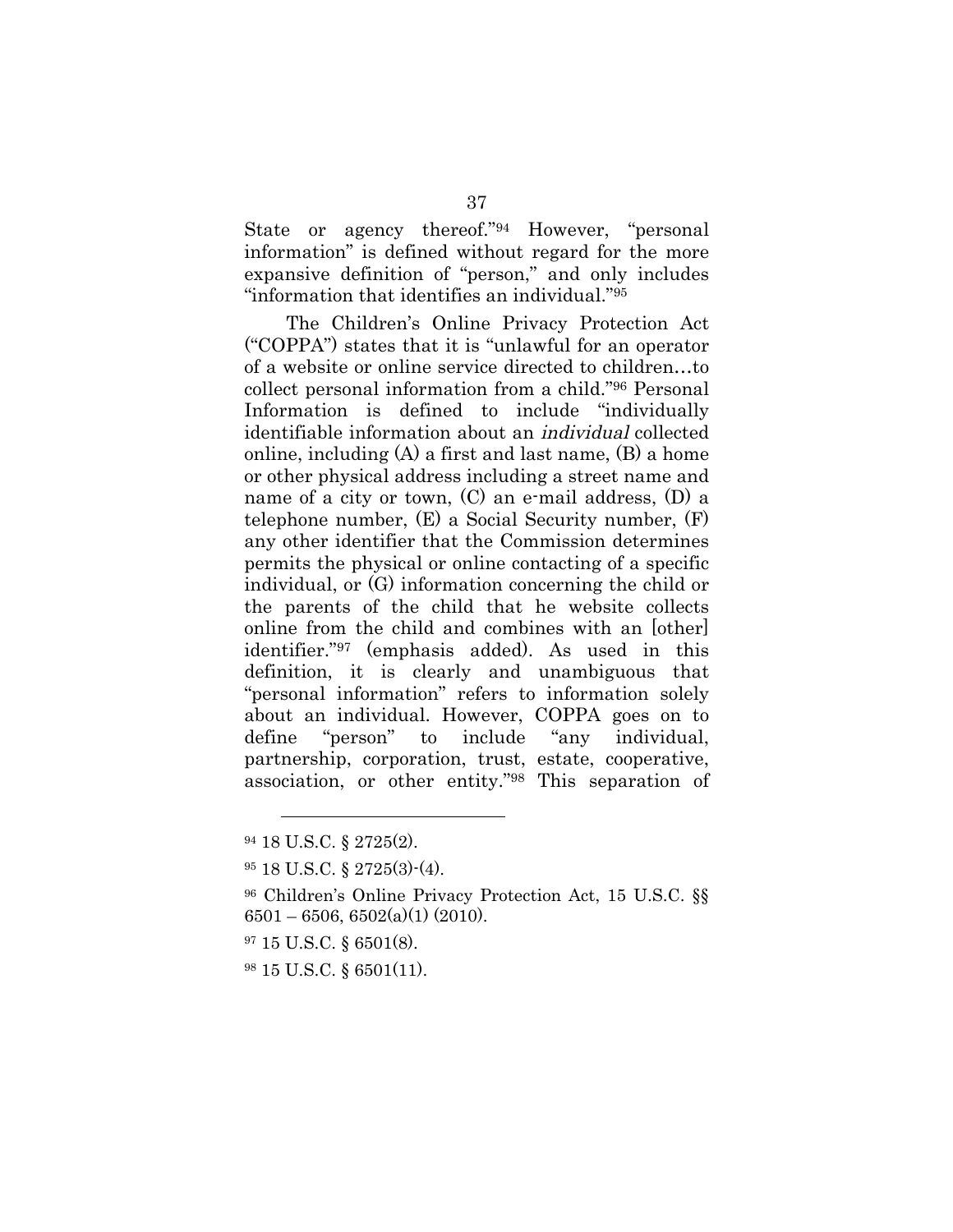meaning demonstrates the difference in Congress' treatment of the two terms.

Recently, in 2002, Congress passed the Federal Hazardous Substances Act to address and prohibit, among other things, "the introduction or delivery for introduction into interstate commerce of any misbranded hazardous substance or banned hazardous substance."99 The statute uses the relevant terms in an area outside of the privacy realm, though Congress uses the same treatment in distinguishing the meaning of the terms "person" and "personal."100 The Act provides an expansive definition of "person," for it to reference "an individual, partnership, corporation, and association."101 However, the statute later defines "hazardous substance" to include, in part, "any substance or mixture which . . . generates pressure through decomposition, heat, or other means, if such substances or mixture of substances may cause substantial personal injury or substantial illness during or as a proximate result of any customary or reasonably foreseeable handling or use, including reasonably foreseeable ingestion by children."102

In this definition, as in other privacy laws, the word "personal" can only be logically understood to reference the injury to an individual: a non-natural

 $\overline{a}$ 

101 15 U.S.C. § 1261(e).

 $102$  15 U.S.C. § 1261(f)(1)(A)(vi).

<sup>99</sup> Federal Hazardous Substances Act, 15 U.S.C. §§ 1261 – 1278a, 1263(a) (2010).

<sup>100</sup> See 15 U.S.C. § 1261.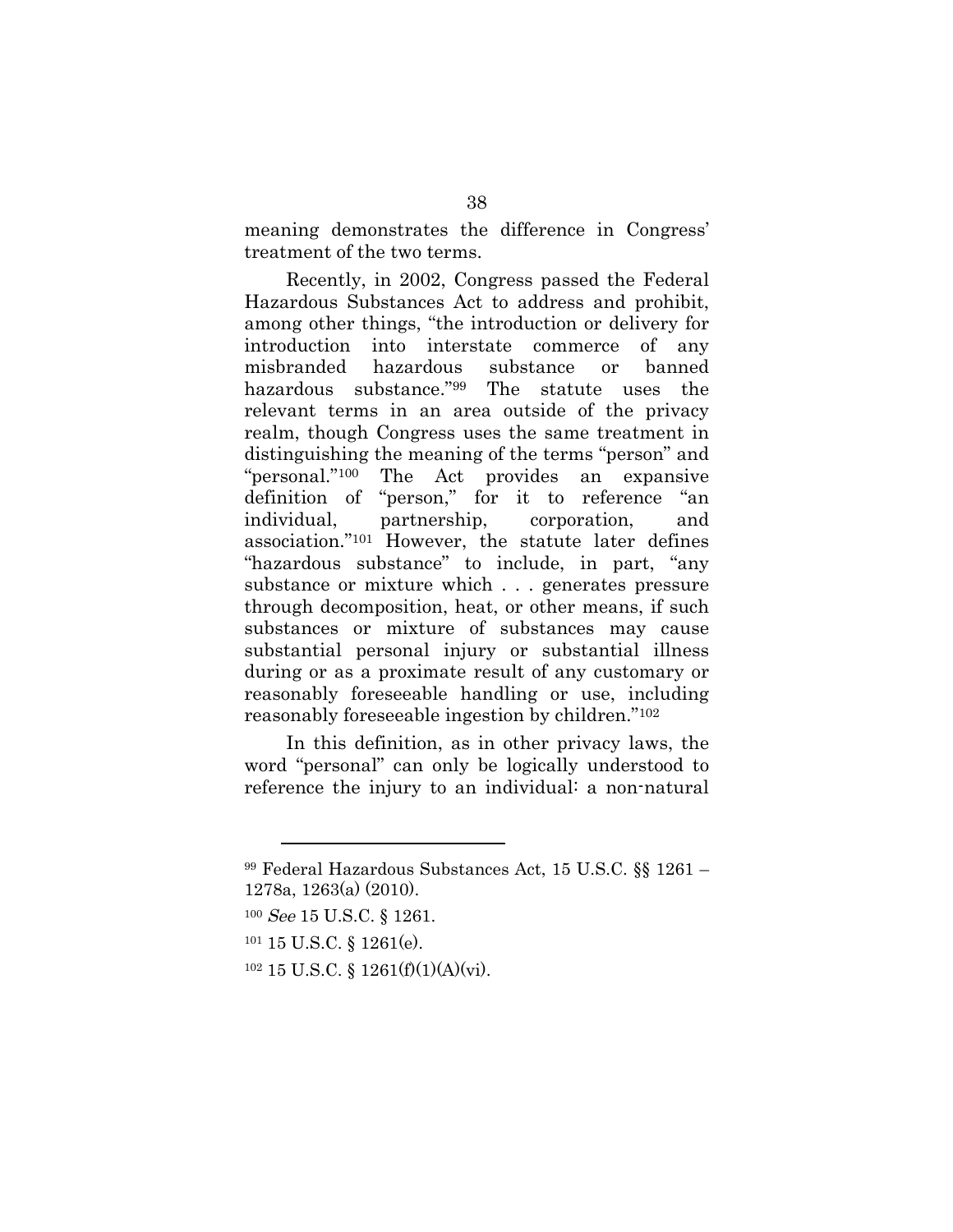person simply cannot experience the types of injuries the statute categorizes as "personal."